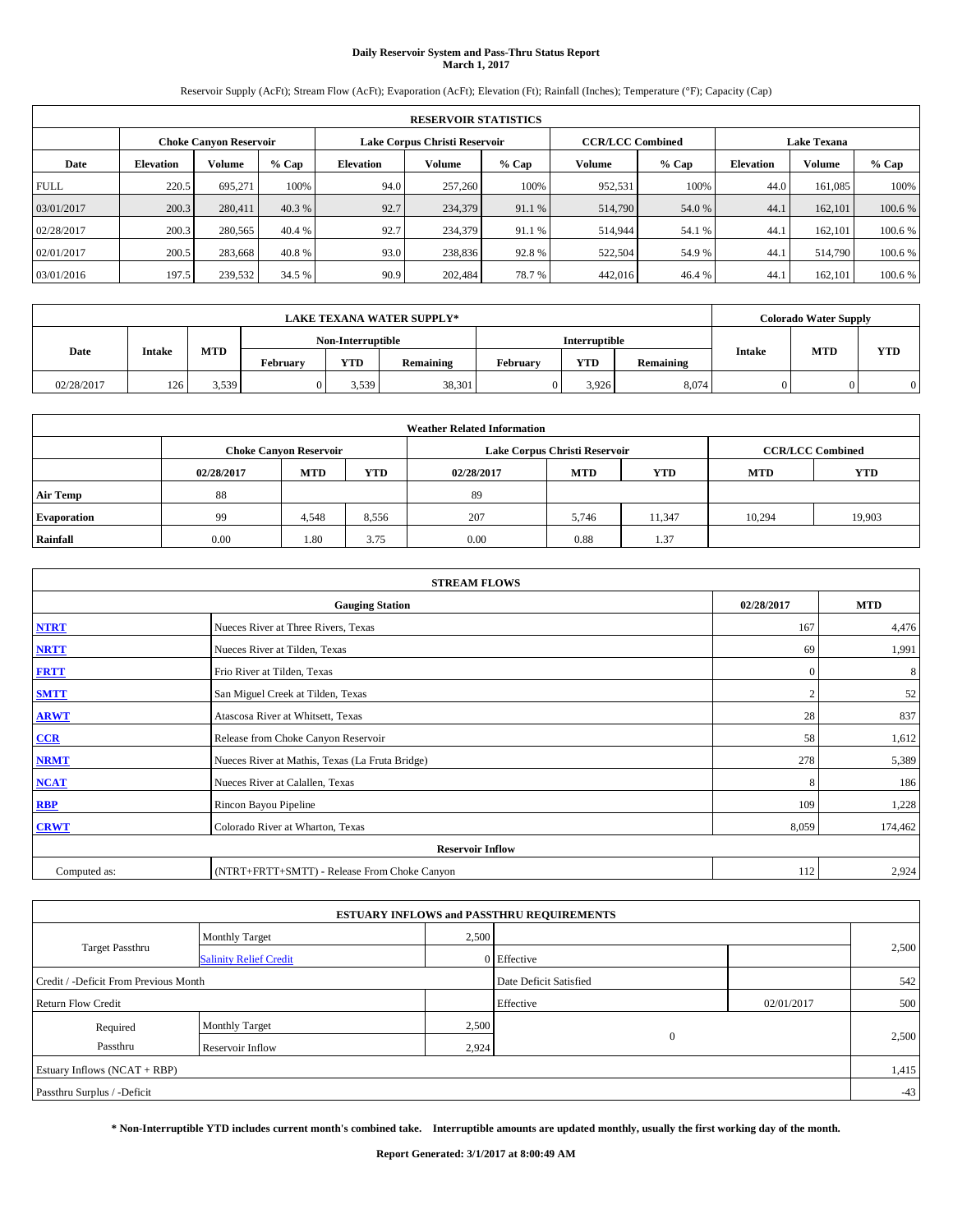# **Daily Reservoir System and Pass-Thru Status Report March 2, 2017**

Reservoir Supply (AcFt); Stream Flow (AcFt); Evaporation (AcFt); Elevation (Ft); Rainfall (Inches); Temperature (°F); Capacity (Cap)

|             | <b>RESERVOIR STATISTICS</b> |                        |         |                                                          |         |         |         |         |                    |               |         |  |
|-------------|-----------------------------|------------------------|---------|----------------------------------------------------------|---------|---------|---------|---------|--------------------|---------------|---------|--|
|             |                             | Choke Canvon Reservoir |         | <b>CCR/LCC Combined</b><br>Lake Corpus Christi Reservoir |         |         |         |         | <b>Lake Texana</b> |               |         |  |
| Date        | <b>Elevation</b>            | Volume                 | $%$ Cap | <b>Elevation</b>                                         | Volume  | $%$ Cap | Volume  | $%$ Cap | <b>Elevation</b>   | <b>Volume</b> | % Cap   |  |
| <b>FULL</b> | 220.5                       | 695.271                | 100%    | 94.0                                                     | 257,260 | 100%    | 952,531 | 100%    | 44.0               | 161.085       | 100%    |  |
| 03/02/2017  | 200.3                       | 280,411                | 40.3 %  | 92.8                                                     | 234,735 | 91.2 %  | 515,146 | 54.1 %  | 44.1               | 162,101       | 100.6 % |  |
| 03/01/2017  | 200.3                       | 280,411                | 40.3 %  | 92.7                                                     | 234,379 | 91.1 %  | 514,790 | 54.0 %  | 44.                | 162,101       | 100.6 % |  |
| 02/02/2017  | 200.6                       | 284,137                | 40.9 %  | 93.0                                                     | 239,014 | 92.9 %  | 523,151 | 54.9 %  | 44.1               | 515,146       | 100.6 % |  |
| 03/02/2016  | 197.6                       | 240,634                | 34.6 %  | 90.9                                                     | 202,655 | 78.8%   | 443,289 | 46.5 %  | 44.0               | 162,101       | 100.6 % |  |

| <b>LAKE TEXANA WATER SUPPLY*</b><br>Interruptible<br>Non-Interruptible<br><b>MTD</b><br><b>Intake</b> |     |     |          |            |           |          |            |           | <b>Colorado Water Supply</b> |            |     |
|-------------------------------------------------------------------------------------------------------|-----|-----|----------|------------|-----------|----------|------------|-----------|------------------------------|------------|-----|
|                                                                                                       |     |     |          |            |           |          |            |           |                              |            |     |
| Date                                                                                                  |     |     | February | <b>YTD</b> | Remaining | February | <b>YTD</b> | Remaining | <b>Intake</b>                | <b>MTD</b> | YTD |
| 03/01/2017                                                                                            | 126 | 126 | 2.965    | 3.091      | 38,749    | 574      | 4.500      | 7,500     | $\Omega$                     |            |     |

| <b>Weather Related Information</b> |            |                               |            |            |                               |                         |            |            |  |  |  |
|------------------------------------|------------|-------------------------------|------------|------------|-------------------------------|-------------------------|------------|------------|--|--|--|
|                                    |            | <b>Choke Canyon Reservoir</b> |            |            | Lake Corpus Christi Reservoir | <b>CCR/LCC Combined</b> |            |            |  |  |  |
|                                    | 03/01/2017 | <b>MTD</b>                    | <b>YTD</b> | 03/01/2017 | <b>MTD</b>                    | <b>YTD</b>              | <b>MTD</b> | <b>YTD</b> |  |  |  |
| <b>Air Temp</b>                    | 79         |                               |            | 80         |                               |                         |            |            |  |  |  |
| <b>Evaporation</b>                 | 361        | 361                           | 8,917      | 414        | 414                           | 11.761                  | 775        | 20,678     |  |  |  |
| Rainfall                           | 0.00       | 0.00                          | 3.75       | 0.00       | 0.00                          | 1.37                    |            |            |  |  |  |

|              | <b>STREAM FLOWS</b>                             |            |                |  |  |  |  |  |  |
|--------------|-------------------------------------------------|------------|----------------|--|--|--|--|--|--|
|              | <b>Gauging Station</b>                          | 03/01/2017 | <b>MTD</b>     |  |  |  |  |  |  |
| <b>NTRT</b>  | Nueces River at Three Rivers, Texas             | 151        | 151            |  |  |  |  |  |  |
| <b>NRTT</b>  | Nueces River at Tilden, Texas                   | 66         | 66             |  |  |  |  |  |  |
| <b>FRTT</b>  | Frio River at Tilden, Texas                     | $\theta$   | $\overline{0}$ |  |  |  |  |  |  |
| <b>SMTT</b>  | San Miguel Creek at Tilden, Texas               |            | $\overline{2}$ |  |  |  |  |  |  |
| <b>ARWT</b>  | Atascosa River at Whitsett, Texas               | 24         | 24             |  |  |  |  |  |  |
| $CCR$        | Release from Choke Canyon Reservoir             | 58         | 58             |  |  |  |  |  |  |
| <b>NRMT</b>  | Nueces River at Mathis, Texas (La Fruta Bridge) | 145        | 145            |  |  |  |  |  |  |
| <b>NCAT</b>  | Nueces River at Calallen, Texas                 | 22         | 22             |  |  |  |  |  |  |
| RBP          | Rincon Bayou Pipeline                           | 106        | 106            |  |  |  |  |  |  |
| <b>CRWT</b>  | Colorado River at Wharton, Texas                | 7,861      | 7,861          |  |  |  |  |  |  |
|              | <b>Reservoir Inflow</b>                         |            |                |  |  |  |  |  |  |
| Computed as: | (NTRT+FRTT+SMTT) - Release From Choke Canyon    | 96         | 96             |  |  |  |  |  |  |

|                                       |                               |                        | <b>ESTUARY INFLOWS and PASSTHRU REQUIREMENTS</b> |            |       |  |
|---------------------------------------|-------------------------------|------------------------|--------------------------------------------------|------------|-------|--|
|                                       | <b>Monthly Target</b>         | 3,500                  |                                                  |            |       |  |
| <b>Target Passthru</b>                | <b>Salinity Relief Credit</b> |                        | 0 Effective                                      |            | 3,500 |  |
| Credit / -Deficit From Previous Month |                               | Date Deficit Satisfied | 03/01/2017                                       | $-43$      |       |  |
| Return Flow Credit                    |                               |                        | Effective                                        | 03/02/2017 | 500   |  |
| Required                              | <b>Monthly Target</b>         | 3,500                  |                                                  |            |       |  |
| Passthru                              | <b>Reservoir Inflow</b>       | 96                     | $\mathbf{0}$                                     |            | 96    |  |
| Estuary Inflows $(NCAT + RBP)$        |                               |                        |                                                  |            | 128   |  |
| Passthru Surplus / -Deficit           |                               |                        |                                                  |            | 490   |  |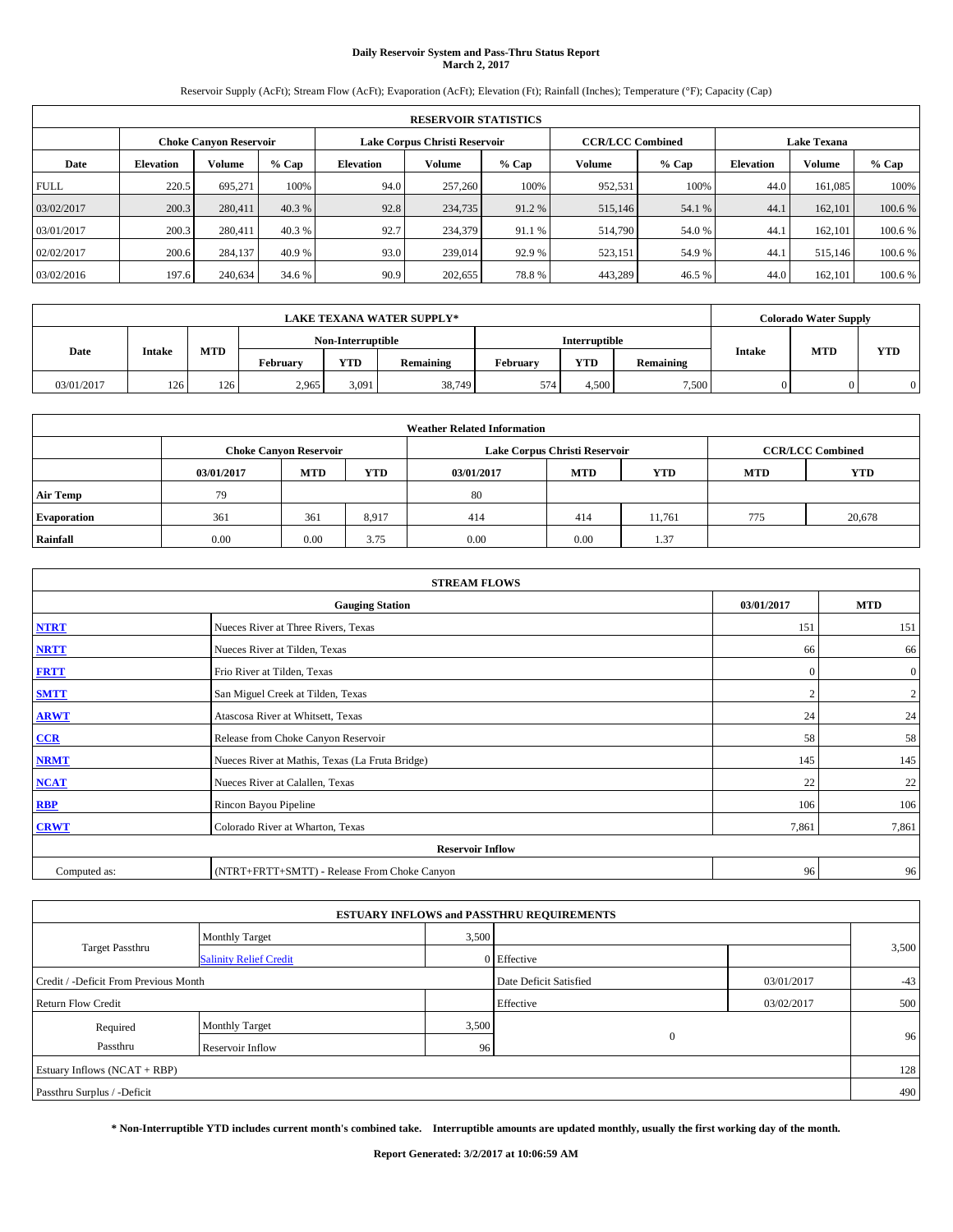# **Daily Reservoir System and Pass-Thru Status Report March 3, 2017**

Reservoir Supply (AcFt); Stream Flow (AcFt); Evaporation (AcFt); Elevation (Ft); Rainfall (Inches); Temperature (°F); Capacity (Cap)

|             | <b>RESERVOIR STATISTICS</b> |                               |         |                                                          |         |         |         |         |                    |               |         |
|-------------|-----------------------------|-------------------------------|---------|----------------------------------------------------------|---------|---------|---------|---------|--------------------|---------------|---------|
|             |                             | <b>Choke Canyon Reservoir</b> |         | <b>CCR/LCC Combined</b><br>Lake Corpus Christi Reservoir |         |         |         |         | <b>Lake Texana</b> |               |         |
| Date        | <b>Elevation</b>            | Volume                        | $%$ Cap | Elevation                                                | Volume  | $%$ Cap | Volume  | $%$ Cap | <b>Elevation</b>   | <b>Volume</b> | % Cap   |
| <b>FULL</b> | 220.5                       | 695.271                       | 100%    | 94.0                                                     | 257,260 | 100%    | 952,531 | 100%    | 44.0               | 161.085       | 100%    |
| 03/03/2017  | 200.3                       | 280,411                       | 40.3 %  | 92.7                                                     | 234,024 | 91.0 %  | 514,435 | 54.0 %  | 44.1               | 162,101       | 100.6%  |
| 03/02/2017  | 200.3                       | 280,411                       | 40.3 %  | 92.8                                                     | 234,735 | 91.2%   | 515,146 | 54.1 %  | 44.1               | 162,101       | 100.6%  |
| 02/03/2017  | 200.5                       | 282,732                       | 40.7 %  | 93.0                                                     | 239,014 | 92.9 %  | 521,746 | 54.8%   | 44.2               | 514,435       | 101.3 % |
| 03/03/2016  | 197.5                       | 238,843                       | 34.4 %  | 90.9                                                     | 202,313 | 78.6%   | 441,156 | 46.3%   | 44.0               | 161,085       | 100.0%  |

|            |               |            |          |                   | <b>LAKE TEXANA WATER SUPPLY*</b> |          |                      |           |               | <b>Colorado Water Supply</b> |     |
|------------|---------------|------------|----------|-------------------|----------------------------------|----------|----------------------|-----------|---------------|------------------------------|-----|
|            |               |            |          | Non-Interruptible |                                  |          | <b>Interruptible</b> |           |               |                              |     |
| Date       | <b>Intake</b> | <b>MTD</b> | February | <b>YTD</b>        | Remaining                        | February | <b>YTD</b>           | Remaining | <b>Intake</b> | <b>MTD</b>                   | YTD |
| 03/02/2017 | 126           | 252        | 2.965    | 3,217             | 38,623                           | 574      | 4.500                | 7,500     | $\Omega$      |                              |     |

| <b>Weather Related Information</b> |            |                               |            |            |                                        |                         |       |        |  |  |
|------------------------------------|------------|-------------------------------|------------|------------|----------------------------------------|-------------------------|-------|--------|--|--|
|                                    |            | <b>Choke Canvon Reservoir</b> |            |            | Lake Corpus Christi Reservoir          | <b>CCR/LCC Combined</b> |       |        |  |  |
|                                    | 03/02/2017 | <b>MTD</b>                    | <b>YTD</b> | 03/02/2017 | <b>MTD</b><br><b>YTD</b><br><b>MTD</b> |                         |       |        |  |  |
| <b>Air Temp</b>                    | 67         |                               |            | 68         |                                        |                         |       |        |  |  |
| <b>Evaporation</b>                 | 226        | 587                           | 9,143      | 207        | 621                                    | 11.968                  | 1,208 | 21,111 |  |  |
| Rainfall                           | 0.00       | 0.00                          | 3.75       | 0.00       | 0.00                                   | 1.37                    |       |        |  |  |

| <b>STREAM FLOWS</b> |                                                 |                |                  |  |  |  |  |  |
|---------------------|-------------------------------------------------|----------------|------------------|--|--|--|--|--|
|                     | 03/02/2017                                      | <b>MTD</b>     |                  |  |  |  |  |  |
| <b>NTRT</b>         | Nueces River at Three Rivers, Texas             | 139            | 290              |  |  |  |  |  |
| <b>NRTT</b>         | Nueces River at Tilden, Texas                   | 62             | 127              |  |  |  |  |  |
| <b>FRTT</b>         | Frio River at Tilden, Texas                     | $\mathbf{0}$   | $\boldsymbol{0}$ |  |  |  |  |  |
| <b>SMTT</b>         | San Miguel Creek at Tilden, Texas               | $\overline{2}$ | 4 <sup>1</sup>   |  |  |  |  |  |
| <b>ARWT</b>         | Atascosa River at Whitsett, Texas               | 20             | 44               |  |  |  |  |  |
| CCR                 | Release from Choke Canyon Reservoir             | 58             | 115              |  |  |  |  |  |
| <b>NRMT</b>         | Nueces River at Mathis, Texas (La Fruta Bridge) | 111            | 256              |  |  |  |  |  |
| <b>NCAT</b>         | Nueces River at Calallen, Texas                 | $\Omega$       | 22               |  |  |  |  |  |
| <b>RBP</b>          | Rincon Bayou Pipeline                           | 48             | 154              |  |  |  |  |  |
| <b>CRWT</b>         | Colorado River at Wharton, Texas                | 7,583          | 15,443           |  |  |  |  |  |
|                     |                                                 |                |                  |  |  |  |  |  |
| Computed as:        | (NTRT+FRTT+SMTT) - Release From Choke Canyon    | 83             | 179              |  |  |  |  |  |

|                                       |                               |       | <b>ESTUARY INFLOWS and PASSTHRU REQUIREMENTS</b> |            |       |
|---------------------------------------|-------------------------------|-------|--------------------------------------------------|------------|-------|
|                                       | <b>Monthly Target</b>         | 3,500 |                                                  |            |       |
| <b>Target Passthru</b>                | <b>Salinity Relief Credit</b> |       | 0 Effective                                      |            | 3,500 |
| Credit / -Deficit From Previous Month |                               |       | Date Deficit Satisfied                           | 03/01/2017 | $-43$ |
| Return Flow Credit                    |                               |       | Effective                                        | 03/02/2017 | 500   |
| Required                              | <b>Monthly Target</b>         | 3,500 |                                                  |            |       |
| Passthru                              | <b>Reservoir Inflow</b>       | 179   | $\mathbf{0}$                                     |            | 179   |
| Estuary Inflows $(NCAT + RBP)$        |                               |       |                                                  |            | 176   |
| Passthru Surplus / -Deficit           |                               |       |                                                  |            | 454   |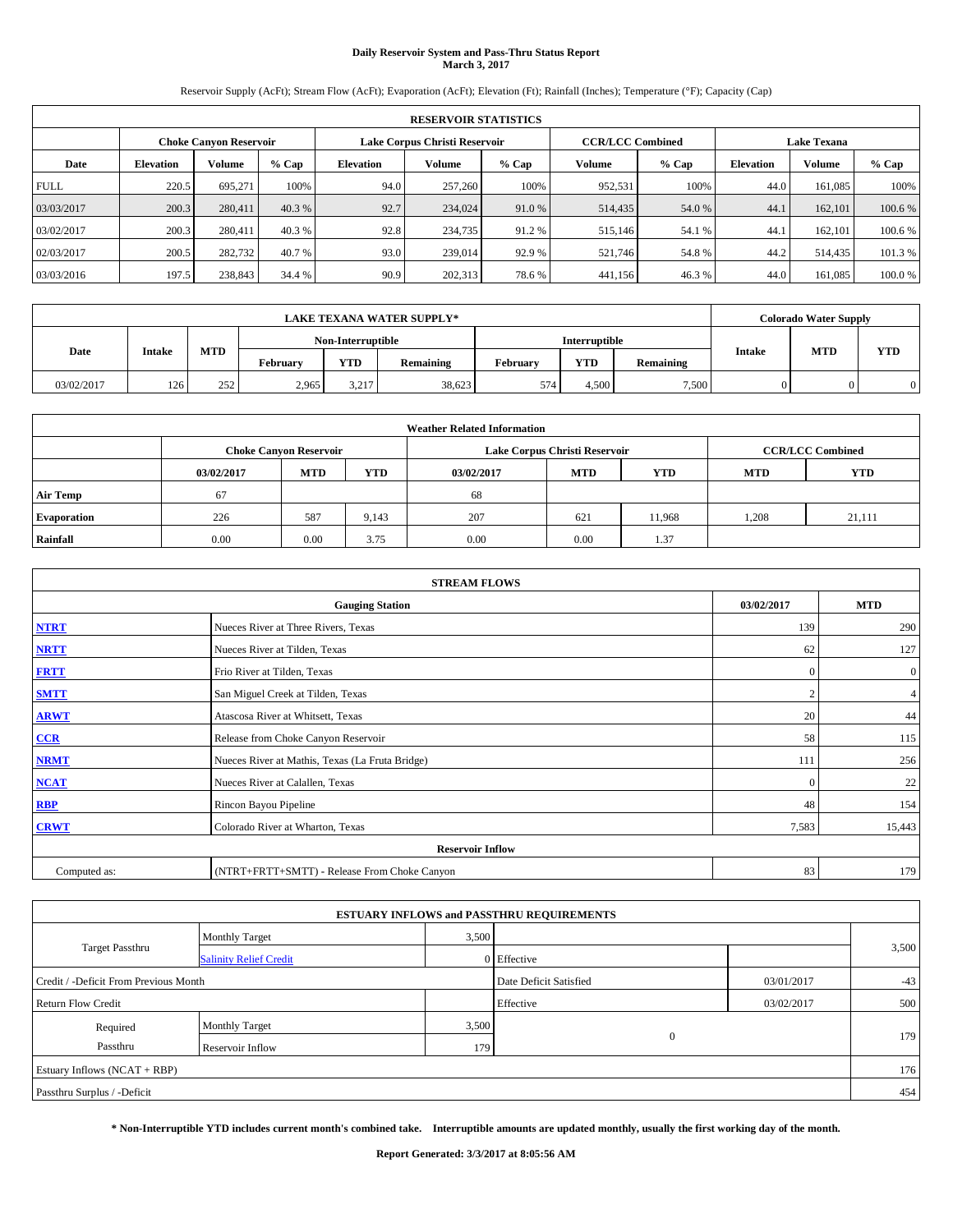# **Daily Reservoir System and Pass-Thru Status Report March 4, 2017**

Reservoir Supply (AcFt); Stream Flow (AcFt); Evaporation (AcFt); Elevation (Ft); Rainfall (Inches); Temperature (°F); Capacity (Cap)

| <b>RESERVOIR STATISTICS</b> |                  |                        |         |                  |                               |         |                         |         |                  |                    |        |  |
|-----------------------------|------------------|------------------------|---------|------------------|-------------------------------|---------|-------------------------|---------|------------------|--------------------|--------|--|
|                             |                  | Choke Canvon Reservoir |         |                  | Lake Corpus Christi Reservoir |         | <b>CCR/LCC Combined</b> |         |                  | <b>Lake Texana</b> |        |  |
| Date                        | <b>Elevation</b> | Volume                 | $%$ Cap | <b>Elevation</b> | <b>Volume</b>                 | $%$ Cap | Volume                  | $%$ Cap | <b>Elevation</b> | <b>Volume</b>      | % Cap  |  |
| <b>FULL</b>                 | 220.5            | 695,271                | 100%    | 94.0             | 257,260                       | 100%    | 952,531                 | 100%    | 44.0             | 161.085            | 100%   |  |
| 03/04/2017                  | 200.2            | 279,477                | 40.2 %  | 92.7             | 233,669                       | 90.8%   | 513,146                 | 53.9 %  | 44.              | 162,101            | 100.6% |  |
| 03/03/2017                  | 200.3            | 280,411                | 40.3 %  | 92.7             | 234,024                       | 91.0%   | 514,435                 | 54.0 %  | 44.              | 162,101            | 100.6% |  |
| 02/04/2017                  | 200.5            | 282,888                | 40.7 %  | 93.0             | 238,657                       | 92.8%   | 521,545                 | 54.8%   | 44.2             | 513,146            | 101.3% |  |
| 03/04/2016                  | 197.6            | 240,496                | 34.6 %  | 90.9             | 202,142                       | 78.6%   | 442,638                 | 46.5 %  | 44.0             | 161.085            | 100.0% |  |

| <b>LAKE TEXANA WATER SUPPLY*</b> |               |            |          |                   |                  |          |                      |           |  | <b>Colorado Water Supply</b> |            |
|----------------------------------|---------------|------------|----------|-------------------|------------------|----------|----------------------|-----------|--|------------------------------|------------|
|                                  |               |            |          | Non-Interruptible |                  |          | <b>Interruptible</b> |           |  |                              | <b>YTD</b> |
| Date                             | <b>Intake</b> | <b>MTD</b> | February | <b>YTD</b>        | <b>Remaining</b> | February | <b>YTD</b>           | Remaining |  | <b>MTD</b><br><b>Intake</b>  |            |
| 03/03/2017                       | 126           | 378        | 2,965    | 3.343             | 38,497           | 574      | 4.500                | 7,500     |  |                              | $\Omega$   |

| <b>Weather Related Information</b> |            |                               |            |            |                                        |                         |       |        |  |  |
|------------------------------------|------------|-------------------------------|------------|------------|----------------------------------------|-------------------------|-------|--------|--|--|
|                                    |            | <b>Choke Canvon Reservoir</b> |            |            | Lake Corpus Christi Reservoir          | <b>CCR/LCC Combined</b> |       |        |  |  |
|                                    | 03/03/2017 | <b>MTD</b>                    | <b>YTD</b> | 03/03/2017 | <b>MTD</b><br><b>YTD</b><br><b>MTD</b> |                         |       |        |  |  |
| <b>Air Temp</b>                    | 69         |                               |            | 69         |                                        |                         |       |        |  |  |
| <b>Evaporation</b>                 | 153        | 740                           | 9,296      | 62         | 683                                    | 12.030                  | 1,423 | 21,326 |  |  |
| Rainfall                           | 0.00       | 0.00                          | 3.75       | 0.00       | 0.00                                   | 1.37                    |       |        |  |  |

| <b>STREAM FLOWS</b> |                                                 |              |                  |  |  |  |  |  |
|---------------------|-------------------------------------------------|--------------|------------------|--|--|--|--|--|
|                     | 03/03/2017                                      | <b>MTD</b>   |                  |  |  |  |  |  |
| <b>NTRT</b>         | Nueces River at Three Rivers, Texas             | 133          | 423              |  |  |  |  |  |
| <b>NRTT</b>         | Nueces River at Tilden, Texas                   | 58           | 185              |  |  |  |  |  |
| <b>FRTT</b>         | Frio River at Tilden, Texas                     | $\mathbf{0}$ | $\boldsymbol{0}$ |  |  |  |  |  |
| <b>SMTT</b>         | San Miguel Creek at Tilden, Texas               |              | 5 <sup>5</sup>   |  |  |  |  |  |
| <b>ARWT</b>         | Atascosa River at Whitsett, Texas               | 19           | 62               |  |  |  |  |  |
| CCR                 | Release from Choke Canyon Reservoir             | 58           | 173              |  |  |  |  |  |
| <b>NRMT</b>         | Nueces River at Mathis, Texas (La Fruta Bridge) | 91           | 347              |  |  |  |  |  |
| <b>NCAT</b>         | Nueces River at Calallen, Texas                 | $\mathbf{0}$ | 22               |  |  |  |  |  |
| <b>RBP</b>          | Rincon Bayou Pipeline                           | $\Omega$     | 154              |  |  |  |  |  |
| <b>CRWT</b>         | Colorado River at Wharton, Texas                | 7,364        | 22,808           |  |  |  |  |  |
|                     | <b>Reservoir Inflow</b>                         |              |                  |  |  |  |  |  |
| Computed as:        | (NTRT+FRTT+SMTT) - Release From Choke Canyon    | 77           | 256              |  |  |  |  |  |

|                                       |                               |       | <b>ESTUARY INFLOWS and PASSTHRU REQUIREMENTS</b> |            |       |
|---------------------------------------|-------------------------------|-------|--------------------------------------------------|------------|-------|
|                                       | Monthly Target                | 3,500 |                                                  |            |       |
| <b>Target Passthru</b>                | <b>Salinity Relief Credit</b> |       | 0 Effective                                      |            | 3,500 |
| Credit / -Deficit From Previous Month |                               |       | Date Deficit Satisfied                           | 03/01/2017 | $-43$ |
| <b>Return Flow Credit</b>             |                               |       | Effective                                        | 03/02/2017 | 500   |
| Required                              | Monthly Target                | 3,500 |                                                  |            |       |
| Passthru                              | <b>Reservoir Inflow</b>       | 256   | $\mathbf{0}$                                     |            | 256   |
| Estuary Inflows $(NCAT + RBP)$        |                               |       |                                                  |            | 176   |
| Passthru Surplus / -Deficit           |                               |       |                                                  |            | 377   |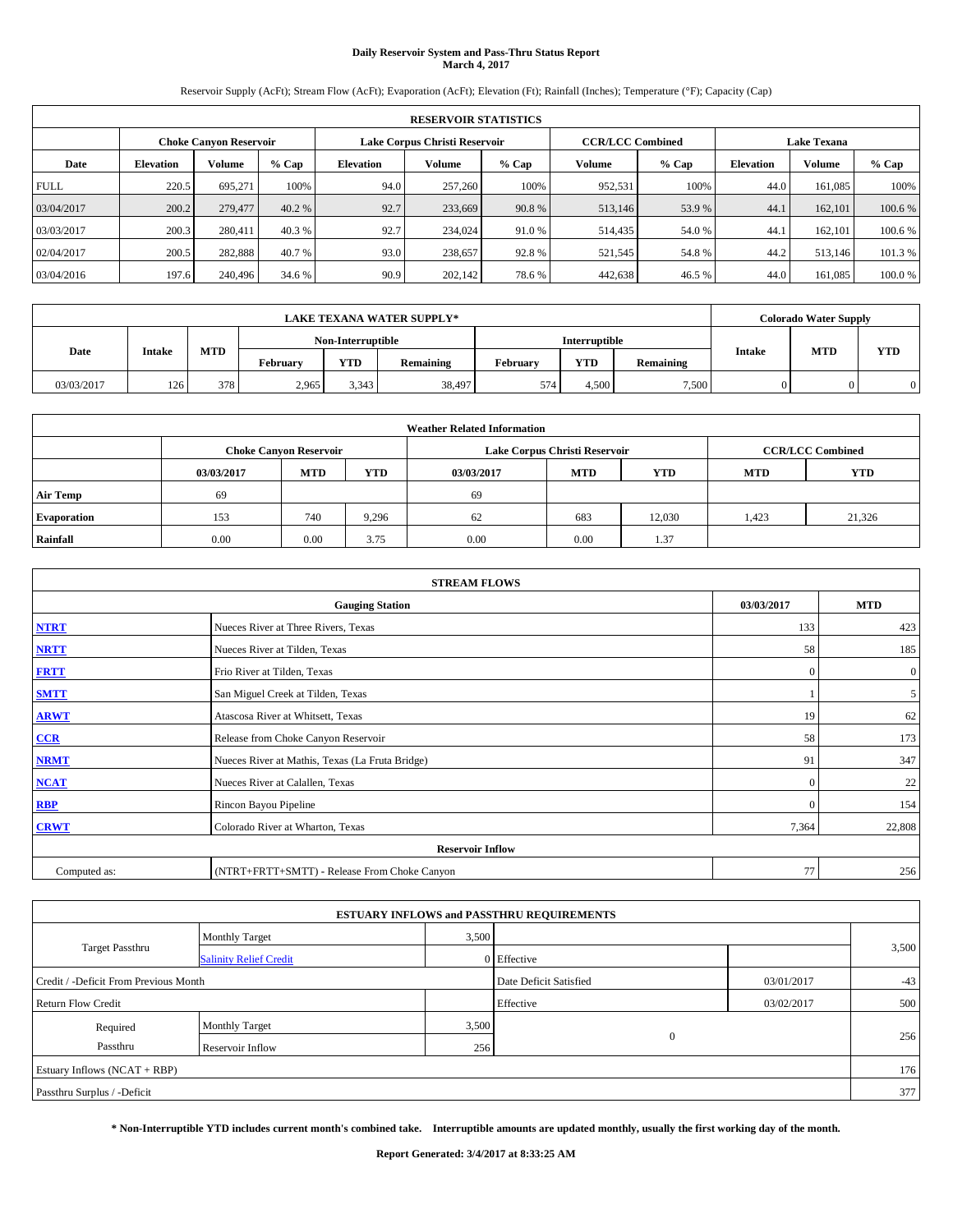# **Daily Reservoir System and Pass-Thru Status Report March 5, 2017**

Reservoir Supply (AcFt); Stream Flow (AcFt); Evaporation (AcFt); Elevation (Ft); Rainfall (Inches); Temperature (°F); Capacity (Cap)

|             | <b>RESERVOIR STATISTICS</b> |                        |         |                  |                               |         |                         |         |                  |                    |         |
|-------------|-----------------------------|------------------------|---------|------------------|-------------------------------|---------|-------------------------|---------|------------------|--------------------|---------|
|             |                             | Choke Canvon Reservoir |         |                  | Lake Corpus Christi Reservoir |         | <b>CCR/LCC Combined</b> |         |                  | <b>Lake Texana</b> |         |
| Date        | <b>Elevation</b>            | Volume                 | $%$ Cap | <b>Elevation</b> | Volume                        | $%$ Cap | Volume                  | $%$ Cap | <b>Elevation</b> | <b>Volume</b>      | % Cap   |
| <b>FULL</b> | 220.5                       | 695.271                | 100%    | 94.0             | 257,260                       | 100%    | 952,531                 | 100%    | 44.0             | 161.085            | 100%    |
| 03/05/2017  | 200.5                       | 283,044                | 40.7 %  | 92.8             | 236,159                       | 91.8%   | 519,203                 | 54.5 %  | 44.              | 162,101            | 100.6%  |
| 03/04/2017  | 200.2                       | 279,477                | 40.2 %  | 92.7             | 233,669                       | 90.8%   | 513,146                 | 53.9 %  | 44.              | 162,101            | 100.6 % |
| 02/05/2017  | 200.5                       | 283.980                | 40.8%   | 93.0             | 238,657                       | 92.8%   | 522,637                 | 54.9 %  | 44.2             | 519,203            | 101.3 % |
| 03/05/2016  | 197.6                       | 240,358                | 34.6 %  | 90.9             | 201.801                       | 78.4%   | 442,159                 | 46.4 %  | 44.0             | 161.085            | 100.0%  |

| <b>LAKE TEXANA WATER SUPPLY*</b> |               |            |          |                   |           |          |               |           |               | <b>Colorado Water Supply</b> |     |
|----------------------------------|---------------|------------|----------|-------------------|-----------|----------|---------------|-----------|---------------|------------------------------|-----|
|                                  |               |            |          | Non-Interruptible |           |          | Interruptible |           |               |                              |     |
| Date                             | <b>Intake</b> | <b>MTD</b> | February | <b>YTD</b>        | Remaining | February | <b>YTD</b>    | Remaining | <b>Intake</b> | <b>MTD</b>                   | YTD |
| 03/04/2017                       | 126           | 504        | 2.965    | 3.469             | 38,371    | 574      | 4.500         | 7,500     | $\Omega$      |                              |     |

| <b>Weather Related Information</b> |            |                               |            |            |                                        |                         |       |        |  |
|------------------------------------|------------|-------------------------------|------------|------------|----------------------------------------|-------------------------|-------|--------|--|
|                                    |            | <b>Choke Canvon Reservoir</b> |            |            | Lake Corpus Christi Reservoir          | <b>CCR/LCC Combined</b> |       |        |  |
|                                    | 03/04/2017 | <b>MTD</b>                    | <b>YTD</b> | 03/04/2017 | <b>MTD</b><br><b>YTD</b><br><b>MTD</b> |                         |       |        |  |
| <b>Air Temp</b>                    | 63         |                               |            | 64         |                                        |                         |       |        |  |
| <b>Evaporation</b>                 |            | 749                           | 9,305      |            | 683                                    | 12.030                  | 1,432 | 21,335 |  |
| Rainfall                           | 3.41       | 3.41                          | 7.16       | 1.70       | 1.70                                   | 3.07                    |       |        |  |

| <b>STREAM FLOWS</b>     |                                                 |            |        |  |  |  |  |  |
|-------------------------|-------------------------------------------------|------------|--------|--|--|--|--|--|
|                         | 03/04/2017                                      | <b>MTD</b> |        |  |  |  |  |  |
| <b>NTRT</b>             | Nueces River at Three Rivers, Texas             | 163        | 586    |  |  |  |  |  |
| <b>NRTT</b>             | Nueces River at Tilden, Texas                   | 67         | 252    |  |  |  |  |  |
| <b>FRTT</b>             | Frio River at Tilden, Texas                     | 3          | 3      |  |  |  |  |  |
| <b>SMTT</b>             | San Miguel Creek at Tilden, Texas               | 3          | 8      |  |  |  |  |  |
| <b>ARWT</b>             | Atascosa River at Whitsett, Texas               | 24         | 86     |  |  |  |  |  |
| $CCR$                   | Release from Choke Canyon Reservoir             | 58         | 230    |  |  |  |  |  |
| <b>NRMT</b>             | Nueces River at Mathis, Texas (La Fruta Bridge) | 93         | 441    |  |  |  |  |  |
| <b>NCAT</b>             | Nueces River at Calallen, Texas                 | $\Omega$   | 22     |  |  |  |  |  |
| RBP                     | Rincon Bayou Pipeline                           | $\Omega$   | 154    |  |  |  |  |  |
| <b>CRWT</b>             | Colorado River at Wharton, Texas                | 6,610      | 29,418 |  |  |  |  |  |
| <b>Reservoir Inflow</b> |                                                 |            |        |  |  |  |  |  |
| Computed as:            | (NTRT+FRTT+SMTT) - Release From Choke Canyon    | 111        | 367    |  |  |  |  |  |

| <b>ESTUARY INFLOWS and PASSTHRU REQUIREMENTS</b> |                               |       |                        |            |       |  |  |  |  |  |
|--------------------------------------------------|-------------------------------|-------|------------------------|------------|-------|--|--|--|--|--|
|                                                  | <b>Monthly Target</b>         | 3,500 |                        |            |       |  |  |  |  |  |
| <b>Target Passthru</b>                           | <b>Salinity Relief Credit</b> |       | 0 Effective            |            | 3,500 |  |  |  |  |  |
| Credit / -Deficit From Previous Month            |                               |       | Date Deficit Satisfied | 03/01/2017 | $-43$ |  |  |  |  |  |
| Return Flow Credit                               |                               |       | Effective              | 03/02/2017 | 500   |  |  |  |  |  |
| Required                                         | <b>Monthly Target</b>         | 3,500 |                        |            |       |  |  |  |  |  |
| Passthru                                         | <b>Reservoir Inflow</b>       | 367   | $\mathbf{0}$           |            | 367   |  |  |  |  |  |
| Estuary Inflows $(NCAT + RBP)$                   |                               |       |                        |            | 176   |  |  |  |  |  |
| Passthru Surplus / -Deficit                      |                               |       |                        |            | 266   |  |  |  |  |  |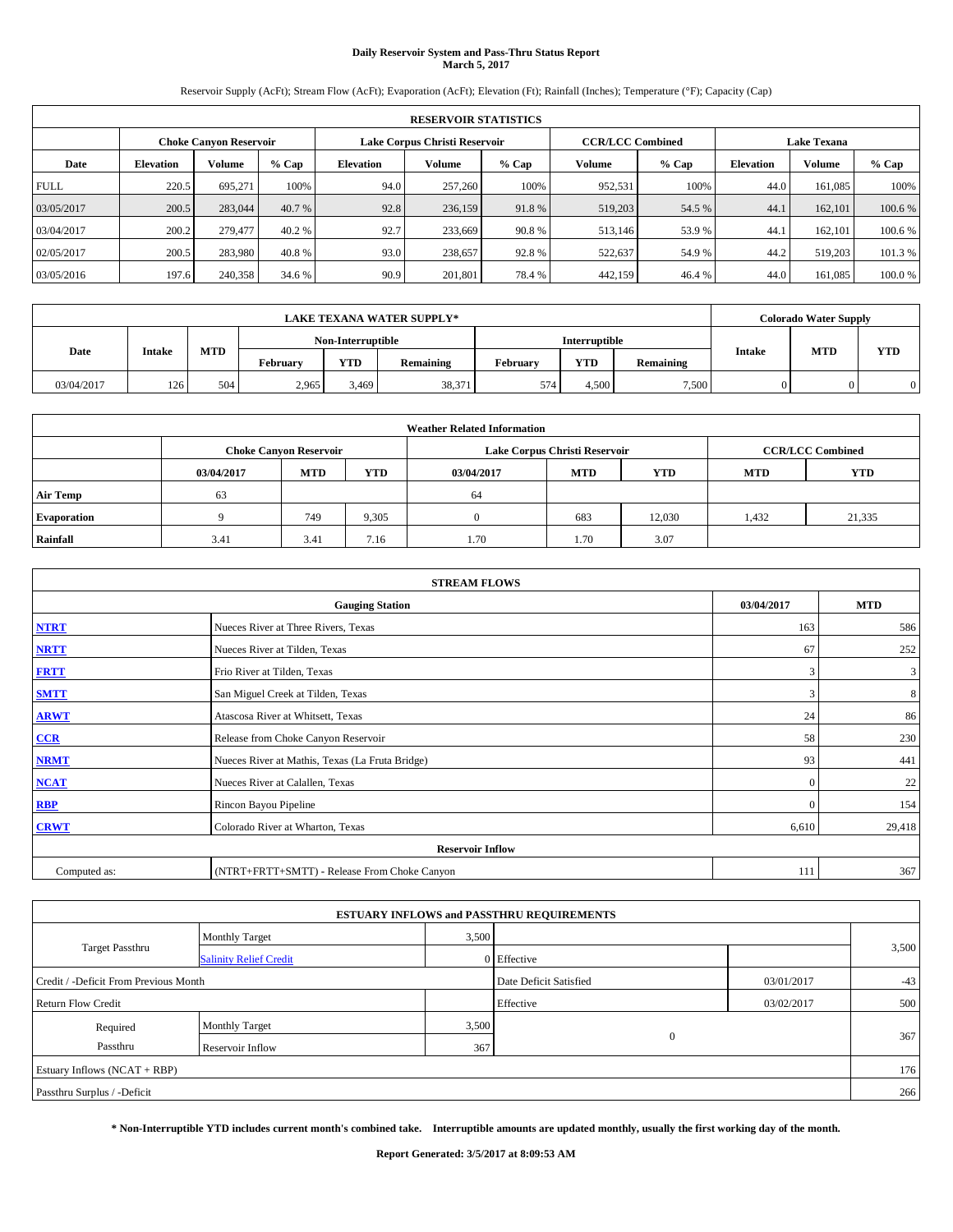# **Daily Reservoir System and Pass-Thru Status Report March 6, 2017**

Reservoir Supply (AcFt); Stream Flow (AcFt); Evaporation (AcFt); Elevation (Ft); Rainfall (Inches); Temperature (°F); Capacity (Cap)

|             | <b>RESERVOIR STATISTICS</b> |                        |         |                  |                               |         |                         |         |                  |                    |         |
|-------------|-----------------------------|------------------------|---------|------------------|-------------------------------|---------|-------------------------|---------|------------------|--------------------|---------|
|             |                             | Choke Canvon Reservoir |         |                  | Lake Corpus Christi Reservoir |         | <b>CCR/LCC Combined</b> |         |                  | <b>Lake Texana</b> |         |
| Date        | <b>Elevation</b>            | Volume                 | $%$ Cap | <b>Elevation</b> | Volume                        | $%$ Cap | Volume                  | $%$ Cap | <b>Elevation</b> | <b>Volume</b>      | % Cap   |
| <b>FULL</b> | 220.5                       | 695.271                | 100%    | 94.0             | 257,260                       | 100%    | 952,531                 | 100%    | 44.0             | 161.085            | 100%    |
| 03/06/2017  | 200.5                       | 282,888                | 40.7 %  | 92.8             | 235,981                       | 91.7 %  | 518,869                 | 54.5 %  | 44.              | 162,101            | 100.6%  |
| 03/05/2017  | 200.5                       | 283,044                | 40.7 %  | 92.8             | 236,159                       | 91.8%   | 519,203                 | 54.5 %  | 44.              | 162,101            | 100.6 % |
| 02/06/2017  | 200.4                       | 282,419                | 40.6 %  | 93.0             | 238,657                       | 92.8%   | 521,076                 | 54.7 %  | 44.2             | 518,869            | 101.3 % |
| 03/06/2016  | 197.5                       | 239,807                | 34.5 %  | 90.8             | 201.460                       | 78.3%   | 441,267                 | 46.3%   | 44.0             | 161.085            | 100.0%  |

|            |               |            |          |                   | <b>LAKE TEXANA WATER SUPPLY*</b> |               |            |           |               | <b>Colorado Water Supply</b> |     |
|------------|---------------|------------|----------|-------------------|----------------------------------|---------------|------------|-----------|---------------|------------------------------|-----|
|            |               |            |          | Non-Interruptible |                                  | Interruptible |            |           |               |                              |     |
| Date       | <b>Intake</b> | <b>MTD</b> | February | <b>YTD</b>        | Remaining                        | February      | <b>YTD</b> | Remaining | <b>Intake</b> | <b>MTD</b>                   | YTD |
| 03/05/2017 | 126           | 630        | 2.965    | 3.595             | 38,245                           | 574           | 4.500      | 7,500     | $\Omega$      |                              |     |

| <b>Weather Related Information</b> |            |                                                                                  |       |      |                               |        |       |                         |  |  |
|------------------------------------|------------|----------------------------------------------------------------------------------|-------|------|-------------------------------|--------|-------|-------------------------|--|--|
|                                    |            | <b>Choke Canyon Reservoir</b>                                                    |       |      | Lake Corpus Christi Reservoir |        |       | <b>CCR/LCC Combined</b> |  |  |
|                                    | 03/05/2017 | <b>YTD</b><br><b>MTD</b><br><b>MTD</b><br><b>YTD</b><br><b>MTD</b><br>03/05/2017 |       |      |                               |        |       |                         |  |  |
| <b>Air Temp</b>                    | 77         |                                                                                  |       | 78   |                               |        |       |                         |  |  |
| <b>Evaporation</b>                 | 37         | 786                                                                              | 9,342 | 114  | 797                           | 12.144 | 1,583 | 21,486                  |  |  |
| Rainfall                           | 0.00       | 3.41                                                                             | 7.16  | 0.01 | 1.71                          | 3.08   |       |                         |  |  |

|              | <b>STREAM FLOWS</b>                             |            |            |  |  |  |  |  |  |  |
|--------------|-------------------------------------------------|------------|------------|--|--|--|--|--|--|--|
|              | <b>Gauging Station</b>                          | 03/05/2017 | <b>MTD</b> |  |  |  |  |  |  |  |
| <b>NTRT</b>  | Nueces River at Three Rivers, Texas             | 544        | 1,129      |  |  |  |  |  |  |  |
| <b>NRTT</b>  | Nueces River at Tilden, Texas                   | 113        | 365        |  |  |  |  |  |  |  |
| <b>FRTT</b>  | Frio River at Tilden, Texas                     |            | 4          |  |  |  |  |  |  |  |
| <b>SMTT</b>  | San Miguel Creek at Tilden, Texas               | 5          | 13         |  |  |  |  |  |  |  |
| <b>ARWT</b>  | Atascosa River at Whitsett, Texas               | 44         | 130        |  |  |  |  |  |  |  |
| CCR          | Release from Choke Canyon Reservoir             | 58         | 288        |  |  |  |  |  |  |  |
| <b>NRMT</b>  | Nueces River at Mathis, Texas (La Fruta Bridge) | 95         | 536        |  |  |  |  |  |  |  |
| <b>NCAT</b>  | Nueces River at Calallen, Texas                 | 15         | 37         |  |  |  |  |  |  |  |
| RBP          | Rincon Bayou Pipeline                           | $\Omega$   | 154        |  |  |  |  |  |  |  |
| <b>CRWT</b>  | Colorado River at Wharton, Texas                | 7,622      | 37,040     |  |  |  |  |  |  |  |
|              | <b>Reservoir Inflow</b>                         |            |            |  |  |  |  |  |  |  |
| Computed as: | (NTRT+FRTT+SMTT) - Release From Choke Canyon    | 492        | 858        |  |  |  |  |  |  |  |

|                                       |                               |       | <b>ESTUARY INFLOWS and PASSTHRU REQUIREMENTS</b> |            |         |
|---------------------------------------|-------------------------------|-------|--------------------------------------------------|------------|---------|
|                                       | Monthly Target                | 3,500 |                                                  |            |         |
| <b>Target Passthru</b>                | <b>Salinity Relief Credit</b> |       | 0 Effective                                      |            | 3,500   |
| Credit / -Deficit From Previous Month |                               |       | Date Deficit Satisfied                           | 03/01/2017 | $-43$   |
| <b>Return Flow Credit</b>             |                               |       | Effective                                        | 03/02/2017 | 500     |
| Required                              | Monthly Target                | 3,500 |                                                  |            |         |
| Passthru                              | <b>Reservoir Inflow</b>       | 858   | $\mathbf{0}$                                     |            | 858     |
| Estuary Inflows $(NCAT + RBP)$        |                               |       |                                                  |            | 191     |
| Passthru Surplus / -Deficit           |                               |       |                                                  |            | $-.210$ |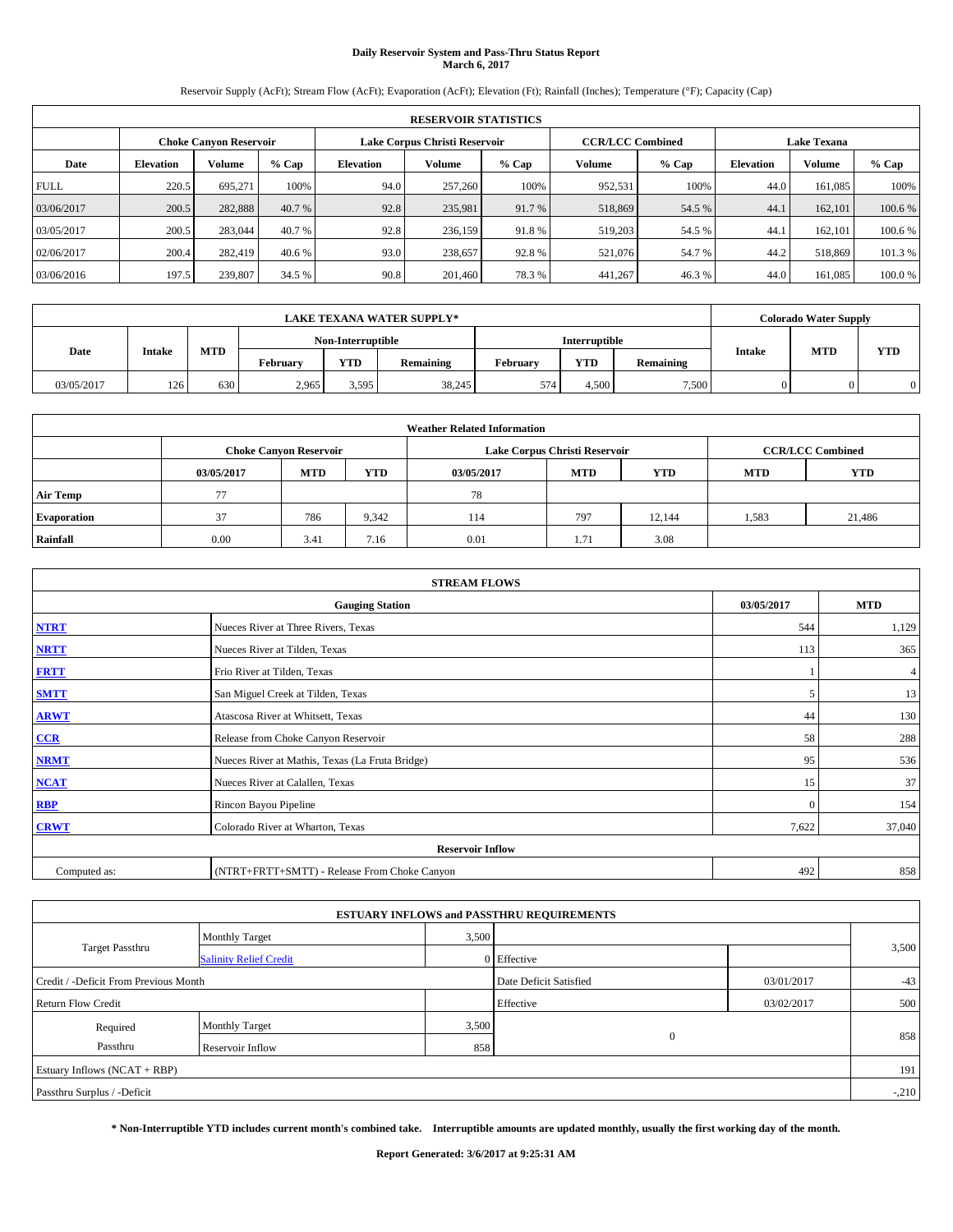# **Daily Reservoir System and Pass-Thru Status Report March 7, 2017**

Reservoir Supply (AcFt); Stream Flow (AcFt); Evaporation (AcFt); Elevation (Ft); Rainfall (Inches); Temperature (°F); Capacity (Cap)

|             | <b>RESERVOIR STATISTICS</b> |                        |         |                  |                               |         |                         |         |                  |                    |         |
|-------------|-----------------------------|------------------------|---------|------------------|-------------------------------|---------|-------------------------|---------|------------------|--------------------|---------|
|             |                             | Choke Canvon Reservoir |         |                  | Lake Corpus Christi Reservoir |         | <b>CCR/LCC Combined</b> |         |                  | <b>Lake Texana</b> |         |
| Date        | <b>Elevation</b>            | Volume                 | $%$ Cap | <b>Elevation</b> | Volume                        | $%$ Cap | Volume                  | $%$ Cap | <b>Elevation</b> | <b>Volume</b>      | % Cap   |
| <b>FULL</b> | 220.5                       | 695.271                | 100%    | 94.0             | 257,260                       | 100%    | 952,531                 | 100%    | 44.0             | 161.085            | 100%    |
| 03/07/2017  | 200.6                       | 284,293                | 40.9 %  | 92.9             | 237,050                       | 92.1 %  | 521,343                 | 54.7%   | 44.              | 162,101            | 100.6%  |
| 03/06/2017  | 200.5                       | 282,888                | 40.7 %  | 92.8             | 235,981                       | 91.7 %  | 518,869                 | 54.5 %  | 44.              | 162,101            | 100.6 % |
| 02/07/2017  | 200.5                       | 283.824                | 40.8%   | 93.0             | 238,836                       | 92.8%   | 522,660                 | 54.9 %  | 44.              | 521,343            | 100.6 % |
| 03/07/2016  | 197.4                       | 238,430                | 34.3 %  | 90.7             | 199,587                       | 77.6 %  | 438,017                 | 46.0%   | 44.0             | 161.085            | 100.0%  |

|            |               |            |          |                   | <b>LAKE TEXANA WATER SUPPLY*</b> |          |               |           |               | <b>Colorado Water Supply</b> |     |
|------------|---------------|------------|----------|-------------------|----------------------------------|----------|---------------|-----------|---------------|------------------------------|-----|
|            |               |            |          | Non-Interruptible |                                  |          | Interruptible |           |               |                              |     |
| Date       | <b>Intake</b> | <b>MTD</b> | February | <b>YTD</b>        | Remaining                        | February | <b>YTD</b>    | Remaining | <b>Intake</b> | <b>MTD</b>                   | YTD |
| 03/06/2017 | 126           | 756        | 2.965    | 3.721             | 38,119                           | 574      | 4.500         | 7,500     | $\Omega$      |                              |     |

| <b>Weather Related Information</b> |            |                                                                                  |       |      |                               |        |                         |            |  |  |
|------------------------------------|------------|----------------------------------------------------------------------------------|-------|------|-------------------------------|--------|-------------------------|------------|--|--|
|                                    |            | <b>Choke Canvon Reservoir</b>                                                    |       |      | Lake Corpus Christi Reservoir |        | <b>CCR/LCC Combined</b> |            |  |  |
|                                    | 03/06/2017 | <b>YTD</b><br><b>MTD</b><br><b>MTD</b><br><b>YTD</b><br>03/06/2017<br><b>MTD</b> |       |      |                               |        |                         | <b>YTD</b> |  |  |
| <b>Air Temp</b>                    | 82         |                                                                                  |       | 80   |                               |        |                         |            |  |  |
| <b>Evaporation</b>                 | 164        | 950                                                                              | 9,506 | 197  | 994                           | 12,341 | 1.944                   | 21,847     |  |  |
| Rainfall                           | 0.00       | 3.41                                                                             | 7.16  | 0.00 | 1.71                          | 3.08   |                         |            |  |  |

|              | <b>STREAM FLOWS</b>                             |            |            |
|--------------|-------------------------------------------------|------------|------------|
|              | <b>Gauging Station</b>                          | 03/06/2017 | <b>MTD</b> |
| <b>NTRT</b>  | Nueces River at Three Rivers, Texas             | 399        | 1,528      |
| <b>NRTT</b>  | Nueces River at Tilden, Texas                   | 125        | 490        |
| <b>FRTT</b>  | Frio River at Tilden, Texas                     |            | 5          |
| <b>SMTT</b>  | San Miguel Creek at Tilden, Texas               | 6          | 19         |
| <b>ARWT</b>  | Atascosa River at Whitsett, Texas               | 60         | 189        |
| CCR          | Release from Choke Canyon Reservoir             | 58         | 345        |
| <b>NRMT</b>  | Nueces River at Mathis, Texas (La Fruta Bridge) | -69        | 605        |
| <b>NCAT</b>  | Nueces River at Calallen, Texas                 | 12         | 49         |
| <b>RBP</b>   | Rincon Bayou Pipeline                           | $\Omega$   | 154        |
| <b>CRWT</b>  | Colorado River at Wharton, Texas                | 6,551      | 43,591     |
|              | <b>Reservoir Inflow</b>                         |            |            |
| Computed as: | (NTRT+FRTT+SMTT) - Release From Choke Canyon    | 348        | 1,207      |

|                                       |                               |       | <b>ESTUARY INFLOWS and PASSTHRU REQUIREMENTS</b> |            |          |
|---------------------------------------|-------------------------------|-------|--------------------------------------------------|------------|----------|
|                                       | Monthly Target                | 3,500 |                                                  |            |          |
| <b>Target Passthru</b>                | <b>Salinity Relief Credit</b> |       | 0 Effective                                      |            | 3,500    |
| Credit / -Deficit From Previous Month |                               |       | Date Deficit Satisfied                           | 03/01/2017 | $-43$    |
| <b>Return Flow Credit</b>             |                               |       | Effective                                        | 03/02/2017 | 500      |
| Required                              | Monthly Target                | 3,500 |                                                  |            |          |
| Passthru                              | <b>Reservoir Inflow</b>       | 1,207 | $\mathbf{0}$                                     |            | 1,207    |
| Estuary Inflows $(NCAT + RBP)$        |                               |       |                                                  |            | 203      |
| Passthru Surplus / -Deficit           |                               |       |                                                  |            | $-0.547$ |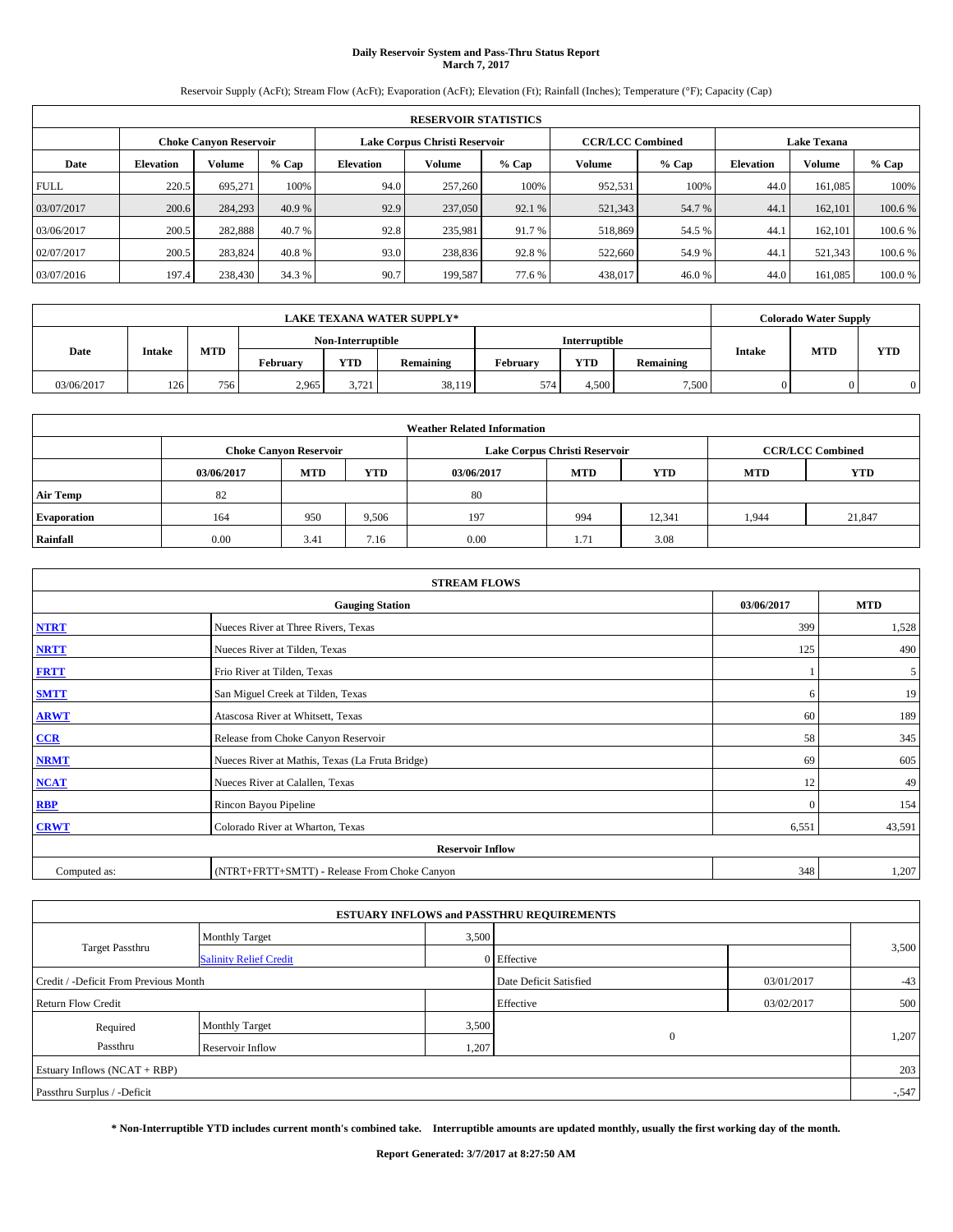# **Daily Reservoir System and Pass-Thru Status Report March 8, 2017**

Reservoir Supply (AcFt); Stream Flow (AcFt); Evaporation (AcFt); Elevation (Ft); Rainfall (Inches); Temperature (°F); Capacity (Cap)

|             | <b>RESERVOIR STATISTICS</b> |                               |         |           |                               |         |                         |         |                  |                    |        |
|-------------|-----------------------------|-------------------------------|---------|-----------|-------------------------------|---------|-------------------------|---------|------------------|--------------------|--------|
|             |                             | <b>Choke Canyon Reservoir</b> |         |           | Lake Corpus Christi Reservoir |         | <b>CCR/LCC Combined</b> |         |                  | <b>Lake Texana</b> |        |
| Date        | <b>Elevation</b>            | Volume                        | $%$ Cap | Elevation | Volume                        | $%$ Cap | Volume                  | $%$ Cap | <b>Elevation</b> | <b>Volume</b>      | % Cap  |
| <b>FULL</b> | 220.5                       | 695.271                       | 100%    | 94.0      | 257,260                       | 100%    | 952,531                 | 100%    | 44.0             | 161.085            | 100%   |
| 03/08/2017  | 200.5                       | 283,824                       | 40.8 %  | 92.9      | 237,229                       | 92.2 %  | 521,053                 | 54.7 %  | 44.0             | 161.085            | 100.0% |
| 03/07/2017  | 200.6                       | 284,293                       | 40.9 %  | 92.9      | 237,050                       | 92.1 %  | 521,343                 | 54.7 %  | 44.1             | 162,101            | 100.6% |
| 02/08/2017  | 200.5                       | 283,824                       | 40.8 %  | 93.0      | 238,478                       | 92.7 %  | 522,302                 | 54.8%   | 44.1             | 521.053            | 100.6% |
| 03/08/2016  | 197.4                       | 238,292                       | 34.3 %  | 90.7      | 199,587                       | 77.6 %  | 437,879                 | 46.0%   | 44.0             | 161,085            | 100.0% |

|            | <b>LAKE TEXANA WATER SUPPLY*</b> |            |          |                   |           |          |                      |           |               | <b>Colorado Water Supply</b> |     |
|------------|----------------------------------|------------|----------|-------------------|-----------|----------|----------------------|-----------|---------------|------------------------------|-----|
|            |                                  |            |          | Non-Interruptible |           |          | <b>Interruptible</b> |           |               |                              |     |
| Date       | <b>Intake</b>                    | <b>MTD</b> | February | <b>YTD</b>        | Remaining | February | <b>YTD</b>           | Remaining | <b>Intake</b> | <b>MTD</b>                   | YTD |
| 03/07/2017 | 126                              | 881        | 2.965    | 3.846             | 37,994    | 574      | 4.500                | 7,500     | $\Omega$      |                              |     |

|                    | <b>Weather Related Information</b> |                               |            |            |                               |                         |            |            |  |  |  |  |  |
|--------------------|------------------------------------|-------------------------------|------------|------------|-------------------------------|-------------------------|------------|------------|--|--|--|--|--|
|                    |                                    | <b>Choke Canyon Reservoir</b> |            |            | Lake Corpus Christi Reservoir | <b>CCR/LCC Combined</b> |            |            |  |  |  |  |  |
|                    | 03/07/2017                         | <b>MTD</b>                    | <b>YTD</b> | 03/07/2017 | <b>MTD</b>                    | <b>YTD</b>              | <b>MTD</b> | <b>YTD</b> |  |  |  |  |  |
| <b>Air Temp</b>    | 83                                 |                               |            | 81         |                               |                         |            |            |  |  |  |  |  |
| <b>Evaporation</b> | 209                                | 1,159                         | 9,715      | 197        | 1,191                         | 12.538                  | 2,350      | 22,253     |  |  |  |  |  |
| Rainfall           | 0.00                               | 3.41                          | 7.16       | 0.00       | 1.71                          | 3.08                    |            |            |  |  |  |  |  |

| <b>STREAM FLOWS</b> |                                                 |            |            |  |  |  |  |  |
|---------------------|-------------------------------------------------|------------|------------|--|--|--|--|--|
|                     | <b>Gauging Station</b>                          | 03/07/2017 | <b>MTD</b> |  |  |  |  |  |
| <b>NTRT</b>         | Nueces River at Three Rivers, Texas             | 294        | 1,822      |  |  |  |  |  |
| <b>NRTT</b>         | Nueces River at Tilden, Texas                   | 95         | 586        |  |  |  |  |  |
| <b>FRTT</b>         | Frio River at Tilden, Texas                     |            | 6          |  |  |  |  |  |
| <b>SMTT</b>         | San Miguel Creek at Tilden, Texas               | 6          | 25         |  |  |  |  |  |
| <b>ARWT</b>         | Atascosa River at Whitsett, Texas               | 97         | 287        |  |  |  |  |  |
| CCR                 | Release from Choke Canyon Reservoir             | 58         | 403        |  |  |  |  |  |
| <b>NRMT</b>         | Nueces River at Mathis, Texas (La Fruta Bridge) | 64         | 669        |  |  |  |  |  |
| <b>NCAT</b>         | Nueces River at Calallen, Texas                 |            | 50         |  |  |  |  |  |
| <b>RBP</b>          | Rincon Bayou Pipeline                           | $\Omega$   | 154        |  |  |  |  |  |
| <b>CRWT</b>         | Colorado River at Wharton, Texas                | 6,114      | 49,704     |  |  |  |  |  |
|                     | <b>Reservoir Inflow</b>                         |            |            |  |  |  |  |  |
| Computed as:        | (NTRT+FRTT+SMTT) - Release From Choke Canyon    |            |            |  |  |  |  |  |

|                                       |                               |       | <b>ESTUARY INFLOWS and PASSTHRU REQUIREMENTS</b> |            |          |  |
|---------------------------------------|-------------------------------|-------|--------------------------------------------------|------------|----------|--|
|                                       | Monthly Target                | 3,500 |                                                  |            |          |  |
| <b>Target Passthru</b>                | <b>Salinity Relief Credit</b> |       | 0 Effective                                      |            | 3,500    |  |
| Credit / -Deficit From Previous Month |                               |       | Date Deficit Satisfied                           | 03/01/2017 | $-43$    |  |
| <b>Return Flow Credit</b>             |                               |       | Effective                                        | 03/02/2017 | 500      |  |
| Required                              | Monthly Target                | 3,500 |                                                  |            |          |  |
| Passthru                              | <b>Reservoir Inflow</b>       | 1,450 | $\mathbf{0}$                                     |            | 1,450    |  |
| Estuary Inflows $(NCAT + RBP)$        |                               |       |                                                  |            | 204      |  |
| Passthru Surplus / -Deficit           |                               |       |                                                  |            | $-0.788$ |  |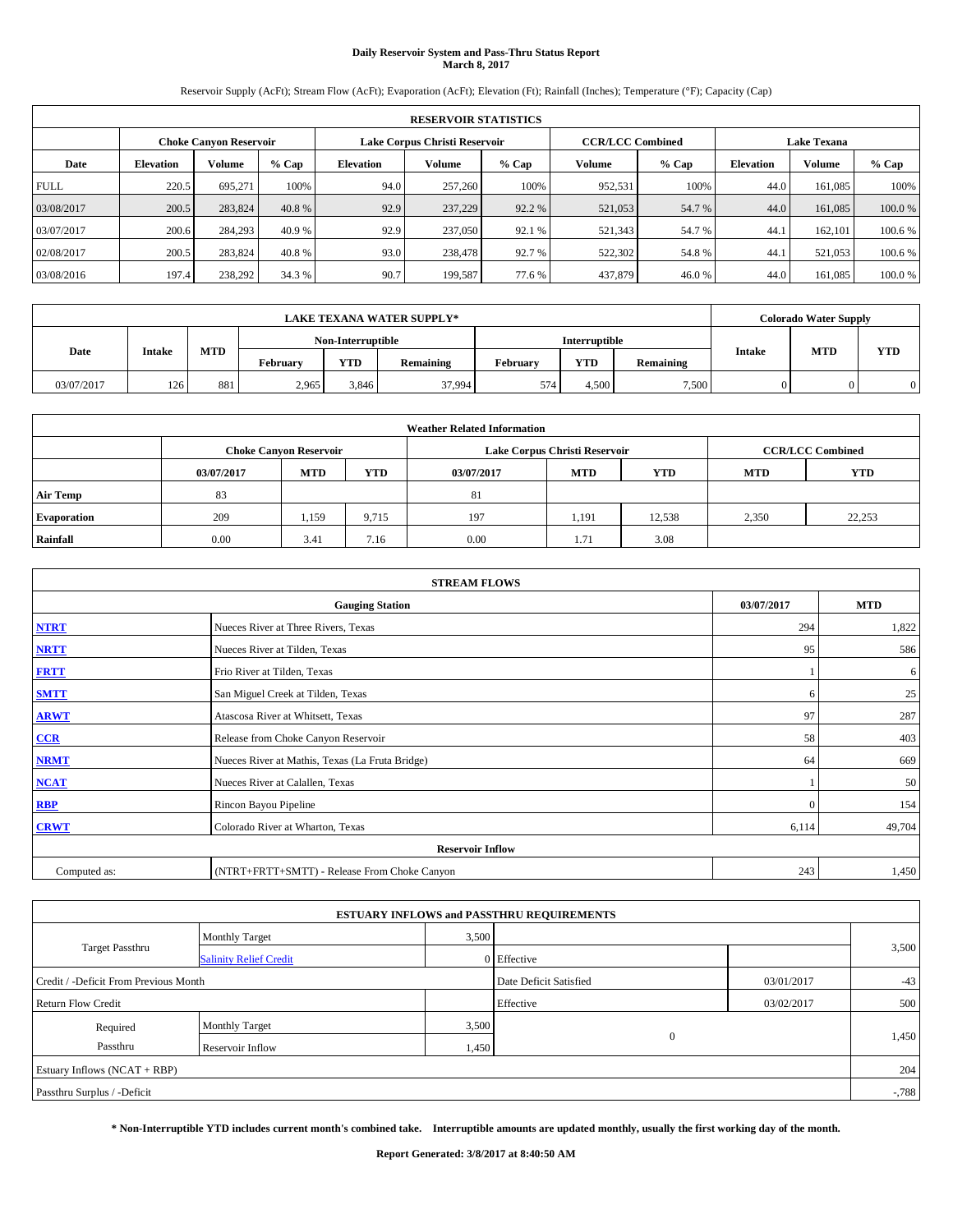# **Daily Reservoir System and Pass-Thru Status Report March 9, 2017**

Reservoir Supply (AcFt); Stream Flow (AcFt); Evaporation (AcFt); Elevation (Ft); Rainfall (Inches); Temperature (°F); Capacity (Cap)

|             | <b>RESERVOIR STATISTICS</b> |                        |         |                               |         |         |                         |         |                    |               |         |  |  |
|-------------|-----------------------------|------------------------|---------|-------------------------------|---------|---------|-------------------------|---------|--------------------|---------------|---------|--|--|
|             |                             | Choke Canvon Reservoir |         | Lake Corpus Christi Reservoir |         |         | <b>CCR/LCC Combined</b> |         | <b>Lake Texana</b> |               |         |  |  |
| Date        | <b>Elevation</b>            | Volume                 | $%$ Cap | <b>Elevation</b>              | Volume  | $%$ Cap | Volume                  | $%$ Cap | <b>Elevation</b>   | <b>Volume</b> | % Cap   |  |  |
| <b>FULL</b> | 220.5                       | 695.271                | 100%    | 94.0                          | 257,260 | 100%    | 952,531                 | 100%    | 44.0               | 161.085       | 100%    |  |  |
| 03/09/2017  | 200.5                       | 283,824                | 40.8%   | 92.9                          | 237,050 | 92.1 %  | 520,874                 | 54.7 %  | 44.2               | 163,121       | 101.3%  |  |  |
| 03/08/2017  | 200.5                       | 283,824                | 40.8 %  | 92.9                          | 237,229 | 92.2 %  | 521,053                 | 54.7 %  | 44.0               | 161.085       | 100.0%  |  |  |
| 02/09/2017  | 200.5                       | 282,576                | 40.6 %  | 93.0                          | 239,193 | 93.0 %  | 521.769                 | 54.8%   | 44.                | 520,874       | 100.6 % |  |  |
| 03/09/2016  | 197.4                       | 238,430                | 34.3 %  | 90.9                          | 201,631 | 78.4%   | 440.061                 | 46.2%   | 43.7               | 158,306       | 98.3%   |  |  |

|            | <b>LAKE TEXANA WATER SUPPLY*</b> |            |                 |                   |           |          |                      |           |               | <b>Colorado Water Supply</b> |            |
|------------|----------------------------------|------------|-----------------|-------------------|-----------|----------|----------------------|-----------|---------------|------------------------------|------------|
|            |                                  |            |                 | Non-Interruptible |           |          | <b>Interruptible</b> |           |               | <b>MTD</b>                   |            |
| Date       | <b>Intake</b>                    | <b>MTD</b> | <b>February</b> | <b>YTD</b>        | Remaining | February | <b>YTD</b>           | Remaining | <b>Intake</b> |                              | <b>YTD</b> |
| 03/08/2017 | 125                              | .006       | 2,965           | 3,971             | 37,869    | 574      | 4.500                | 7,500     |               |                              |            |

|                                                                                         | <b>Weather Related Information</b> |                               |       |      |                               |                         |       |            |  |  |  |  |
|-----------------------------------------------------------------------------------------|------------------------------------|-------------------------------|-------|------|-------------------------------|-------------------------|-------|------------|--|--|--|--|
|                                                                                         |                                    | <b>Choke Canyon Reservoir</b> |       |      | Lake Corpus Christi Reservoir | <b>CCR/LCC Combined</b> |       |            |  |  |  |  |
| <b>MTD</b><br>YTD<br><b>MTD</b><br><b>YTD</b><br><b>MTD</b><br>03/08/2017<br>03/08/2017 |                                    |                               |       |      |                               |                         |       | <b>YTD</b> |  |  |  |  |
| <b>Air Temp</b>                                                                         | 76                                 |                               |       | 74   |                               |                         |       |            |  |  |  |  |
| <b>Evaporation</b>                                                                      | 64                                 | 1,223                         | 9,779 | 94   | 1,285                         | 12,632                  | 2,508 | 22,411     |  |  |  |  |
| Rainfall                                                                                | 0.03                               | 3.44                          | 7.19  | 0.02 | 1.73                          | 3.10                    |       |            |  |  |  |  |

| <b>STREAM FLOWS</b> |                                                 |            |            |  |  |  |  |  |
|---------------------|-------------------------------------------------|------------|------------|--|--|--|--|--|
|                     | <b>Gauging Station</b>                          | 03/08/2017 | <b>MTD</b> |  |  |  |  |  |
| <b>NTRT</b>         | Nueces River at Three Rivers, Texas             | 270        | 2,092      |  |  |  |  |  |
| <b>NRTT</b>         | Nueces River at Tilden, Texas                   | 141        | 727        |  |  |  |  |  |
| <b>FRTT</b>         | Frio River at Tilden, Texas                     |            | 6          |  |  |  |  |  |
| <b>SMTT</b>         | San Miguel Creek at Tilden, Texas               | 5          | 29         |  |  |  |  |  |
| <b>ARWT</b>         | Atascosa River at Whitsett, Texas               | 66         | 352        |  |  |  |  |  |
| CCR                 | Release from Choke Canyon Reservoir             | 58         | 461        |  |  |  |  |  |
| <b>NRMT</b>         | Nueces River at Mathis, Texas (La Fruta Bridge) | 95         | 764        |  |  |  |  |  |
| <b>NCAT</b>         | Nueces River at Calallen, Texas                 | $\Omega$   | 50         |  |  |  |  |  |
| <b>RBP</b>          | Rincon Bayou Pipeline                           | $\Omega$   | 154        |  |  |  |  |  |
| <b>CRWT</b>         | Colorado River at Wharton, Texas                | 6,551      | 56,255     |  |  |  |  |  |
|                     | <b>Reservoir Inflow</b>                         |            |            |  |  |  |  |  |
| Computed as:        | (NTRT+FRTT+SMTT) - Release From Choke Canyon    |            |            |  |  |  |  |  |

|                                       |                               |       | <b>ESTUARY INFLOWS and PASSTHRU REQUIREMENTS</b> |            |          |  |
|---------------------------------------|-------------------------------|-------|--------------------------------------------------|------------|----------|--|
|                                       | <b>Monthly Target</b>         | 3,500 |                                                  |            |          |  |
| <b>Target Passthru</b>                | <b>Salinity Relief Credit</b> |       | 0 Effective                                      |            | 3,500    |  |
| Credit / -Deficit From Previous Month |                               |       | Date Deficit Satisfied                           | 03/01/2017 | $-43$    |  |
| <b>Return Flow Credit</b>             |                               |       | Effective                                        | 03/02/2017 | 500      |  |
| Required                              | <b>Monthly Target</b>         | 3,500 |                                                  |            |          |  |
| Passthru                              | <b>Reservoir Inflow</b>       | 1,667 | $\Omega$                                         |            | 1,667    |  |
| Estuary Inflows $(NCAT + RBP)$        |                               |       |                                                  |            | 204      |  |
| Passthru Surplus / -Deficit           |                               |       |                                                  |            | $-1,006$ |  |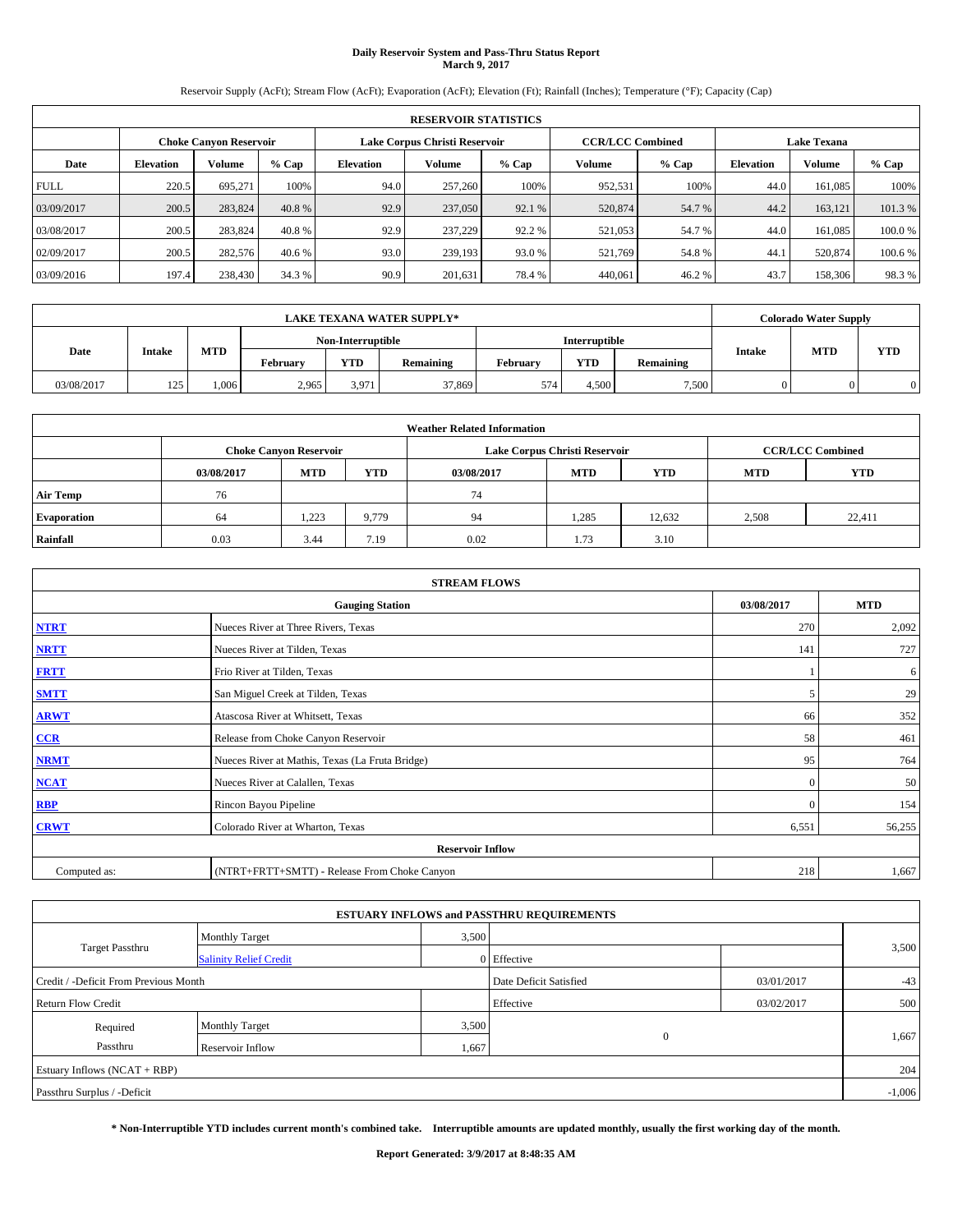# **Daily Reservoir System and Pass-Thru Status Report March 10, 2017**

Reservoir Supply (AcFt); Stream Flow (AcFt); Evaporation (AcFt); Elevation (Ft); Rainfall (Inches); Temperature (°F); Capacity (Cap)

|             | <b>RESERVOIR STATISTICS</b> |                        |         |                               |               |         |                         |         |                    |               |         |  |  |
|-------------|-----------------------------|------------------------|---------|-------------------------------|---------------|---------|-------------------------|---------|--------------------|---------------|---------|--|--|
|             |                             | Choke Canvon Reservoir |         | Lake Corpus Christi Reservoir |               |         | <b>CCR/LCC Combined</b> |         | <b>Lake Texana</b> |               |         |  |  |
| Date        | <b>Elevation</b>            | Volume                 | $%$ Cap | <b>Elevation</b>              | <b>Volume</b> | $%$ Cap | Volume                  | $%$ Cap | <b>Elevation</b>   | <b>Volume</b> | $%$ Cap |  |  |
| <b>FULL</b> | 220.5                       | 695,271                | 100%    | 94.0                          | 257,260       | 100%    | 952.531                 | 100%    | 44.0               | 161.085       | 100%    |  |  |
| 03/10/2017  | 200.5                       | 283,824                | 40.8 %  | 92.9                          | 237,586       | 92.4 %  | 521,410                 | 54.7 %  | 44.                | 162,101       | 100.6%  |  |  |
| 03/09/2017  | 200.5                       | 283,824                | 40.8 %  | 92.9                          | 237,050       | 92.1 %  | 520,874                 | 54.7 %  | 44.2               | 163.121       | 101.3%  |  |  |
| 02/10/2017  | 200.5                       | 283,044                | 40.7 %  | 92.9                          | 238,121       | 92.6 %  | 521,165                 | 54.7 %  | 44.                | 521.410       | 100.6%  |  |  |
| 03/10/2016  | 197.5                       | 239,807                | 34.5 %  | 91.0                          | 203,852       | 79.2 %  | 443,659                 | 46.6%   | 43.9               | 160.156       | 99.4 %  |  |  |

|            | <b>LAKE TEXANA WATER SUPPLY*</b> |            |          |                   |           |          |               |           |               | <b>Colorado Water Supply</b> |            |
|------------|----------------------------------|------------|----------|-------------------|-----------|----------|---------------|-----------|---------------|------------------------------|------------|
|            |                                  |            |          | Non-Interruptible |           |          | Interruptible |           |               |                              |            |
| Date       | <b>Intake</b>                    | <b>MTD</b> | February | <b>YTD</b>        | Remaining | Februarv | <b>YTD</b>    | Remaining | <b>Intake</b> | <b>MTD</b>                   | <b>YTD</b> |
| 03/09/2017 | 125                              | 1,132      | 2,965    | 4.096             | 37,744    | 574      | 4.500         | 7,500     |               |                              |            |

|                                                                                                | <b>Weather Related Information</b> |                               |       |      |                               |                         |            |        |  |  |  |  |
|------------------------------------------------------------------------------------------------|------------------------------------|-------------------------------|-------|------|-------------------------------|-------------------------|------------|--------|--|--|--|--|
|                                                                                                |                                    | <b>Choke Canvon Reservoir</b> |       |      | Lake Corpus Christi Reservoir | <b>CCR/LCC Combined</b> |            |        |  |  |  |  |
| <b>YTD</b><br><b>MTD</b><br><b>MTD</b><br><b>YTD</b><br><b>MTD</b><br>03/09/2017<br>03/09/2017 |                                    |                               |       |      |                               |                         | <b>YTD</b> |        |  |  |  |  |
| <b>Air Temp</b>                                                                                | 82                                 |                               |       | 78   |                               |                         |            |        |  |  |  |  |
| <b>Evaporation</b>                                                                             | 127                                | 1,350                         | 9,906 | 125  | 1,410                         | 12.757                  | 2,760      | 22,663 |  |  |  |  |
| Rainfall                                                                                       | 0.13                               | 3.57                          | 7.32  | 0.18 | 1.91                          | 3.28                    |            |        |  |  |  |  |

| <b>STREAM FLOWS</b> |                                                 |              |                |  |  |  |  |  |  |
|---------------------|-------------------------------------------------|--------------|----------------|--|--|--|--|--|--|
|                     | <b>Gauging Station</b>                          |              |                |  |  |  |  |  |  |
| <b>NTRT</b>         | Nueces River at Three Rivers, Texas             | 238          | 2,330          |  |  |  |  |  |  |
| <b>NRTT</b>         | Nueces River at Tilden, Texas                   | 193          | 919            |  |  |  |  |  |  |
| <b>FRTT</b>         | Frio River at Tilden, Texas                     | $\mathbf{0}$ | $\overline{7}$ |  |  |  |  |  |  |
| <b>SMTT</b>         | San Miguel Creek at Tilden, Texas               |              | 33             |  |  |  |  |  |  |
| <b>ARWT</b>         | Atascosa River at Whitsett, Texas               | 50           | 402            |  |  |  |  |  |  |
| CCR                 | Release from Choke Canyon Reservoir             | 58           | 518            |  |  |  |  |  |  |
| <b>NRMT</b>         | Nueces River at Mathis, Texas (La Fruta Bridge) | 163          | 927            |  |  |  |  |  |  |
| <b>NCAT</b>         | Nueces River at Calallen, Texas                 | $\Omega$     | 50             |  |  |  |  |  |  |
| <b>RBP</b>          | Rincon Bayou Pipeline                           | $\Omega$     | 154            |  |  |  |  |  |  |
| <b>CRWT</b>         | Colorado River at Wharton, Texas                | 6,233        | 62,488         |  |  |  |  |  |  |
|                     | <b>Reservoir Inflow</b>                         |              |                |  |  |  |  |  |  |
| Computed as:        | (NTRT+FRTT+SMTT) - Release From Choke Canyon    | 185          | 1,852          |  |  |  |  |  |  |

| <b>ESTUARY INFLOWS and PASSTHRU REQUIREMENTS</b> |                               |                        |             |            |       |  |  |  |  |  |
|--------------------------------------------------|-------------------------------|------------------------|-------------|------------|-------|--|--|--|--|--|
|                                                  | <b>Monthly Target</b>         | 3,500                  |             |            |       |  |  |  |  |  |
| <b>Target Passthru</b>                           | <b>Salinity Relief Credit</b> |                        | 0 Effective |            | 3,500 |  |  |  |  |  |
| Credit / -Deficit From Previous Month            |                               | Date Deficit Satisfied | 03/01/2017  | $-43$      |       |  |  |  |  |  |
| <b>Return Flow Credit</b>                        |                               |                        | Effective   | 03/02/2017 | 500   |  |  |  |  |  |
| Required                                         | Monthly Target                | 3,500                  |             |            |       |  |  |  |  |  |
| Passthru<br>Reservoir Inflow                     |                               | 1,852                  | $\Omega$    |            | 1,852 |  |  |  |  |  |
| Estuary Inflows (NCAT + RBP)                     |                               |                        |             |            |       |  |  |  |  |  |
| Passthru Surplus / -Deficit                      |                               |                        |             |            |       |  |  |  |  |  |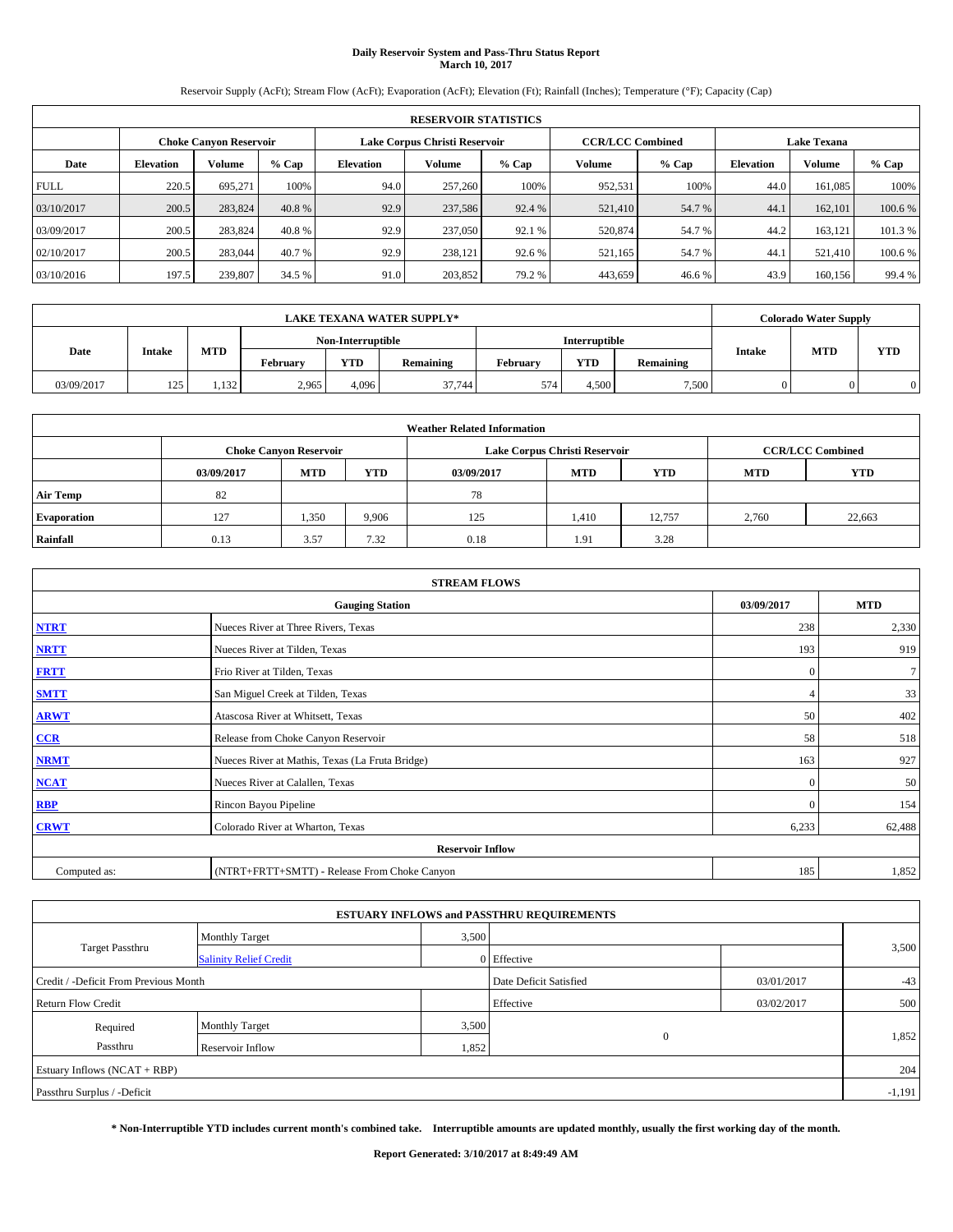# **Daily Reservoir System and Pass-Thru Status Report March 11, 2017**

Reservoir Supply (AcFt); Stream Flow (AcFt); Evaporation (AcFt); Elevation (Ft); Rainfall (Inches); Temperature (°F); Capacity (Cap)

|             | <b>RESERVOIR STATISTICS</b> |                        |         |                  |                               |         |                         |         |                    |               |         |  |  |
|-------------|-----------------------------|------------------------|---------|------------------|-------------------------------|---------|-------------------------|---------|--------------------|---------------|---------|--|--|
|             |                             | Choke Canvon Reservoir |         |                  | Lake Corpus Christi Reservoir |         | <b>CCR/LCC Combined</b> |         | <b>Lake Texana</b> |               |         |  |  |
| Date        | <b>Elevation</b>            | Volume                 | $%$ Cap | <b>Elevation</b> | <b>Volume</b>                 | $%$ Cap | Volume                  | $%$ Cap | <b>Elevation</b>   | <b>Volume</b> | $%$ Cap |  |  |
| <b>FULL</b> | 220.5                       | 695,271                | 100%    | 94.0             | 257,260                       | 100%    | 952.531                 | 100%    | 44.0               | 161.085       | 100%    |  |  |
| 03/11/2017  | 200.7                       | 286,478                | 41.2 %  | 92.9             | 237,942                       | 92.5 %  | 524,420                 | 55.1 %  | 44.                | 162,101       | 100.6%  |  |  |
| 03/10/2017  | 200.5                       | 283,824                | 40.8 %  | 92.9             | 237,586                       | 92.4 %  | 521,410                 | 54.7 %  | 44.                | 162,101       | 100.6%  |  |  |
| 02/11/2017  | 200.5                       | 282,576                | 40.6 %  | 92.9             | 237,764                       | 92.4 %  | 520,340                 | 54.6 %  | 44.0               | 524,420       | 100.0%  |  |  |
| 03/11/2016  | 197.8                       | 242,711                | 34.9 %  | 90.9             | 202,826                       | 78.8%   | 445,537                 | 46.8%   | 44.3               | 164,106       | 101.9%  |  |  |

| <b>LAKE TEXANA WATER SUPPLY*</b> |               |            |                   |            |           |                      | <b>Colorado Water Supply</b> |           |               |            |            |
|----------------------------------|---------------|------------|-------------------|------------|-----------|----------------------|------------------------------|-----------|---------------|------------|------------|
|                                  |               |            | Non-Interruptible |            |           | <b>Interruptible</b> |                              |           |               |            |            |
| Date                             | <b>Intake</b> | <b>MTD</b> | February          | <b>YTD</b> | Remaining | February             | <b>YTD</b>                   | Remaining | <b>Intake</b> | <b>MTD</b> | <b>YTD</b> |
| 03/10/2017                       | 125           | 1,257      | 2,965             | 4.222      | 37,618    | 574                  | 4.500                        | 7,500     |               |            |            |

| <b>Weather Related Information</b> |            |                               |       |            |                               |                         |            |            |  |  |  |
|------------------------------------|------------|-------------------------------|-------|------------|-------------------------------|-------------------------|------------|------------|--|--|--|
|                                    |            | <b>Choke Canyon Reservoir</b> |       |            | Lake Corpus Christi Reservoir | <b>CCR/LCC Combined</b> |            |            |  |  |  |
|                                    | 03/10/2017 | <b>MTD</b>                    | YTD   | 03/10/2017 | <b>MTD</b>                    | <b>YTD</b>              | <b>MTD</b> | <b>YTD</b> |  |  |  |
| <b>Air Temp</b>                    | 72         |                               |       | 70         |                               |                         |            |            |  |  |  |
| <b>Evaporation</b>                 | 18         | 1,368                         | 9,924 | 31         | 1.441                         | 12.788                  | 2,809      | 22,712     |  |  |  |
| Rainfall                           | 1.22       | 4.79                          | 8.54  | 0.83       | 2.74                          | 4.11                    |            |            |  |  |  |

| <b>STREAM FLOWS</b> |                                                 |          |        |  |  |  |  |  |  |
|---------------------|-------------------------------------------------|----------|--------|--|--|--|--|--|--|
|                     | <b>Gauging Station</b>                          |          |        |  |  |  |  |  |  |
| <b>NTRT</b>         | Nueces River at Three Rivers, Texas             | 268      | 2,598  |  |  |  |  |  |  |
| <b>NRTT</b>         | Nueces River at Tilden, Texas                   | 183      | 1,102  |  |  |  |  |  |  |
| <b>FRTT</b>         | Frio River at Tilden, Texas                     | 6        | 12     |  |  |  |  |  |  |
| <b>SMTT</b>         | San Miguel Creek at Tilden, Texas               | 260      | 293    |  |  |  |  |  |  |
| <b>ARWT</b>         | Atascosa River at Whitsett, Texas               | 89       | 491    |  |  |  |  |  |  |
| CCR                 | Release from Choke Canyon Reservoir             | 58       | 576    |  |  |  |  |  |  |
| <b>NRMT</b>         | Nueces River at Mathis, Texas (La Fruta Bridge) | 202      | 1,129  |  |  |  |  |  |  |
| <b>NCAT</b>         | Nueces River at Calallen, Texas                 | $\Omega$ | 50     |  |  |  |  |  |  |
| <b>RBP</b>          | Rincon Bayou Pipeline                           | $\Omega$ | 154    |  |  |  |  |  |  |
| <b>CRWT</b>         | Colorado River at Wharton, Texas                | 5,399    | 67,887 |  |  |  |  |  |  |
|                     | <b>Reservoir Inflow</b>                         |          |        |  |  |  |  |  |  |
| Computed as:        | (NTRT+FRTT+SMTT) - Release From Choke Canyon    | 476      | 2,328  |  |  |  |  |  |  |

| <b>ESTUARY INFLOWS and PASSTHRU REQUIREMENTS</b> |                               |                        |             |            |       |  |  |  |  |  |
|--------------------------------------------------|-------------------------------|------------------------|-------------|------------|-------|--|--|--|--|--|
|                                                  | <b>Monthly Target</b>         | 3,500                  |             |            |       |  |  |  |  |  |
| <b>Target Passthru</b>                           | <b>Salinity Relief Credit</b> |                        | 0 Effective |            | 3,500 |  |  |  |  |  |
| Credit / -Deficit From Previous Month            |                               | Date Deficit Satisfied | 03/01/2017  | $-43$      |       |  |  |  |  |  |
| <b>Return Flow Credit</b>                        |                               |                        | Effective   | 03/02/2017 | 500   |  |  |  |  |  |
| Required                                         | <b>Monthly Target</b>         | 3,500                  |             |            |       |  |  |  |  |  |
| Passthru<br>Reservoir Inflow                     |                               | 2,328                  | $\Omega$    |            | 2,328 |  |  |  |  |  |
| Estuary Inflows (NCAT + RBP)                     |                               |                        |             |            |       |  |  |  |  |  |
| Passthru Surplus / -Deficit                      |                               |                        |             |            |       |  |  |  |  |  |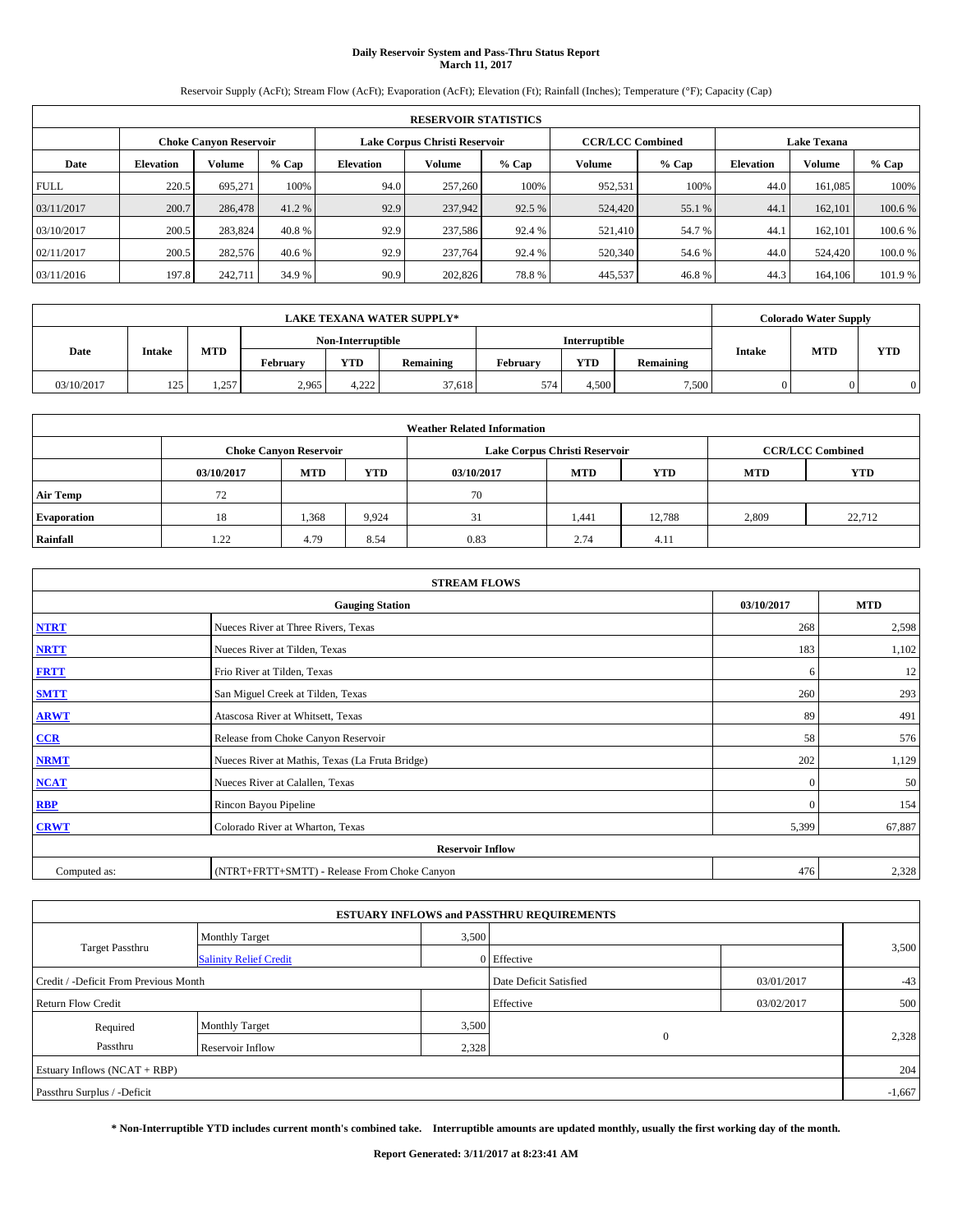# **Daily Reservoir System and Pass-Thru Status Report March 12, 2017**

Reservoir Supply (AcFt); Stream Flow (AcFt); Evaporation (AcFt); Elevation (Ft); Rainfall (Inches); Temperature (°F); Capacity (Cap)

|             | <b>RESERVOIR STATISTICS</b> |                        |         |                  |                               |         |                         |         |                    |               |         |  |  |
|-------------|-----------------------------|------------------------|---------|------------------|-------------------------------|---------|-------------------------|---------|--------------------|---------------|---------|--|--|
|             |                             | Choke Canvon Reservoir |         |                  | Lake Corpus Christi Reservoir |         | <b>CCR/LCC Combined</b> |         | <b>Lake Texana</b> |               |         |  |  |
| Date        | <b>Elevation</b>            | Volume                 | $%$ Cap | <b>Elevation</b> | Volume                        | $%$ Cap | Volume                  | $%$ Cap | <b>Elevation</b>   | <b>Volume</b> | % Cap   |  |  |
| <b>FULL</b> | 220.5                       | 695.271                | 100%    | 94.0             | 257,260                       | 100%    | 952,531                 | 100%    | 44.0               | 161.085       | 100%    |  |  |
| 03/12/2017  | 200.7                       | 286,166                | 41.2 %  | 93.1             | 240,804                       | 93.6 %  | 526,970                 | 55.3 %  | 44.1               | 162,101       | 100.6 % |  |  |
| 03/11/2017  | 200.7                       | 286,478                | 41.2 %  | 92.9             | 237,942                       | 92.5 %  | 524,420                 | 55.1 %  | 44.                | 162,101       | 100.6 % |  |  |
| 02/12/2017  | 200.4                       | 281.641                | 40.5 %  | 92.9             | 237,586                       | 92.4 %  | 519,227                 | 54.5 %  | 44.0               | 526,970       | 100.0%  |  |  |
| 03/12/2016  | 197.8                       | 243,271                | 35.0 %  | 91.0             | 203,680                       | 79.2 %  | 446.951                 | 46.9%   | 44.3               | 164,106       | 101.9 % |  |  |

| <b>LAKE TEXANA WATER SUPPLY*</b> |                   |            |                      |            |           |          | <b>Colorado Water Supply</b> |           |               |            |     |
|----------------------------------|-------------------|------------|----------------------|------------|-----------|----------|------------------------------|-----------|---------------|------------|-----|
|                                  | Non-Interruptible |            | <b>Interruptible</b> |            |           |          |                              |           |               |            |     |
| Date                             | <b>Intake</b>     | <b>MTD</b> | February             | <b>YTD</b> | Remaining | Februarv | <b>YTD</b>                   | Remaining | <b>Intake</b> | <b>MTD</b> | YTD |
| 03/11/2017                       | 125               | .382       | 2,965                | 1.347      | 37,493    | 574      | 4.500                        | 7,500     |               |            | 0   |

| <b>Weather Related Information</b> |            |                               |            |            |                               |                         |            |            |  |  |  |
|------------------------------------|------------|-------------------------------|------------|------------|-------------------------------|-------------------------|------------|------------|--|--|--|
|                                    |            | <b>Choke Canyon Reservoir</b> |            |            | Lake Corpus Christi Reservoir | <b>CCR/LCC Combined</b> |            |            |  |  |  |
|                                    | 03/11/2017 | <b>MTD</b>                    | <b>YTD</b> | 03/11/2017 | <b>MTD</b>                    | <b>YTD</b>              | <b>MTD</b> | <b>YTD</b> |  |  |  |
| <b>Air Temp</b>                    | 76         |                               |            | 77         |                               |                         |            |            |  |  |  |
| <b>Evaporation</b>                 | 91         | 1,459                         | 10,015     | 125        | 1,566                         | 12.913                  | 3,025      | 22,928     |  |  |  |
| Rainfall                           | 0.04       | 4.83                          | 8.58       | 0.03       | 2.77                          | 4.14                    |            |            |  |  |  |

| <b>STREAM FLOWS</b> |                                                 |              |        |  |  |  |  |  |  |
|---------------------|-------------------------------------------------|--------------|--------|--|--|--|--|--|--|
|                     | <b>Gauging Station</b>                          |              |        |  |  |  |  |  |  |
| <b>NTRT</b>         | Nueces River at Three Rivers, Texas             | 1,193        | 3,791  |  |  |  |  |  |  |
| <b>NRTT</b>         | Nueces River at Tilden, Texas                   | 449          | 1,550  |  |  |  |  |  |  |
| <b>FRTT</b>         | Frio River at Tilden, Texas                     | 14           | 27     |  |  |  |  |  |  |
| <b>SMTT</b>         | San Miguel Creek at Tilden, Texas               | 270          | 563    |  |  |  |  |  |  |
| <b>ARWT</b>         | Atascosa River at Whitsett, Texas               | 1,040        | 1,531  |  |  |  |  |  |  |
| CCR                 | Release from Choke Canyon Reservoir             | 58           | 633    |  |  |  |  |  |  |
| <b>NRMT</b>         | Nueces River at Mathis, Texas (La Fruta Bridge) | 202          | 1,332  |  |  |  |  |  |  |
| <b>NCAT</b>         | Nueces River at Calallen, Texas                 | 101          | 151    |  |  |  |  |  |  |
| <b>RBP</b>          | Rincon Bayou Pipeline                           | $\mathbf{0}$ | 154    |  |  |  |  |  |  |
| <b>CRWT</b>         | Colorado River at Wharton, Texas                | 4,883        | 72,770 |  |  |  |  |  |  |
|                     | <b>Reservoir Inflow</b>                         |              |        |  |  |  |  |  |  |
| Computed as:        | (NTRT+FRTT+SMTT) - Release From Choke Canyon    | 1,419        | 3,748  |  |  |  |  |  |  |

|                                       |                               |       | <b>ESTUARY INFLOWS and PASSTHRU REQUIREMENTS</b> |            |          |  |  |  |
|---------------------------------------|-------------------------------|-------|--------------------------------------------------|------------|----------|--|--|--|
|                                       | <b>Monthly Target</b>         | 3,500 |                                                  |            |          |  |  |  |
| <b>Target Passthru</b>                | <b>Salinity Relief Credit</b> |       | 0 Effective                                      |            | 3,500    |  |  |  |
| Credit / -Deficit From Previous Month |                               |       | Date Deficit Satisfied                           | 03/01/2017 | $-43$    |  |  |  |
| <b>Return Flow Credit</b>             |                               |       | Effective                                        | 03/02/2017 | 500      |  |  |  |
| Required                              | <b>Monthly Target</b>         | 3,500 |                                                  |            |          |  |  |  |
| Passthru<br><b>Reservoir Inflow</b>   |                               | 3,748 | $\Omega$                                         |            | 3,500    |  |  |  |
| Estuary Inflows $(NCAT + RBP)$        |                               |       |                                                  |            |          |  |  |  |
| Passthru Surplus / -Deficit           |                               |       |                                                  |            | $-2,738$ |  |  |  |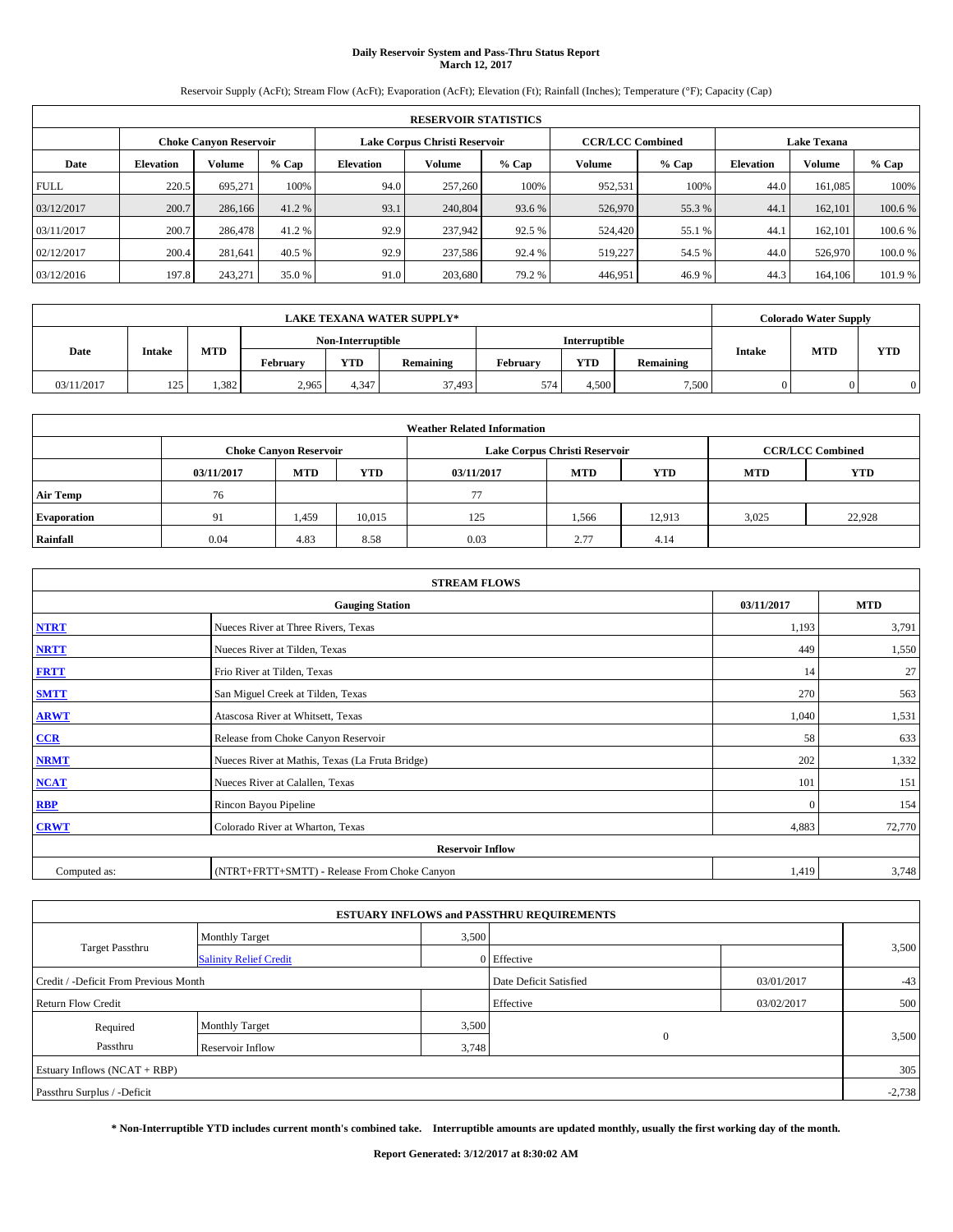# **Daily Reservoir System and Pass-Thru Status Report March 13, 2017**

Reservoir Supply (AcFt); Stream Flow (AcFt); Evaporation (AcFt); Elevation (Ft); Rainfall (Inches); Temperature (°F); Capacity (Cap)

|             | <b>RESERVOIR STATISTICS</b> |         |         |                  |                               |         |                         |         |                    |               |         |
|-------------|-----------------------------|---------|---------|------------------|-------------------------------|---------|-------------------------|---------|--------------------|---------------|---------|
|             | Choke Canvon Reservoir      |         |         |                  | Lake Corpus Christi Reservoir |         | <b>CCR/LCC Combined</b> |         | <b>Lake Texana</b> |               |         |
| Date        | <b>Elevation</b>            | Volume  | $%$ Cap | <b>Elevation</b> | Volume                        | $%$ Cap | Volume                  | $%$ Cap | <b>Elevation</b>   | <b>Volume</b> | % Cap   |
| <b>FULL</b> | 220.5                       | 695.271 | 100%    | 94.0             | 257,260                       | 100%    | 952,531                 | 100%    | 44.0               | 161.085       | 100%    |
| 03/13/2017  | 200.8                       | 287,904 | 41.4 %  | 93.3             | 244,754                       | 95.1 %  | 532,658                 | 55.9%   | 44.1               | 162,101       | 100.6 % |
| 03/12/2017  | 200.7                       | 286,166 | 41.2 %  | 93.1             | 240,804                       | 93.6 %  | 526,970                 | 55.3%   | 44.                | 162,101       | 100.6 % |
| 02/13/2017  | 200.4                       | 281.487 | 40.5 %  | 92.9             | 237,586                       | 92.4 %  | 519.073                 | 54.5 %  | 44.0               | 532,658       | 100.0%  |
| 03/13/2016  | 197.8                       | 243,271 | 35.0 %  | 91.0             | 204,536                       | 79.5 %  | 447,807                 | 47.0%   | 44.3               | 164,106       | 101.9 % |

|            |                                                                            |         |       |                   | <b>LAKE TEXANA WATER SUPPLY*</b> |            |                      |               |            | <b>Colorado Water Supply</b> |  |
|------------|----------------------------------------------------------------------------|---------|-------|-------------------|----------------------------------|------------|----------------------|---------------|------------|------------------------------|--|
|            |                                                                            |         |       | Non-Interruptible |                                  |            | <b>Interruptible</b> |               |            |                              |  |
|            | <b>MTD</b><br>Date<br><b>Intake</b><br><b>YTD</b><br>February<br>Remaining |         |       |                   | February                         | <b>YTD</b> | Remaining            | <b>Intake</b> | <b>MTD</b> | <b>YTD</b>                   |  |
| 03/12/2017 | 120                                                                        | . . 501 | 2,965 | 4.466             | 37,374                           | 574        | 4.500                | 7,500         |            |                              |  |

| <b>Weather Related Information</b> |            |                               |            |            |                               |            |            |                         |  |  |
|------------------------------------|------------|-------------------------------|------------|------------|-------------------------------|------------|------------|-------------------------|--|--|
|                                    |            | <b>Choke Canyon Reservoir</b> |            |            | Lake Corpus Christi Reservoir |            |            | <b>CCR/LCC Combined</b> |  |  |
|                                    | 03/12/2017 | <b>MTD</b>                    | <b>YTD</b> | 03/12/2017 | <b>MTD</b>                    | <b>YTD</b> | <b>MTD</b> | <b>YTD</b>              |  |  |
| <b>Air Temp</b>                    | 58         |                               |            | 64         |                               |            |            |                         |  |  |
| <b>Evaporation</b>                 | 83         | 1,542                         | 10,098     | 105        | 1,671                         | 13,018     | 3,213      | 23,116                  |  |  |
| Rainfall                           | 0.00       | 4.83                          | 8.58       | 0.00       | 2.77                          | 4.14       |            |                         |  |  |

|              | <b>STREAM FLOWS</b>                             |              |            |  |  |  |  |  |  |  |
|--------------|-------------------------------------------------|--------------|------------|--|--|--|--|--|--|--|
|              | <b>Gauging Station</b>                          | 03/12/2017   | <b>MTD</b> |  |  |  |  |  |  |  |
| <b>NTRT</b>  | Nueces River at Three Rivers, Texas             | 3,970        | 7,761      |  |  |  |  |  |  |  |
| <b>NRTT</b>  | Nueces River at Tilden, Texas                   | 506          | 2,056      |  |  |  |  |  |  |  |
| <b>FRTT</b>  | Frio River at Tilden, Texas                     | 20           | 46         |  |  |  |  |  |  |  |
| <b>SMTT</b>  | San Miguel Creek at Tilden, Texas               | 83           | 647        |  |  |  |  |  |  |  |
| <b>ARWT</b>  | Atascosa River at Whitsett, Texas               | 715          | 2,246      |  |  |  |  |  |  |  |
| CCR          | Release from Choke Canyon Reservoir             | 58           | 691        |  |  |  |  |  |  |  |
| <b>NRMT</b>  | Nueces River at Mathis, Texas (La Fruta Bridge) | 260          | 1,592      |  |  |  |  |  |  |  |
| <b>NCAT</b>  | Nueces River at Calallen, Texas                 | 101          | 253        |  |  |  |  |  |  |  |
| <b>RBP</b>   | Rincon Bayou Pipeline                           | $\mathbf{0}$ | 154        |  |  |  |  |  |  |  |
| <b>CRWT</b>  | Colorado River at Wharton, Texas                | 5,479        | 78,249     |  |  |  |  |  |  |  |
|              | <b>Reservoir Inflow</b>                         |              |            |  |  |  |  |  |  |  |
| Computed as: | (NTRT+FRTT+SMTT) - Release From Choke Canyon    | 4,016        | 7,763      |  |  |  |  |  |  |  |

|                                       |                               |                        | <b>ESTUARY INFLOWS and PASSTHRU REQUIREMENTS</b> |            |       |  |  |  |
|---------------------------------------|-------------------------------|------------------------|--------------------------------------------------|------------|-------|--|--|--|
|                                       | <b>Monthly Target</b>         | 3,500                  |                                                  |            |       |  |  |  |
| <b>Target Passthru</b>                | <b>Salinity Relief Credit</b> |                        | 0 Effective                                      |            | 3,500 |  |  |  |
| Credit / -Deficit From Previous Month |                               | Date Deficit Satisfied | 03/01/2017                                       | $-43$      |       |  |  |  |
| <b>Return Flow Credit</b>             |                               |                        | Effective                                        | 03/02/2017 | 500   |  |  |  |
| Required                              | <b>Monthly Target</b>         | 3,500                  |                                                  |            |       |  |  |  |
| Passthru                              | <b>Reservoir Inflow</b>       | 7,763                  | $\Omega$                                         |            | 3,500 |  |  |  |
| Estuary Inflows $(NCAT + RBP)$        |                               |                        |                                                  |            | 407   |  |  |  |
| Passthru Surplus / -Deficit           |                               |                        |                                                  |            |       |  |  |  |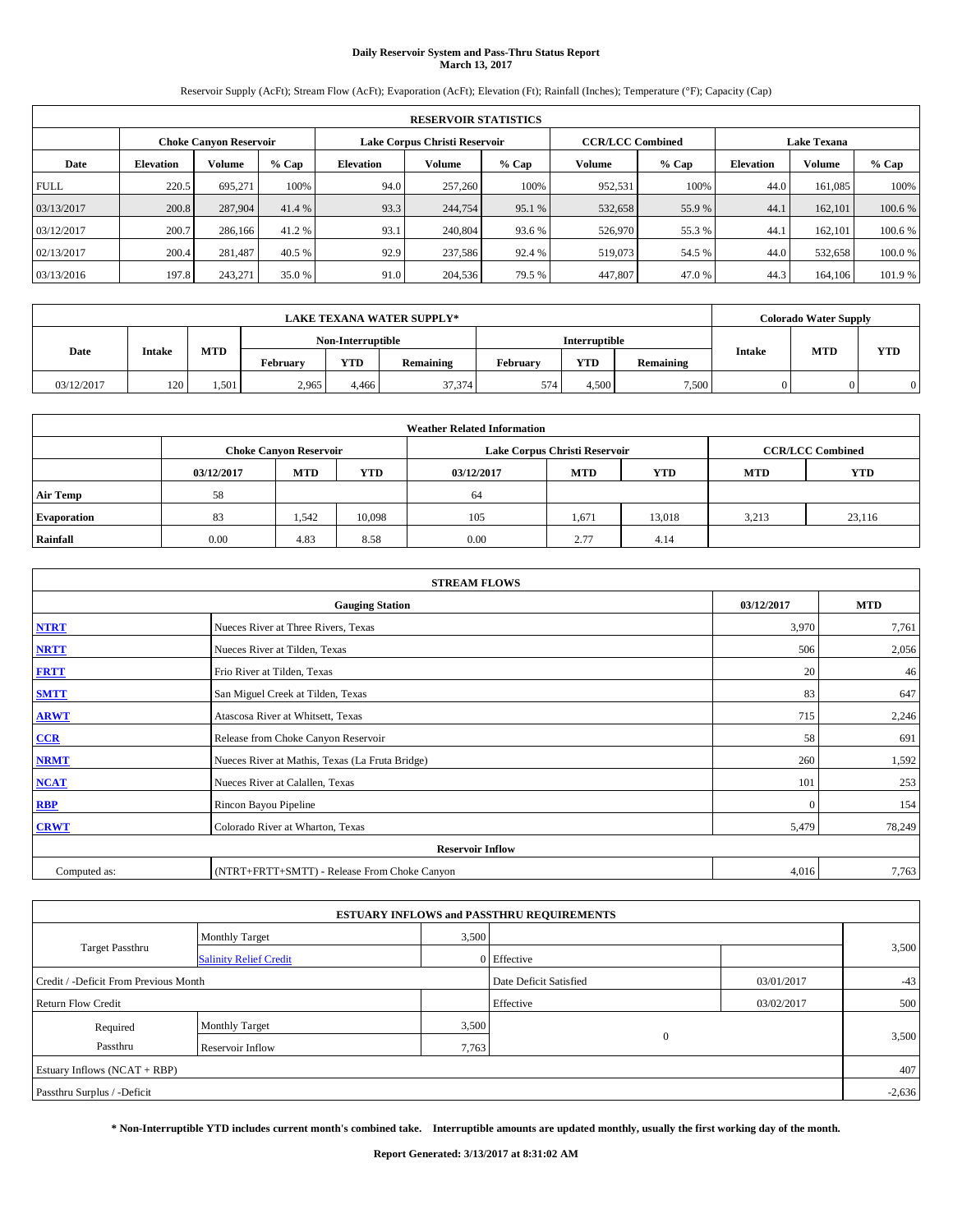# **Daily Reservoir System and Pass-Thru Status Report March 14, 2017**

Reservoir Supply (AcFt); Stream Flow (AcFt); Evaporation (AcFt); Elevation (Ft); Rainfall (Inches); Temperature (°F); Capacity (Cap)

|             | <b>RESERVOIR STATISTICS</b> |         |         |                  |                               |         |                         |         |                    |               |         |
|-------------|-----------------------------|---------|---------|------------------|-------------------------------|---------|-------------------------|---------|--------------------|---------------|---------|
|             | Choke Canvon Reservoir      |         |         |                  | Lake Corpus Christi Reservoir |         | <b>CCR/LCC Combined</b> |         | <b>Lake Texana</b> |               |         |
| Date        | <b>Elevation</b>            | Volume  | $%$ Cap | <b>Elevation</b> | Volume                        | $%$ Cap | Volume                  | $%$ Cap | <b>Elevation</b>   | <b>Volume</b> | % Cap   |
| <b>FULL</b> | 220.5                       | 695.271 | 100%    | 94.0             | 257,260                       | 100%    | 952,531                 | 100%    | 44.0               | 161.085       | 100%    |
| 03/14/2017  | 200.8                       | 287,587 | 41.4 %  | 93.4             | 246,014                       | 95.6 %  | 533,601                 | 56.0%   | 44.1               | 163,121       | 101.3%  |
| 03/13/2017  | 200.8                       | 287,904 | 41.4 %  | 93.3             | 244,754                       | 95.1 %  | 532,658                 | 55.9 %  | 44.                | 162,101       | 100.6 % |
| 02/14/2017  | 200.4                       | 282,263 | 40.6 %  | 93.1             | 240,625                       | 93.5 %  | 522,888                 | 54.9 %  | 44.0               | 533,601       | 100.0%  |
| 03/14/2016  | 197.9                       | 244,672 | 35.2 %  | 91.0             | 204,707                       | 79.6 %  | 449,379                 | 47.2%   | 44.3               | 164,106       | 101.9 % |

|            |               |            |          |                   | <b>LAKE TEXANA WATER SUPPLY*</b> |          |               |           |                 | <b>Colorado Water Supply</b> |            |
|------------|---------------|------------|----------|-------------------|----------------------------------|----------|---------------|-----------|-----------------|------------------------------|------------|
|            |               |            |          | Non-Interruptible |                                  |          | Interruptible |           |                 |                              |            |
| Date       | <b>Intake</b> | <b>MTD</b> | Februarv | <b>YTD</b>        | Remaining                        | Februarv | <b>YTD</b>    | Remaining | <b>Intake</b>   | <b>MTD</b>                   | <b>YTD</b> |
| 03/13/2017 | 109           | 610        | 2,965    | 4.575             | 37,265                           | 574      | 4.500         | 7,500     | 16 <sup>1</sup> | 16                           | 16         |

|                    | <b>Weather Related Information</b> |                               |            |            |                               |            |            |                         |  |  |  |  |
|--------------------|------------------------------------|-------------------------------|------------|------------|-------------------------------|------------|------------|-------------------------|--|--|--|--|
|                    |                                    | <b>Choke Canyon Reservoir</b> |            |            | Lake Corpus Christi Reservoir |            |            | <b>CCR/LCC Combined</b> |  |  |  |  |
|                    | 03/13/2017                         | <b>MTD</b>                    | <b>YTD</b> | 03/13/2017 | <b>MTD</b>                    | <b>YTD</b> | <b>MTD</b> | <b>YTD</b>              |  |  |  |  |
| <b>Air Temp</b>    | 66                                 |                               |            | 64         |                               |            |            |                         |  |  |  |  |
| <b>Evaporation</b> | 64                                 | 1,606                         | 10,162     | 21         | 1,692                         | 13,039     | 3,298      | 23,201                  |  |  |  |  |
| Rainfall           | 0.00                               | 4.83                          | 8.58       | 0.00       | 2.77                          | 4.14       |            |                         |  |  |  |  |

|              | <b>STREAM FLOWS</b>                             |            |            |  |  |  |  |  |  |  |
|--------------|-------------------------------------------------|------------|------------|--|--|--|--|--|--|--|
|              | <b>Gauging Station</b>                          | 03/13/2017 | <b>MTD</b> |  |  |  |  |  |  |  |
| <b>NTRT</b>  | Nueces River at Three Rivers, Texas             | 1,654      | 9,415      |  |  |  |  |  |  |  |
| <b>NRTT</b>  | Nueces River at Tilden, Texas                   | 1,110      | 3,166      |  |  |  |  |  |  |  |
| <b>FRTT</b>  | Frio River at Tilden, Texas                     | 8          | 55         |  |  |  |  |  |  |  |
| <b>SMTT</b>  | San Miguel Creek at Tilden, Texas               | 42         | 688        |  |  |  |  |  |  |  |
| <b>ARWT</b>  | Atascosa River at Whitsett, Texas               | 298        | 2,544      |  |  |  |  |  |  |  |
| CCR          | Release from Choke Canyon Reservoir             | 58         | 748        |  |  |  |  |  |  |  |
| <b>NRMT</b>  | Nueces River at Mathis, Texas (La Fruta Bridge) | 328        | 1,919      |  |  |  |  |  |  |  |
| <b>NCAT</b>  | Nueces River at Calallen, Texas                 | 44         | 296        |  |  |  |  |  |  |  |
| <b>RBP</b>   | Rincon Bayou Pipeline                           | 120        | 274        |  |  |  |  |  |  |  |
| <b>CRWT</b>  | Colorado River at Wharton, Texas                | 6,928      | 85,176     |  |  |  |  |  |  |  |
|              | <b>Reservoir Inflow</b>                         |            |            |  |  |  |  |  |  |  |
| Computed as: | (NTRT+FRTT+SMTT) - Release From Choke Canyon    | 1,646      | 9,409      |  |  |  |  |  |  |  |

| <b>ESTUARY INFLOWS and PASSTHRU REQUIREMENTS</b> |                               |                        |             |            |       |  |  |  |  |  |
|--------------------------------------------------|-------------------------------|------------------------|-------------|------------|-------|--|--|--|--|--|
|                                                  | <b>Monthly Target</b>         | 3,500                  |             |            |       |  |  |  |  |  |
| <b>Target Passthru</b>                           | <b>Salinity Relief Credit</b> |                        | 0 Effective |            | 3,500 |  |  |  |  |  |
| Credit / -Deficit From Previous Month            |                               | Date Deficit Satisfied | 03/01/2017  | $-43$      |       |  |  |  |  |  |
| <b>Return Flow Credit</b>                        |                               |                        | Effective   | 03/02/2017 | 500   |  |  |  |  |  |
| Required                                         | Monthly Target                | 3,500                  |             |            |       |  |  |  |  |  |
| Passthru                                         | Reservoir Inflow              | 9,409                  | $\Omega$    |            | 3,500 |  |  |  |  |  |
| Estuary Inflows (NCAT + RBP)                     |                               |                        |             |            |       |  |  |  |  |  |
| Passthru Surplus / -Deficit                      |                               |                        |             |            |       |  |  |  |  |  |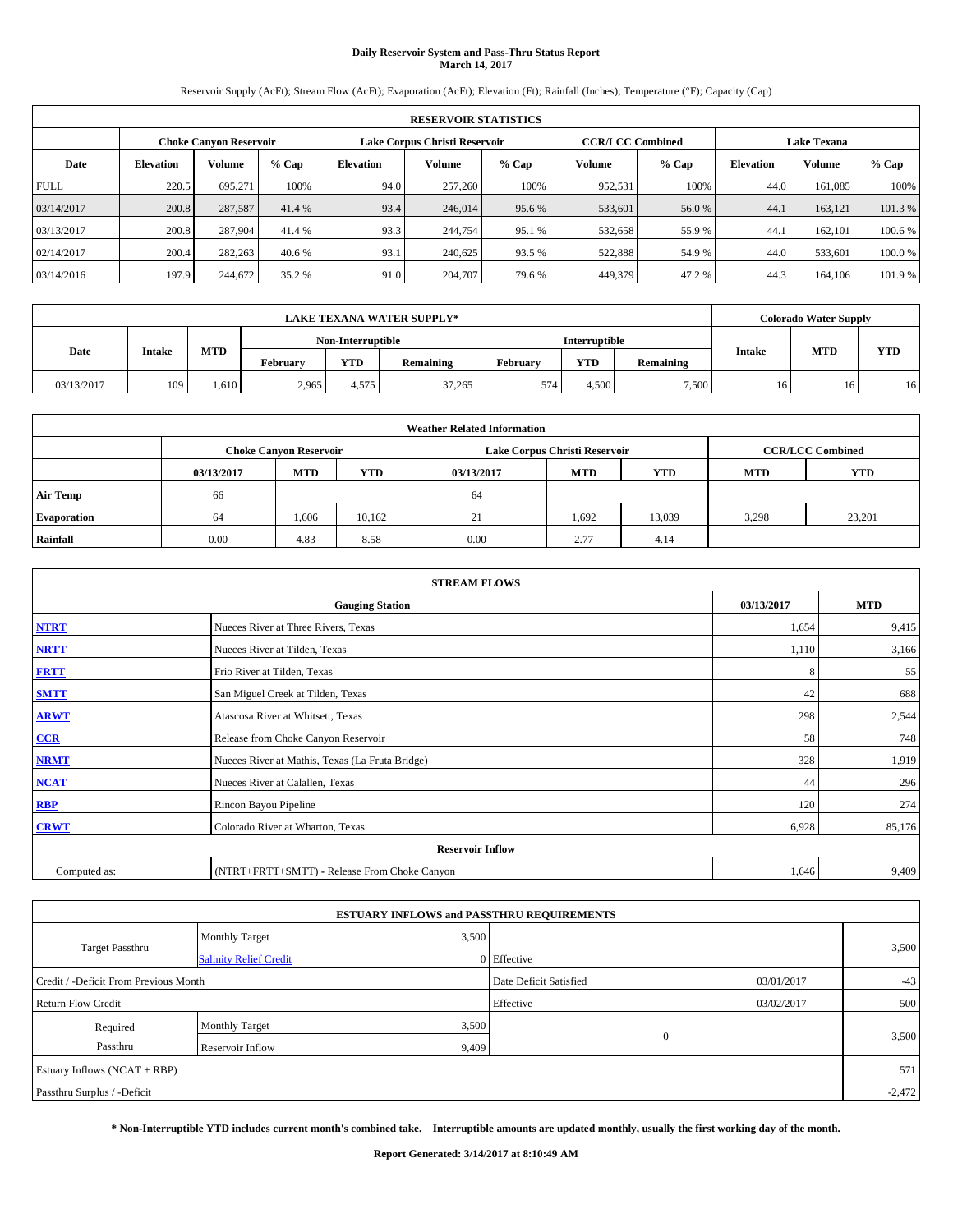# **Daily Reservoir System and Pass-Thru Status Report March 15, 2017**

Reservoir Supply (AcFt); Stream Flow (AcFt); Evaporation (AcFt); Elevation (Ft); Rainfall (Inches); Temperature (°F); Capacity (Cap)

|             | <b>RESERVOIR STATISTICS</b> |                        |         |                                                          |               |         |         |         |                    |               |         |
|-------------|-----------------------------|------------------------|---------|----------------------------------------------------------|---------------|---------|---------|---------|--------------------|---------------|---------|
|             |                             | Choke Canvon Reservoir |         | Lake Corpus Christi Reservoir<br><b>CCR/LCC Combined</b> |               |         |         |         | <b>Lake Texana</b> |               |         |
| Date        | <b>Elevation</b>            | Volume                 | $%$ Cap | <b>Elevation</b>                                         | <b>Volume</b> | $%$ Cap | Volume  | $%$ Cap | <b>Elevation</b>   | <b>Volume</b> | $%$ Cap |
| <b>FULL</b> | 220.5                       | 695,271                | 100%    | 94.0                                                     | 257,260       | 100%    | 952.531 | 100%    | 44.0               | 161.085       | 100%    |
| 03/15/2017  | 200.8                       | 287,428                | 41.3%   | 93.4                                                     | 246,555       | 95.8%   | 533,983 | 56.1 %  | 44.                | 162,101       | 100.6%  |
| 03/14/2017  | 200.8                       | 287,587                | 41.4 %  | 93.4                                                     | 246,014       | 95.6 %  | 533,601 | 56.0 %  | 44.2               | 163.121       | 101.3%  |
| 02/15/2017  | 200.4                       | 281.641                | 40.5 %  | 93.0                                                     | 238,657       | 92.8%   | 520,298 | 54.6 %  | 44.                | 533.983       | 100.6%  |
| 03/15/2016  | 197.8                       | 243,271                | 35.0 %  | 91.0                                                     | 204,194       | 79.4 %  | 447,465 | 47.0%   | 44.3               | 164,106       | 101.9%  |

|            |        |            |          |                   | <b>LAKE TEXANA WATER SUPPLY*</b> |          |               |           |               | <b>Colorado Water Supply</b> |            |
|------------|--------|------------|----------|-------------------|----------------------------------|----------|---------------|-----------|---------------|------------------------------|------------|
|            |        |            |          | Non-Interruptible |                                  |          | Interruptible |           |               |                              |            |
| Date       | Intake | <b>MTD</b> | Februarv | <b>YTD</b>        | Remaining                        | February | <b>YTD</b>    | Remaining | <b>Intake</b> | <b>MTD</b>                   | <b>YTD</b> |
| 03/14/2017 | 110    | 720        | 2,965    | 4,685             | 37,155                           | 574      | 4.500         | 7,500     |               | 31<br>JІ                     | 31         |

| <b>Weather Related Information</b> |            |                               |            |            |                                        |                         |       |        |  |
|------------------------------------|------------|-------------------------------|------------|------------|----------------------------------------|-------------------------|-------|--------|--|
|                                    |            | <b>Choke Canyon Reservoir</b> |            |            | Lake Corpus Christi Reservoir          | <b>CCR/LCC Combined</b> |       |        |  |
|                                    | 03/14/2017 | <b>MTD</b>                    | <b>YTD</b> | 03/14/2017 | <b>MTD</b><br><b>YTD</b><br><b>MTD</b> |                         |       |        |  |
| <b>Air Temp</b>                    | 73         |                               |            | 71         |                                        |                         |       |        |  |
| <b>Evaporation</b>                 | 183        | 1,789                         | 10,345     | 273        | 1,965                                  | 13,312                  | 3,754 | 23,657 |  |
| Rainfall                           | 0.00       | 4.83                          | 8.58       | 0.00       | 2.77                                   | 4.14                    |       |        |  |

| <b>STREAM FLOWS</b> |                                                 |              |        |  |  |  |  |  |  |
|---------------------|-------------------------------------------------|--------------|--------|--|--|--|--|--|--|
|                     | 03/14/2017                                      | <b>MTD</b>   |        |  |  |  |  |  |  |
| <b>NTRT</b>         | Nueces River at Three Rivers, Texas             | 1,318        | 10,733 |  |  |  |  |  |  |
| <b>NRTT</b>         | Nueces River at Tilden, Texas                   | 1,439        | 4,605  |  |  |  |  |  |  |
| <b>FRTT</b>         | Frio River at Tilden, Texas                     | 3            | 58     |  |  |  |  |  |  |
| <b>SMTT</b>         | San Miguel Creek at Tilden, Texas               | 22           | 710    |  |  |  |  |  |  |
| <b>ARWT</b>         | Atascosa River at Whitsett, Texas               | 121          | 2,665  |  |  |  |  |  |  |
| CCR                 | Release from Choke Canyon Reservoir             | 58           | 806    |  |  |  |  |  |  |
| <b>NRMT</b>         | Nueces River at Mathis, Texas (La Fruta Bridge) | 328          | 2,247  |  |  |  |  |  |  |
| <b>NCAT</b>         | Nueces River at Calallen, Texas                 | $\mathbf{0}$ | 296    |  |  |  |  |  |  |
| RBP                 | Rincon Bayou Pipeline                           | 204          | 478    |  |  |  |  |  |  |
| <b>CRWT</b>         | Colorado River at Wharton, Texas                | 11,136       | 96,312 |  |  |  |  |  |  |
|                     | <b>Reservoir Inflow</b>                         |              |        |  |  |  |  |  |  |
| Computed as:        | (NTRT+FRTT+SMTT) - Release From Choke Canyon    | 1,285        | 10,695 |  |  |  |  |  |  |

|                                       |                               |        | <b>ESTUARY INFLOWS and PASSTHRU REQUIREMENTS</b> |            |       |  |  |  |
|---------------------------------------|-------------------------------|--------|--------------------------------------------------|------------|-------|--|--|--|
|                                       | <b>Monthly Target</b>         | 3,500  |                                                  |            |       |  |  |  |
| Target Passthru                       | <b>Salinity Relief Credit</b> |        | 0 Effective                                      |            | 3,500 |  |  |  |
| Credit / -Deficit From Previous Month |                               |        | Date Deficit Satisfied                           | 03/01/2017 | $-43$ |  |  |  |
| <b>Return Flow Credit</b>             |                               |        | Effective                                        | 03/02/2017 | 500   |  |  |  |
| Required                              | <b>Monthly Target</b>         | 3,500  |                                                  |            |       |  |  |  |
| Passthru                              | Reservoir Inflow              | 10,695 | $\Omega$                                         |            | 3,500 |  |  |  |
| Estuary Inflows (NCAT + RBP)          |                               |        |                                                  |            |       |  |  |  |
| Passthru Surplus / -Deficit           |                               |        |                                                  |            |       |  |  |  |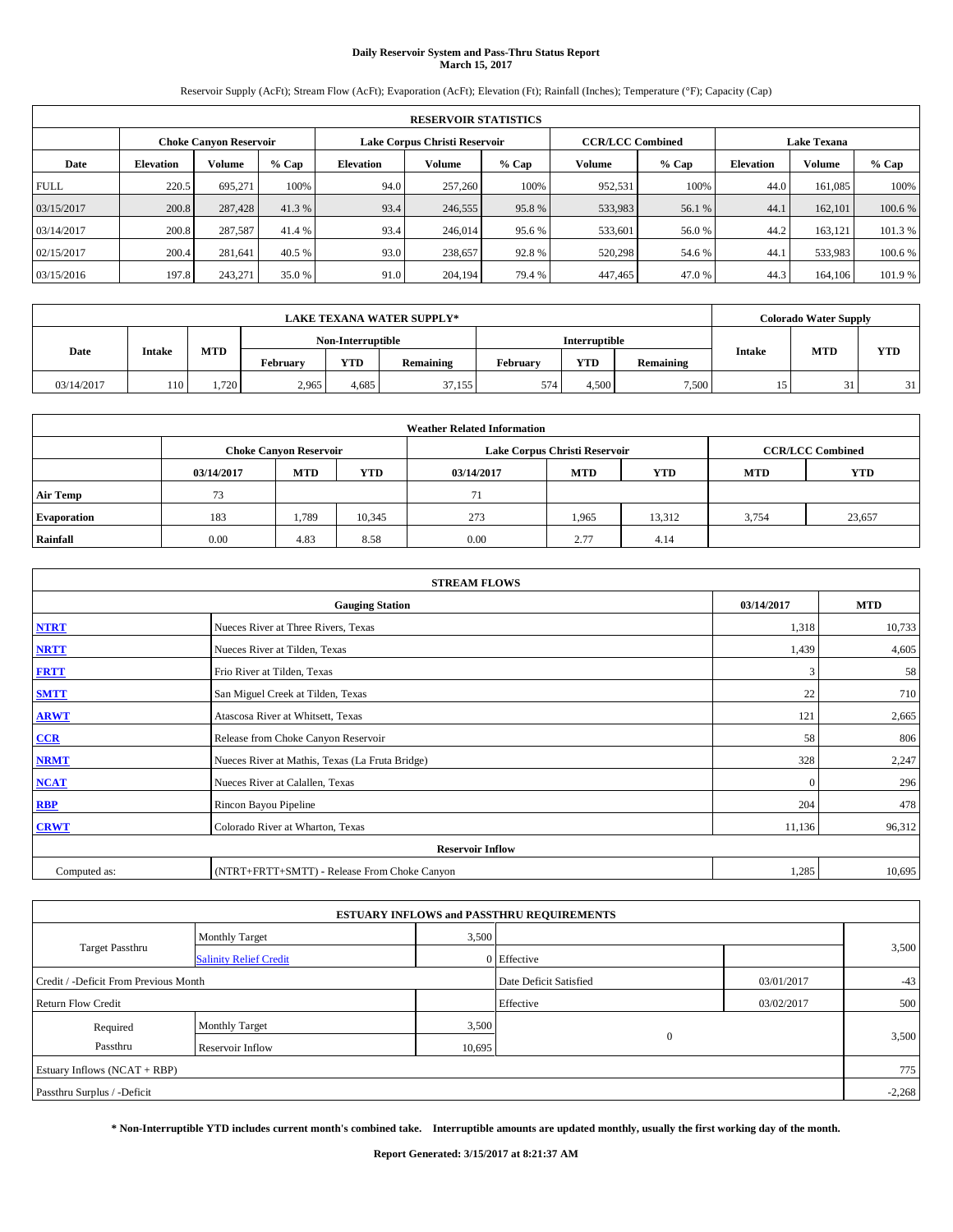# **Daily Reservoir System and Pass-Thru Status Report March 16, 2017**

Reservoir Supply (AcFt); Stream Flow (AcFt); Evaporation (AcFt); Elevation (Ft); Rainfall (Inches); Temperature (°F); Capacity (Cap)

|             | <b>RESERVOIR STATISTICS</b> |                        |         |                  |                               |         |                         |         |                  |                    |         |  |
|-------------|-----------------------------|------------------------|---------|------------------|-------------------------------|---------|-------------------------|---------|------------------|--------------------|---------|--|
|             |                             | Choke Canvon Reservoir |         |                  | Lake Corpus Christi Reservoir |         | <b>CCR/LCC Combined</b> |         |                  | <b>Lake Texana</b> |         |  |
| Date        | <b>Elevation</b>            | Volume                 | $%$ Cap | <b>Elevation</b> | Volume                        | $%$ Cap | Volume                  | $%$ Cap | <b>Elevation</b> | <b>Volume</b>      | % Cap   |  |
| <b>FULL</b> | 220.5                       | 695.271                | 100%    | 94.0             | 257,260                       | 100%    | 952,531                 | 100%    | 44.0             | 161.085            | 100%    |  |
| 03/16/2017  | 200.7                       | 285,854                | 41.1 %  | 93.4             | 247,096                       | 96.0%   | 532,950                 | 56.0%   | 44.              | 162,101            | 100.6 % |  |
| 03/15/2017  | 200.8                       | 287.428                | 41.3%   | 93.4             | 246,555                       | 95.8%   | 533,983                 | 56.1 %  | 44.              | 162,101            | 100.6 % |  |
| 02/16/2017  | 200.5                       | 282,732                | 40.7 %  | 92.9             | 236,872                       | 92.1 %  | 519.604                 | 54.5 %  | 44.1             | 532,950            | 100.6 % |  |
| 03/16/2016  | 197.9                       | 244,252                | 35.1 %  | 91.0             | 204,707                       | 79.6 %  | 448,959                 | 47.1 %  | 44.2             | 163,121            | 101.3 % |  |

| <b>LAKE TEXANA WATER SUPPLY*</b> |               |            |          |                   |           |                      |            |           |               | <b>Colorado Water Supply</b> |            |
|----------------------------------|---------------|------------|----------|-------------------|-----------|----------------------|------------|-----------|---------------|------------------------------|------------|
|                                  |               |            |          | Non-Interruptible |           | <b>Interruptible</b> |            |           |               |                              |            |
| Date                             | <b>Intake</b> | <b>MTD</b> | February | <b>YTD</b>        | Remaining | February             | <b>YTD</b> | Remaining | <b>Intake</b> | <b>MTD</b>                   | <b>YTD</b> |
| 03/15/2017                       | 125           | .845       | 2,965    | 4.810             | 37,030    | 574                  | 4.500      | 7,500     |               | JІ                           | 31         |

| <b>Weather Related Information</b> |            |                               |            |            |                                        |                         |       |        |  |
|------------------------------------|------------|-------------------------------|------------|------------|----------------------------------------|-------------------------|-------|--------|--|
|                                    |            | <b>Choke Canvon Reservoir</b> |            |            | Lake Corpus Christi Reservoir          | <b>CCR/LCC Combined</b> |       |        |  |
|                                    | 03/15/2017 | <b>MTD</b>                    | <b>YTD</b> | 03/15/2017 | <b>MTD</b><br><b>YTD</b><br><b>MTD</b> |                         |       |        |  |
| <b>Air Temp</b>                    | 74         |                               |            | 73         |                                        |                         |       |        |  |
| <b>Evaporation</b>                 | 146        | 1,935                         | 10,491     | 126        | 2,091                                  | 13,438                  | 4,026 | 23,929 |  |
| Rainfall                           | 0.00       | 4.83                          | 8.58       | 0.00       | 2.77                                   | 4.14                    |       |        |  |

| <b>STREAM FLOWS</b> |                                                 |            |         |  |  |  |  |  |  |
|---------------------|-------------------------------------------------|------------|---------|--|--|--|--|--|--|
|                     | 03/15/2017                                      | <b>MTD</b> |         |  |  |  |  |  |  |
| <b>NTRT</b>         | Nueces River at Three Rivers, Texas             | 1,455      | 12,188  |  |  |  |  |  |  |
| <b>NRTT</b>         | Nueces River at Tilden, Texas                   | 1,183      | 5,788   |  |  |  |  |  |  |
| <b>FRTT</b>         | Frio River at Tilden, Texas                     |            | 59      |  |  |  |  |  |  |
| <b>SMTT</b>         | San Miguel Creek at Tilden, Texas               | 13         | 723     |  |  |  |  |  |  |
| <b>ARWT</b>         | Atascosa River at Whitsett, Texas               | 71         | 2,736   |  |  |  |  |  |  |
| CCR                 | Release from Choke Canyon Reservoir             | 58         | 863     |  |  |  |  |  |  |
| <b>NRMT</b>         | Nueces River at Mathis, Texas (La Fruta Bridge) | 322        | 2,569   |  |  |  |  |  |  |
| NCAT                | Nueces River at Calallen, Texas                 | 19         | 316     |  |  |  |  |  |  |
| <b>RBP</b>          | Rincon Bayou Pipeline                           | 202        | 681     |  |  |  |  |  |  |
| <b>CRWT</b>         | Colorado River at Wharton, Texas                | 10,620     | 106,932 |  |  |  |  |  |  |
|                     | <b>Reservoir Inflow</b>                         |            |         |  |  |  |  |  |  |
| Computed as:        | (NTRT+FRTT+SMTT) - Release From Choke Canyon    | 1,411      | 12,106  |  |  |  |  |  |  |

|                                       |                               |        | <b>ESTUARY INFLOWS and PASSTHRU REQUIREMENTS</b> |            |       |  |  |  |
|---------------------------------------|-------------------------------|--------|--------------------------------------------------|------------|-------|--|--|--|
|                                       | <b>Monthly Target</b>         | 3,500  |                                                  |            |       |  |  |  |
| Target Passthru                       | <b>Salinity Relief Credit</b> |        | 0 Effective                                      |            | 3,500 |  |  |  |
| Credit / -Deficit From Previous Month |                               |        | Date Deficit Satisfied                           | 03/01/2017 | $-43$ |  |  |  |
| <b>Return Flow Credit</b>             |                               |        | Effective                                        | 03/02/2017 | 500   |  |  |  |
| Required                              | <b>Monthly Target</b>         | 3,500  |                                                  |            |       |  |  |  |
| Passthru                              | Reservoir Inflow              | 12,106 | $\Omega$                                         |            | 3,500 |  |  |  |
| Estuary Inflows (NCAT + RBP)          |                               |        |                                                  |            |       |  |  |  |
| Passthru Surplus / -Deficit           |                               |        |                                                  |            |       |  |  |  |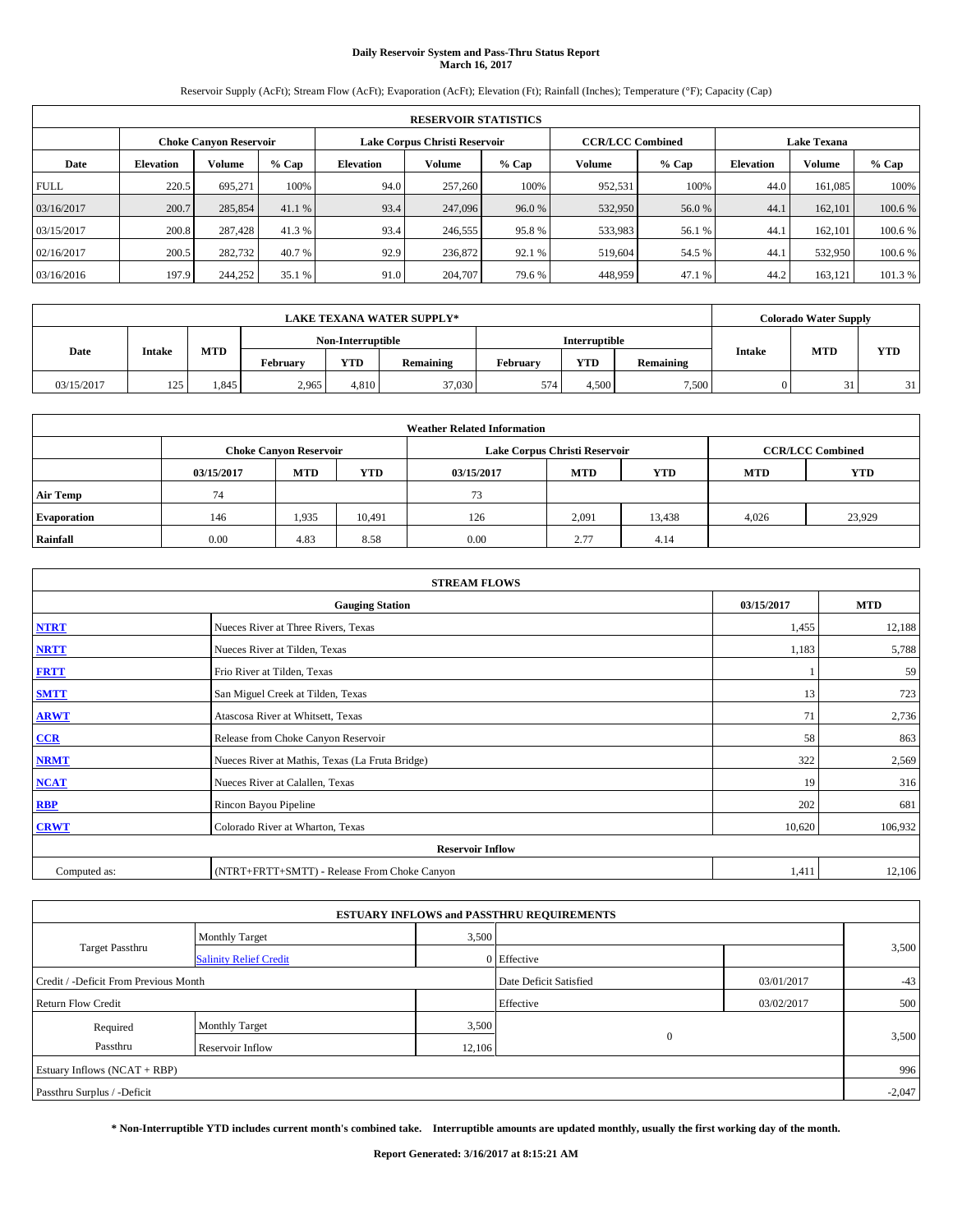# **Daily Reservoir System and Pass-Thru Status Report March 17, 2017**

Reservoir Supply (AcFt); Stream Flow (AcFt); Evaporation (AcFt); Elevation (Ft); Rainfall (Inches); Temperature (°F); Capacity (Cap)

|             | <b>RESERVOIR STATISTICS</b> |                        |         |                  |                               |         |                         |         |                    |               |         |
|-------------|-----------------------------|------------------------|---------|------------------|-------------------------------|---------|-------------------------|---------|--------------------|---------------|---------|
|             |                             | Choke Canvon Reservoir |         |                  | Lake Corpus Christi Reservoir |         | <b>CCR/LCC Combined</b> |         | <b>Lake Texana</b> |               |         |
| Date        | <b>Elevation</b>            | Volume                 | $%$ Cap | <b>Elevation</b> | Volume                        | $%$ Cap | Volume                  | $%$ Cap | <b>Elevation</b>   | <b>Volume</b> | % Cap   |
| <b>FULL</b> | 220.5                       | 695.271                | 100%    | 94.0             | 257,260                       | 100%    | 952,531                 | 100%    | 44.0               | 161.085       | 100%    |
| 03/17/2017  | 200.7                       | 285,698                | 41.1 %  | 93.5             | 247,638                       | 96.3%   | 533,336                 | 56.0%   | 44.                | 162,101       | 100.6 % |
| 03/16/2017  | 200.7                       | 285,854                | 41.1 %  | 93.4             | 247,096                       | 96.0%   | 532,950                 | 56.0%   | 44.                | 162,101       | 100.6 % |
| 02/17/2017  | 200.4                       | 282,107                | 40.6 %  | 92.9             | 236,694                       | 92.0 %  | 518.801                 | 54.5 %  | 44.2               | 533,336       | 101.3 % |
| 03/17/2016  | 197.8                       | 242,851                | 34.9 %  | 91.0             | 204,194                       | 79.4 %  | 447,045                 | 46.9%   | 44.3               | 164,106       | 101.9 % |

| <b>LAKE TEXANA WATER SUPPLY*</b> |               |            |          |                   |                  |          |               |           |               | <b>Colorado Water Supply</b> |            |
|----------------------------------|---------------|------------|----------|-------------------|------------------|----------|---------------|-----------|---------------|------------------------------|------------|
|                                  |               |            |          | Non-Interruptible |                  |          | Interruptible |           |               |                              |            |
| Date                             | <b>Intake</b> | <b>MTD</b> | Februarv | <b>YTD</b>        | <b>Remaining</b> | Februarv | <b>YTD</b>    | Remaining | <b>Intake</b> | <b>MTD</b>                   | <b>YTD</b> |
| 03/16/2017                       | 125           | 1.970      | 2,965    | 4,935             | 36,905           | 574      | 4.500         | 7,500     |               |                              | 31         |

| <b>Weather Related Information</b> |            |                               |            |            |                               |                         |       |        |  |
|------------------------------------|------------|-------------------------------|------------|------------|-------------------------------|-------------------------|-------|--------|--|
|                                    |            | <b>Choke Canvon Reservoir</b> |            |            | Lake Corpus Christi Reservoir | <b>CCR/LCC Combined</b> |       |        |  |
|                                    | 03/16/2017 | <b>MTD</b>                    | <b>YTD</b> | 03/16/2017 | <b>MTD</b>                    | <b>YTD</b>              |       |        |  |
| <b>Air Temp</b>                    | 81         |                               |            | 80         |                               |                         |       |        |  |
| <b>Evaporation</b>                 | 192        | 2,127                         | 10,683     | 284        | 2,375                         | 13,722                  | 4,502 | 24,405 |  |
| Rainfall                           | 0.00       | 4.83                          | 8.58       | 0.00       | 2.77                          | 4.14                    |       |        |  |

| <b>STREAM FLOWS</b> |                                                 |            |         |  |  |  |  |  |  |
|---------------------|-------------------------------------------------|------------|---------|--|--|--|--|--|--|
|                     | 03/16/2017                                      | <b>MTD</b> |         |  |  |  |  |  |  |
| <b>NTRT</b>         | Nueces River at Three Rivers, Texas             | 1,286      | 13,474  |  |  |  |  |  |  |
| <b>NRTT</b>         | Nueces River at Tilden, Texas                   | 492        | 6,281   |  |  |  |  |  |  |
| <b>FRTT</b>         | Frio River at Tilden, Texas                     |            | 60      |  |  |  |  |  |  |
| <b>SMTT</b>         | San Miguel Creek at Tilden, Texas               | 9          | 731     |  |  |  |  |  |  |
| <b>ARWT</b>         | Atascosa River at Whitsett, Texas               | 56         | 2,792   |  |  |  |  |  |  |
| CCR                 | Release from Choke Canyon Reservoir             | 58         | 921     |  |  |  |  |  |  |
| <b>NRMT</b>         | Nueces River at Mathis, Texas (La Fruta Bridge) | 310        | 2,878   |  |  |  |  |  |  |
| <b>NCAT</b>         | Nueces River at Calallen, Texas                 | 28         | 344     |  |  |  |  |  |  |
| <b>RBP</b>          | Rincon Bayou Pipeline                           | 197        | 878     |  |  |  |  |  |  |
| <b>CRWT</b>         | Colorado River at Wharton, Texas                | 7,682      | 114,614 |  |  |  |  |  |  |
|                     |                                                 |            |         |  |  |  |  |  |  |
| Computed as:        | (NTRT+FRTT+SMTT) - Release From Choke Canyon    | 1,238      | 13,344  |  |  |  |  |  |  |

| <b>ESTUARY INFLOWS and PASSTHRU REQUIREMENTS</b> |                               |        |                        |            |       |  |  |  |  |  |
|--------------------------------------------------|-------------------------------|--------|------------------------|------------|-------|--|--|--|--|--|
|                                                  | <b>Monthly Target</b>         | 3,500  |                        |            |       |  |  |  |  |  |
| Target Passthru                                  | <b>Salinity Relief Credit</b> |        | 0 Effective            |            | 3,500 |  |  |  |  |  |
| Credit / -Deficit From Previous Month            |                               |        | Date Deficit Satisfied | 03/01/2017 | $-43$ |  |  |  |  |  |
| <b>Return Flow Credit</b>                        |                               |        | Effective              | 03/02/2017 | 500   |  |  |  |  |  |
| Required                                         | <b>Monthly Target</b>         | 3,500  |                        |            |       |  |  |  |  |  |
| Passthru                                         | Reservoir Inflow              | 13,344 | $\Omega$               |            | 3,500 |  |  |  |  |  |
| Estuary Inflows (NCAT + RBP)                     |                               |        |                        |            |       |  |  |  |  |  |
| Passthru Surplus / -Deficit                      |                               |        |                        |            |       |  |  |  |  |  |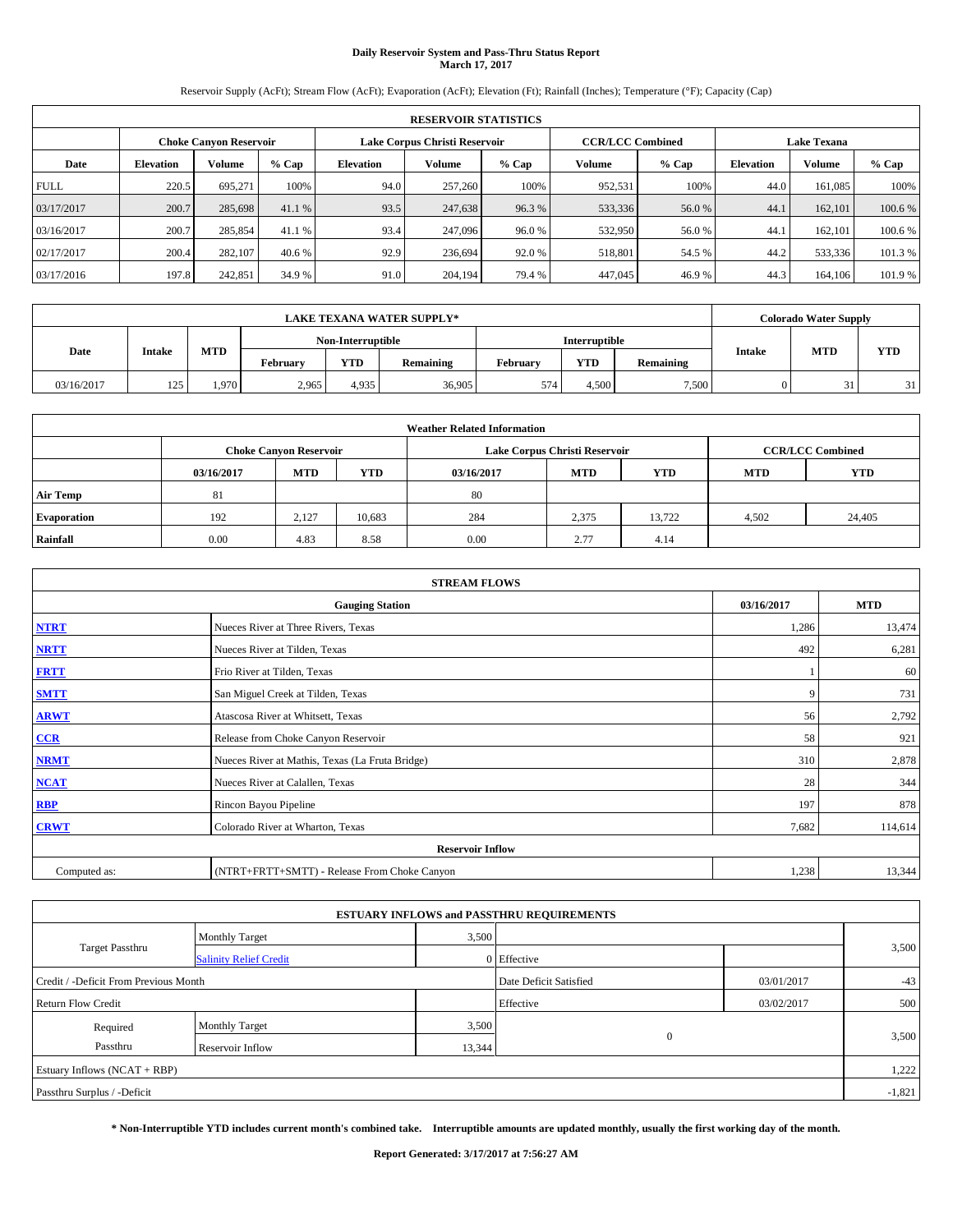# **Daily Reservoir System and Pass-Thru Status Report March 18, 2017**

Reservoir Supply (AcFt); Stream Flow (AcFt); Evaporation (AcFt); Elevation (Ft); Rainfall (Inches); Temperature (°F); Capacity (Cap)

|             | <b>RESERVOIR STATISTICS</b> |                        |         |                  |                               |         |                         |         |                  |                    |         |  |
|-------------|-----------------------------|------------------------|---------|------------------|-------------------------------|---------|-------------------------|---------|------------------|--------------------|---------|--|
|             |                             | Choke Canvon Reservoir |         |                  | Lake Corpus Christi Reservoir |         | <b>CCR/LCC Combined</b> |         |                  | <b>Lake Texana</b> |         |  |
| Date        | <b>Elevation</b>            | Volume                 | $%$ Cap | <b>Elevation</b> | Volume                        | $%$ Cap | Volume                  | $%$ Cap | <b>Elevation</b> | <b>Volume</b>      | % Cap   |  |
| <b>FULL</b> | 220.5                       | 695.271                | 100%    | 94.0             | 257,260                       | 100%    | 952,531                 | 100%    | 44.0             | 161.085            | 100%    |  |
| 03/18/2017  | 200.7                       | 286,795                | 41.2 %  | 93.5             | 247,638                       | 96.3%   | 534,433                 | 56.1 %  | 44.1             | 162,101            | 100.6 % |  |
| 03/17/2017  | 200.7                       | 285,698                | 41.1 %  | 93.5             | 247.638                       | 96.3%   | 533,336                 | 56.0%   | 44.              | 162,101            | 100.6 % |  |
| 02/18/2017  | 200.4                       | 281.951                | 40.6 %  | 92.8             | 235,803                       | 91.7 %  | 517,754                 | 54.4 %  | 44.1             | 534,433            | 100.6 % |  |
| 03/18/2016  | 197.9                       | 244,252                | 35.1 %  | 91.0             | 204,365                       | 79.4 %  | 448,617                 | 47.1 %  | 44.2             | 163,121            | 101.3 % |  |

|            |               |            |                   |            | <b>LAKE TEXANA WATER SUPPLY*</b> |          |                      |           |                             | <b>Colorado Water Supply</b> |    |
|------------|---------------|------------|-------------------|------------|----------------------------------|----------|----------------------|-----------|-----------------------------|------------------------------|----|
|            |               |            | Non-Interruptible |            |                                  |          | <b>Interruptible</b> |           |                             |                              |    |
| Date       | <b>Intake</b> | <b>MTD</b> | February          | <b>YTD</b> | Remaining                        | February | <b>YTD</b>           | Remaining | <b>MTD</b><br><b>Intake</b> | <b>YTD</b>                   |    |
| 03/17/2017 | 125           | 2,095      | 2,965             | 5,060      | 36,780                           | 574      | 4.500                | 7,500     |                             | 31                           | 31 |

| <b>Weather Related Information</b> |            |                                                                                  |        |      |                               |        |       |                         |  |  |
|------------------------------------|------------|----------------------------------------------------------------------------------|--------|------|-------------------------------|--------|-------|-------------------------|--|--|
|                                    |            | <b>Choke Canyon Reservoir</b>                                                    |        |      | Lake Corpus Christi Reservoir |        |       | <b>CCR/LCC Combined</b> |  |  |
|                                    | 03/17/2017 | <b>YTD</b><br><b>MTD</b><br><b>MTD</b><br><b>YTD</b><br><b>MTD</b><br>03/17/2017 |        |      |                               |        |       |                         |  |  |
| <b>Air Temp</b>                    | 84         |                                                                                  |        | 82   |                               |        |       |                         |  |  |
| <b>Evaporation</b>                 | 210        | 2,337                                                                            | 10,893 | 326  | 2.701                         | 14,048 | 5,038 | 24,941                  |  |  |
| Rainfall                           | 0.00       | 4.83                                                                             | 8.58   | 0.00 | 2.77                          | 4.14   |       |                         |  |  |

|              | <b>STREAM FLOWS</b>                             |              |            |  |  |  |  |  |  |  |
|--------------|-------------------------------------------------|--------------|------------|--|--|--|--|--|--|--|
|              | <b>Gauging Station</b>                          | 03/17/2017   | <b>MTD</b> |  |  |  |  |  |  |  |
| <b>NTRT</b>  | Nueces River at Three Rivers, Texas             | 683          | 14,157     |  |  |  |  |  |  |  |
| <b>NRTT</b>  | Nueces River at Tilden, Texas                   | 363          | 6,644      |  |  |  |  |  |  |  |
| <b>FRTT</b>  | Frio River at Tilden, Texas                     | $\mathbf{0}$ | 60         |  |  |  |  |  |  |  |
| <b>SMTT</b>  | San Miguel Creek at Tilden, Texas               |              | 738        |  |  |  |  |  |  |  |
| <b>ARWT</b>  | Atascosa River at Whitsett, Texas               | 48           | 2,839      |  |  |  |  |  |  |  |
| $CCR$        | Release from Choke Canyon Reservoir             | 58           | 979        |  |  |  |  |  |  |  |
| <b>NRMT</b>  | Nueces River at Mathis, Texas (La Fruta Bridge) | 304          | 3,182      |  |  |  |  |  |  |  |
| <b>NCAT</b>  | Nueces River at Calallen, Texas                 | 20           | 363        |  |  |  |  |  |  |  |
| <b>RBP</b>   | Rincon Bayou Pipeline                           | 193          | 1,071      |  |  |  |  |  |  |  |
| <b>CRWT</b>  | Colorado River at Wharton, Texas                | 6,372        | 120,986    |  |  |  |  |  |  |  |
|              | <b>Reservoir Inflow</b>                         |              |            |  |  |  |  |  |  |  |
| Computed as: | (NTRT+FRTT+SMTT) - Release From Choke Canyon    | 632          | 13,977     |  |  |  |  |  |  |  |

| <b>ESTUARY INFLOWS and PASSTHRU REQUIREMENTS</b> |                               |        |                        |            |       |  |  |  |  |  |
|--------------------------------------------------|-------------------------------|--------|------------------------|------------|-------|--|--|--|--|--|
|                                                  | <b>Monthly Target</b>         | 3,500  |                        |            |       |  |  |  |  |  |
| Target Passthru                                  | <b>Salinity Relief Credit</b> |        | 0 Effective            |            | 3,500 |  |  |  |  |  |
| Credit / -Deficit From Previous Month            |                               |        | Date Deficit Satisfied | 03/01/2017 | $-43$ |  |  |  |  |  |
| <b>Return Flow Credit</b>                        |                               |        | Effective              | 03/02/2017 | 500   |  |  |  |  |  |
| Required                                         | <b>Monthly Target</b>         | 3,500  |                        |            |       |  |  |  |  |  |
| Passthru                                         | Reservoir Inflow              | 13,977 | $\Omega$               |            | 3,500 |  |  |  |  |  |
| Estuary Inflows (NCAT + RBP)                     |                               |        |                        |            |       |  |  |  |  |  |
| Passthru Surplus / -Deficit                      |                               |        |                        |            |       |  |  |  |  |  |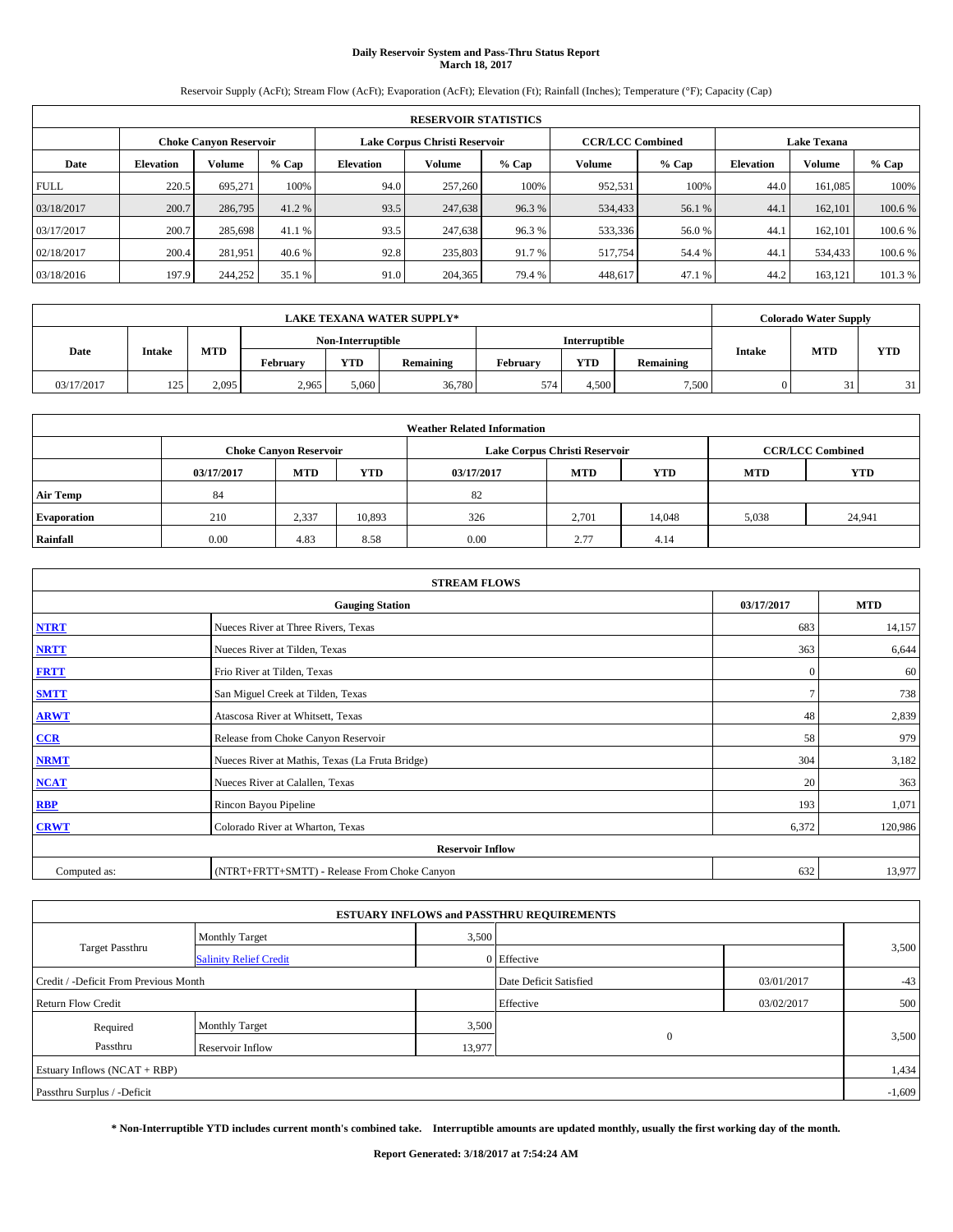# **Daily Reservoir System and Pass-Thru Status Report March 19, 2017**

Reservoir Supply (AcFt); Stream Flow (AcFt); Evaporation (AcFt); Elevation (Ft); Rainfall (Inches); Temperature (°F); Capacity (Cap)

|             | <b>RESERVOIR STATISTICS</b> |                        |         |                  |                               |         |                                               |         |                  |               |         |  |
|-------------|-----------------------------|------------------------|---------|------------------|-------------------------------|---------|-----------------------------------------------|---------|------------------|---------------|---------|--|
|             |                             | Choke Canvon Reservoir |         |                  | Lake Corpus Christi Reservoir |         | <b>CCR/LCC Combined</b><br><b>Lake Texana</b> |         |                  |               |         |  |
| Date        | <b>Elevation</b>            | Volume                 | $%$ Cap | <b>Elevation</b> | Volume                        | $%$ Cap | Volume                                        | $%$ Cap | <b>Elevation</b> | <b>Volume</b> | % Cap   |  |
| <b>FULL</b> | 220.5                       | 695.271                | 100%    | 94.0             | 257,260                       | 100%    | 952,531                                       | 100%    | 44.0             | 161.085       | 100%    |  |
| 03/19/2017  | 200.6                       | 285,541                | 41.1 %  | 93.5             | 247,638                       | 96.3%   | 533,179                                       | 56.0%   | 44.1             | 162,101       | 100.6 % |  |
| 03/18/2017  | 200.7                       | 286,795                | 41.2 %  | 93.5             | 247.638                       | 96.3%   | 534,433                                       | 56.1 %  | 44.              | 162,101       | 100.6 % |  |
| 02/19/2017  | 200.3                       | 280,565                | 40.4 %  | 92.8             | 235.625                       | 91.6 %  | 516,190                                       | 54.2 %  | 44.1             | 533,179       | 100.6 % |  |
| 03/19/2016  | 197.8                       | 243,971                | 35.1 %  | 91.1             | 206,251                       | 80.2%   | 450,222                                       | 47.3 %  | 44.2             | 163,121       | 101.3 % |  |

|            |               |            |          |                   | <b>LAKE TEXANA WATER SUPPLY*</b> |          |                      |           |               | <b>Colorado Water Supply</b> |            |
|------------|---------------|------------|----------|-------------------|----------------------------------|----------|----------------------|-----------|---------------|------------------------------|------------|
|            |               |            |          | Non-Interruptible |                                  |          | <b>Interruptible</b> |           |               | <b>MTD</b>                   |            |
| Date       | <b>Intake</b> | <b>MTD</b> | February | <b>YTD</b>        | Remaining                        | February | <b>YTD</b>           | Remaining | <b>Intake</b> |                              | <b>YTD</b> |
| 03/18/2017 | 125           | 2,220      | 2,965    | 5,185             | 36,655                           | 574      | 4.500                | 7,500     |               | 31                           | 31         |

| <b>Weather Related Information</b> |            |                                                                                  |        |      |                               |        |       |                         |  |  |
|------------------------------------|------------|----------------------------------------------------------------------------------|--------|------|-------------------------------|--------|-------|-------------------------|--|--|
|                                    |            | <b>Choke Canyon Reservoir</b>                                                    |        |      | Lake Corpus Christi Reservoir |        |       | <b>CCR/LCC Combined</b> |  |  |
|                                    | 03/18/2017 | <b>YTD</b><br><b>MTD</b><br><b>MTD</b><br><b>YTD</b><br><b>MTD</b><br>03/18/2017 |        |      |                               |        |       |                         |  |  |
| <b>Air Temp</b>                    | 83         |                                                                                  |        | 82   |                               |        |       |                         |  |  |
| <b>Evaporation</b>                 | 182        | 2,519                                                                            | 11,075 | 158  | 2,859                         | 14.206 | 5,378 | 25,281                  |  |  |
| Rainfall                           | 0.00       | 4.83                                                                             | 8.58   | 0.00 | 2.77                          | 4.14   |       |                         |  |  |

|              | <b>STREAM FLOWS</b>                             |              |            |  |  |  |  |  |  |  |
|--------------|-------------------------------------------------|--------------|------------|--|--|--|--|--|--|--|
|              | <b>Gauging Station</b>                          | 03/18/2017   | <b>MTD</b> |  |  |  |  |  |  |  |
| <b>NTRT</b>  | Nueces River at Three Rivers, Texas             | 464          | 14,622     |  |  |  |  |  |  |  |
| <b>NRTT</b>  | Nueces River at Tilden, Texas                   | 290          | 6,934      |  |  |  |  |  |  |  |
| <b>FRTT</b>  | Frio River at Tilden, Texas                     | $\mathbf{0}$ | 61         |  |  |  |  |  |  |  |
| <b>SMTT</b>  | San Miguel Creek at Tilden, Texas               | 5            | 743        |  |  |  |  |  |  |  |
| <b>ARWT</b>  | Atascosa River at Whitsett, Texas               | 40           | 2,879      |  |  |  |  |  |  |  |
| $CCR$        | Release from Choke Canyon Reservoir             | 58           | 1,036      |  |  |  |  |  |  |  |
| <b>NRMT</b>  | Nueces River at Mathis, Texas (La Fruta Bridge) | 314          | 3,496      |  |  |  |  |  |  |  |
| <b>NCAT</b>  | Nueces River at Calallen, Texas                 | 15           | 379        |  |  |  |  |  |  |  |
| <b>RBP</b>   | Rincon Bayou Pipeline                           | 190          | 1,261      |  |  |  |  |  |  |  |
| <b>CRWT</b>  | Colorado River at Wharton, Texas                | 5,856        | 126,842    |  |  |  |  |  |  |  |
|              | <b>Reservoir Inflow</b>                         |              |            |  |  |  |  |  |  |  |
| Computed as: | (NTRT+FRTT+SMTT) - Release From Choke Canyon    | 412          | 14,389     |  |  |  |  |  |  |  |

| <b>ESTUARY INFLOWS and PASSTHRU REQUIREMENTS</b> |                               |        |                        |            |       |  |  |  |  |  |
|--------------------------------------------------|-------------------------------|--------|------------------------|------------|-------|--|--|--|--|--|
|                                                  | <b>Monthly Target</b>         | 3,500  |                        |            |       |  |  |  |  |  |
| Target Passthru                                  | <b>Salinity Relief Credit</b> |        | 0 Effective            |            | 3,500 |  |  |  |  |  |
| Credit / -Deficit From Previous Month            |                               |        | Date Deficit Satisfied | 03/01/2017 | $-43$ |  |  |  |  |  |
| <b>Return Flow Credit</b>                        |                               |        | Effective              | 03/02/2017 | 500   |  |  |  |  |  |
| Required                                         | <b>Monthly Target</b>         | 3,500  |                        |            |       |  |  |  |  |  |
| Passthru                                         | Reservoir Inflow              | 14,389 | $\Omega$               |            | 3,500 |  |  |  |  |  |
| Estuary Inflows (NCAT + RBP)                     |                               |        |                        |            |       |  |  |  |  |  |
| Passthru Surplus / -Deficit                      |                               |        |                        |            |       |  |  |  |  |  |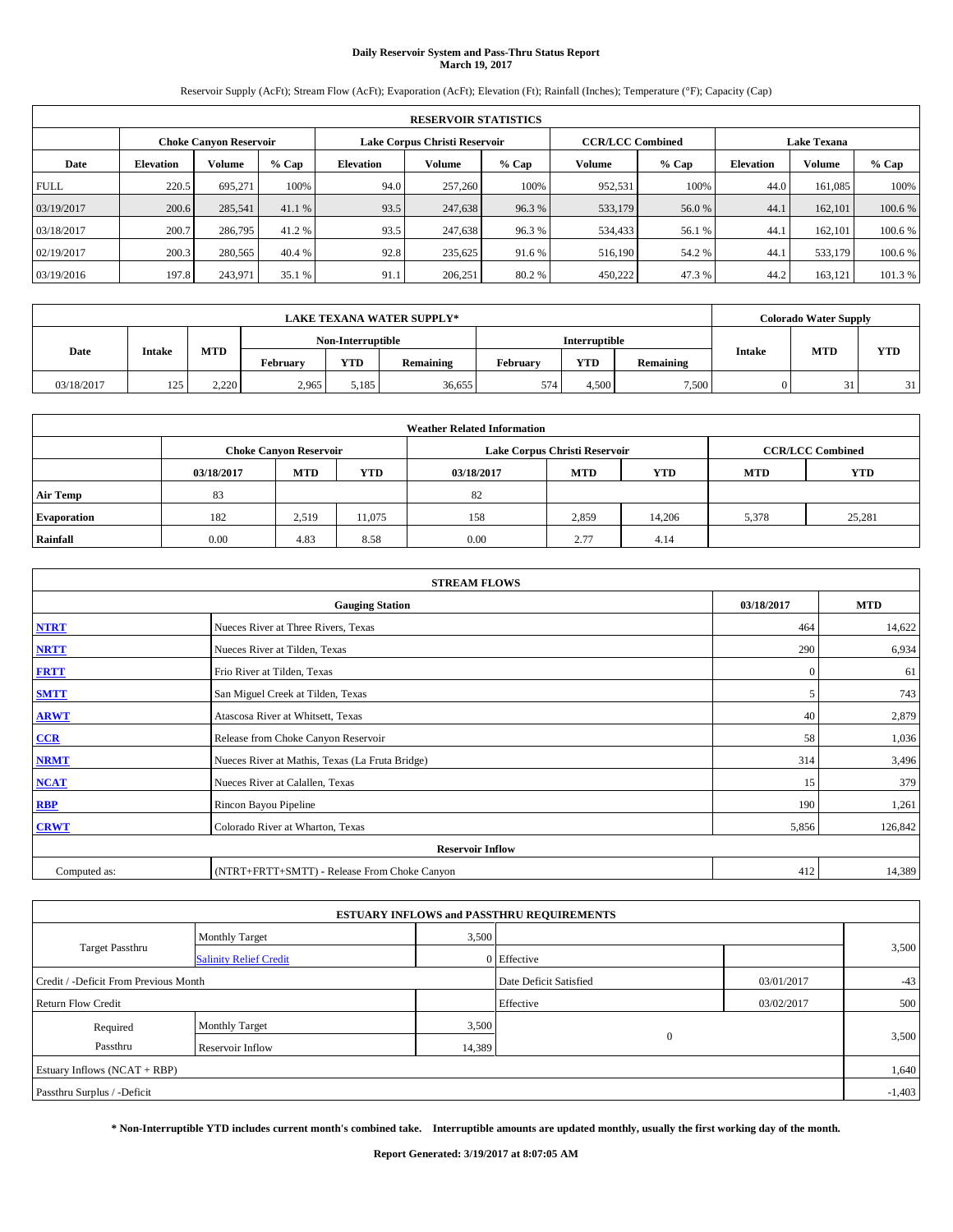# **Daily Reservoir System and Pass-Thru Status Report March 20, 2017**

Reservoir Supply (AcFt); Stream Flow (AcFt); Evaporation (AcFt); Elevation (Ft); Rainfall (Inches); Temperature (°F); Capacity (Cap)

|             | <b>RESERVOIR STATISTICS</b> |                        |         |                  |                               |         |                                               |         |                  |               |         |  |
|-------------|-----------------------------|------------------------|---------|------------------|-------------------------------|---------|-----------------------------------------------|---------|------------------|---------------|---------|--|
|             |                             | Choke Canvon Reservoir |         |                  | Lake Corpus Christi Reservoir |         | <b>CCR/LCC Combined</b><br><b>Lake Texana</b> |         |                  |               |         |  |
| Date        | <b>Elevation</b>            | Volume                 | $%$ Cap | <b>Elevation</b> | Volume                        | $%$ Cap | Volume                                        | $%$ Cap | <b>Elevation</b> | <b>Volume</b> | % Cap   |  |
| <b>FULL</b> | 220.5                       | 695.271                | 100%    | 94.0             | 257,260                       | 100%    | 952,531                                       | 100%    | 44.0             | 161.085       | 100%    |  |
| 03/20/2017  | 200.7                       | 286,322                | 41.2 %  | 93.5             | 247,457                       | 96.2 %  | 533,779                                       | 56.0%   | 44.              | 162,101       | 100.6 % |  |
| 03/19/2017  | 200.6                       | 285,541                | 41.1 %  | 93.5             | 247.638                       | 96.3%   | 533,179                                       | 56.0%   | 44.              | 162,101       | 100.6 % |  |
| 02/20/2017  | 200.5                       | 283,044                | 40.7 %  | 92.8             | 236,337                       | 91.9 %  | 519,381                                       | 54.5 %  | 44.1             | 533,779       | 100.6 % |  |
| 03/20/2016  | 197.8                       | 243,131                | 35.0 %  | 91.0             | 204,707                       | 79.6 %  | 447,838                                       | 47.0%   | 44.2             | 163,121       | 101.3 % |  |

|            | <b>LAKE TEXANA WATER SUPPLY*</b> |            |          |                   |           |          |                      |           |               | <b>Colorado Water Supply</b> |            |
|------------|----------------------------------|------------|----------|-------------------|-----------|----------|----------------------|-----------|---------------|------------------------------|------------|
|            |                                  |            |          | Non-Interruptible |           |          | <b>Interruptible</b> |           |               |                              |            |
| Date       | <b>Intake</b>                    | <b>MTD</b> | February | <b>YTD</b>        | Remaining | February | <b>YTD</b>           | Remaining | <b>Intake</b> | <b>MTD</b>                   | <b>YTD</b> |
| 03/19/2017 | 125                              | 2.345      | 2,965    | 5.310             | 36,530    | 574      | 4.500                | 7,500     |               | 31                           | 31         |

|                    | <b>Weather Related Information</b>                                                             |                               |        |      |                               |                         |       |            |  |  |  |  |
|--------------------|------------------------------------------------------------------------------------------------|-------------------------------|--------|------|-------------------------------|-------------------------|-------|------------|--|--|--|--|
|                    |                                                                                                | <b>Choke Canyon Reservoir</b> |        |      | Lake Corpus Christi Reservoir | <b>CCR/LCC Combined</b> |       |            |  |  |  |  |
|                    | <b>YTD</b><br><b>MTD</b><br><b>YTD</b><br><b>MTD</b><br>03/19/2017<br>03/19/2017<br><b>MTD</b> |                               |        |      |                               |                         |       | <b>YTD</b> |  |  |  |  |
| <b>Air Temp</b>    | 84                                                                                             |                               |        | 87   |                               |                         |       |            |  |  |  |  |
| <b>Evaporation</b> | 219                                                                                            | 2,738                         | 11,294 | 284  | 3,143                         | 14,490                  | 5,881 | 25,784     |  |  |  |  |
| Rainfall           | 0.00                                                                                           | 4.83                          | 8.58   | 0.00 | 2.77                          | 4.14                    |       |            |  |  |  |  |

| <b>STREAM FLOWS</b> |                                                 |              |            |  |  |  |  |  |  |
|---------------------|-------------------------------------------------|--------------|------------|--|--|--|--|--|--|
|                     | <b>Gauging Station</b>                          | 03/19/2017   | <b>MTD</b> |  |  |  |  |  |  |
| <b>NTRT</b>         | Nueces River at Three Rivers, Texas             | 373          | 14,995     |  |  |  |  |  |  |
| <b>NRTT</b>         | Nueces River at Tilden, Texas                   | 230          | 7,164      |  |  |  |  |  |  |
| <b>FRTT</b>         | Frio River at Tilden, Texas                     | $\mathbf{0}$ | 61         |  |  |  |  |  |  |
| <b>SMTT</b>         | San Miguel Creek at Tilden, Texas               |              | 747        |  |  |  |  |  |  |
| <b>ARWT</b>         | Atascosa River at Whitsett, Texas               | 34           | 2,913      |  |  |  |  |  |  |
| $CCR$               | Release from Choke Canyon Reservoir             | 58           | 1,094      |  |  |  |  |  |  |
| <b>NRMT</b>         | Nueces River at Mathis, Texas (La Fruta Bridge) | 320          | 3,815      |  |  |  |  |  |  |
| <b>NCAT</b>         | Nueces River at Calallen, Texas                 | 52           | 430        |  |  |  |  |  |  |
| <b>RBP</b>          | Rincon Bayou Pipeline                           | 195          | 1,456      |  |  |  |  |  |  |
| <b>CRWT</b>         | Colorado River at Wharton, Texas                | 5,657        | 132,499    |  |  |  |  |  |  |
|                     | <b>Reservoir Inflow</b>                         |              |            |  |  |  |  |  |  |
| Computed as:        | (NTRT+FRTT+SMTT) - Release From Choke Canyon    |              |            |  |  |  |  |  |  |

|                                                                               |                               |        | <b>ESTUARY INFLOWS and PASSTHRU REQUIREMENTS</b> |            |          |  |  |  |
|-------------------------------------------------------------------------------|-------------------------------|--------|--------------------------------------------------|------------|----------|--|--|--|
|                                                                               | <b>Monthly Target</b>         | 3,500  |                                                  |            |          |  |  |  |
| Target Passthru                                                               | <b>Salinity Relief Credit</b> |        | 0 Effective                                      |            | 3,500    |  |  |  |
| Credit / -Deficit From Previous Month<br>Date Deficit Satisfied<br>03/01/2017 |                               |        |                                                  |            |          |  |  |  |
| <b>Return Flow Credit</b>                                                     |                               |        | Effective                                        | 03/02/2017 | 500      |  |  |  |
| Required                                                                      | <b>Monthly Target</b>         | 3,500  |                                                  |            |          |  |  |  |
| Passthru                                                                      | Reservoir Inflow              | 14,709 | $\Omega$                                         |            | 3,500    |  |  |  |
| Estuary Inflows (NCAT + RBP)                                                  |                               |        |                                                  |            | 1,886    |  |  |  |
| Passthru Surplus / -Deficit                                                   |                               |        |                                                  |            | $-1,157$ |  |  |  |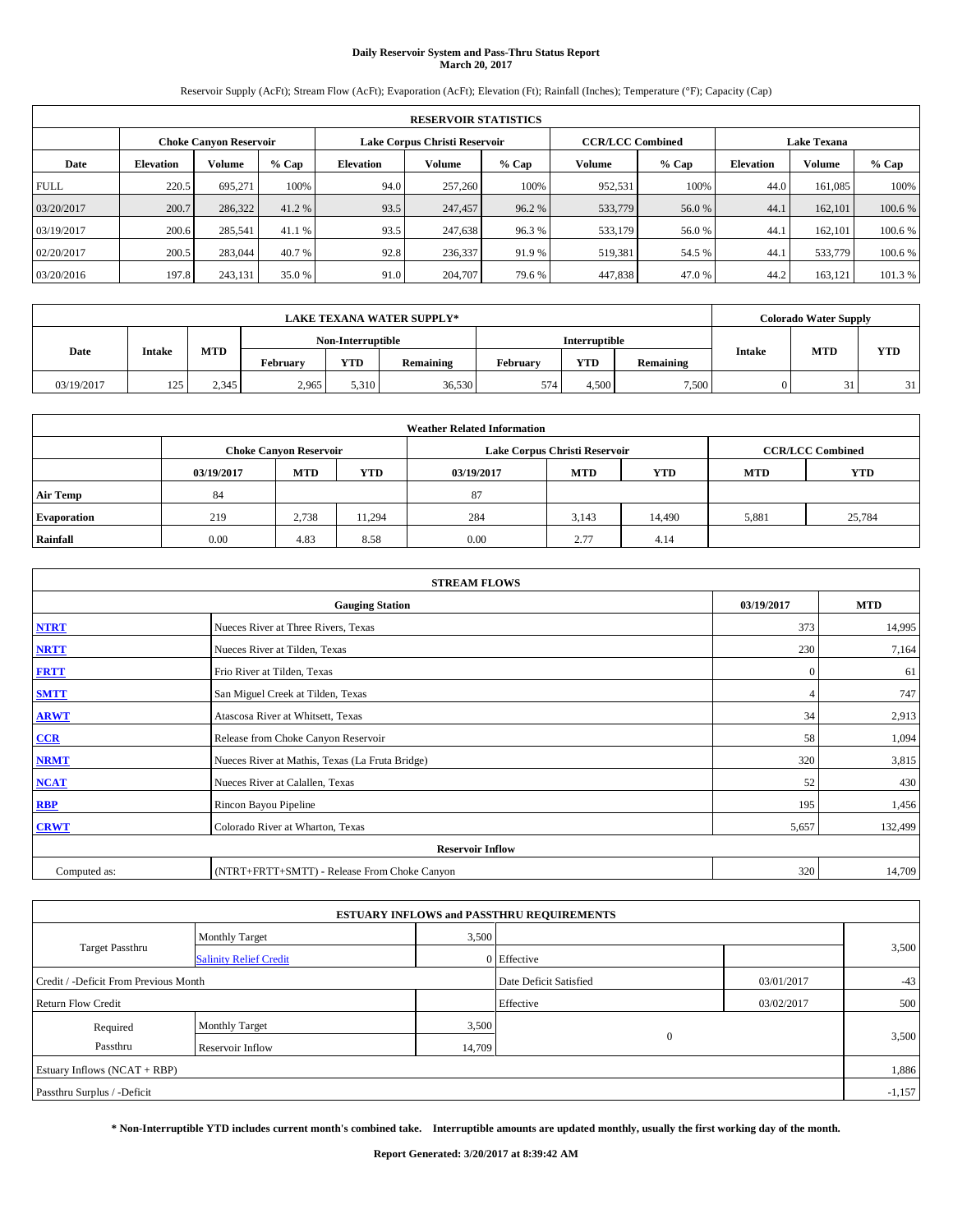# **Daily Reservoir System and Pass-Thru Status Report March 21, 2017**

Reservoir Supply (AcFt); Stream Flow (AcFt); Evaporation (AcFt); Elevation (Ft); Rainfall (Inches); Temperature (°F); Capacity (Cap)

|             | <b>RESERVOIR STATISTICS</b> |                        |         |                  |                               |                         |         |         |                  |                    |         |  |  |
|-------------|-----------------------------|------------------------|---------|------------------|-------------------------------|-------------------------|---------|---------|------------------|--------------------|---------|--|--|
|             |                             | Choke Canvon Reservoir |         |                  | Lake Corpus Christi Reservoir | <b>CCR/LCC Combined</b> |         |         |                  | <b>Lake Texana</b> |         |  |  |
| Date        | <b>Elevation</b>            | Volume                 | $%$ Cap | <b>Elevation</b> | Volume                        | $%$ Cap                 | Volume  | $%$ Cap | <b>Elevation</b> | <b>Volume</b>      | % Cap   |  |  |
| <b>FULL</b> | 220.5                       | 695.271                | 100%    | 94.0             | 257,260                       | 100%                    | 952,531 | 100%    | 44.0             | 161.085            | 100%    |  |  |
| 03/21/2017  | 200.7                       | 286,478                | 41.2 %  | 93.5             | 247,277                       | 96.1 %                  | 533,755 | 56.0%   | 44.              | 162,101            | 100.6 % |  |  |
| 03/20/2017  | 200.7                       | 286,322                | 41.2 %  | 93.5             | 247,457                       | 96.2%                   | 533,779 | 56.0%   | 44.              | 162,101            | 100.6 % |  |  |
| 02/21/2017  | 200.5                       | 282,732                | 40.7 %  | 92.9             | 236,872                       | 92.1 %                  | 519.604 | 54.5 %  | 44.4             | 533,755            | 100.6 % |  |  |
| 03/21/2016  | 197.8                       | 243,831                | 35.1 %  | 90.9             | 203,167                       | 79.0%                   | 446,998 | 46.9%   | 44.2             | 163,121            | 101.3 % |  |  |

|            | <b>LAKE TEXANA WATER SUPPLY*</b> |            |          |                   |           |          |                      |           |               | <b>Colorado Water Supply</b> |            |
|------------|----------------------------------|------------|----------|-------------------|-----------|----------|----------------------|-----------|---------------|------------------------------|------------|
|            |                                  |            |          | Non-Interruptible |           |          | <b>Interruptible</b> |           |               |                              |            |
| Date       | <b>Intake</b>                    | <b>MTD</b> | February | <b>YTD</b>        | Remaining | February | <b>YTD</b>           | Remaining | <b>Intake</b> | <b>MTD</b>                   | <b>YTD</b> |
| 03/20/2017 | 125                              | 2.470      | 2,965    | 5,435             | 36,405    | 574      | 4.500                | 7,500     |               | 31                           | 31         |

|                    | <b>Weather Related Information</b> |                                                                                  |        |      |                               |                         |       |        |  |  |  |  |  |
|--------------------|------------------------------------|----------------------------------------------------------------------------------|--------|------|-------------------------------|-------------------------|-------|--------|--|--|--|--|--|
|                    |                                    | <b>Choke Canyon Reservoir</b>                                                    |        |      | Lake Corpus Christi Reservoir | <b>CCR/LCC Combined</b> |       |        |  |  |  |  |  |
|                    | 03/20/2017                         | <b>YTD</b><br><b>MTD</b><br><b>MTD</b><br><b>MTD</b><br><b>YTD</b><br>03/20/2017 |        |      |                               |                         |       |        |  |  |  |  |  |
| <b>Air Temp</b>    | 85                                 |                                                                                  |        | 86   |                               |                         |       |        |  |  |  |  |  |
| <b>Evaporation</b> | 229                                | 2,967                                                                            | 11,523 | 294  | 3,437                         | 14.784                  | 6,404 | 26,307 |  |  |  |  |  |
| Rainfall           | 0.00                               | 4.83                                                                             | 8.58   | 0.00 | 2.77                          | 4.14                    |       |        |  |  |  |  |  |

| <b>STREAM FLOWS</b> |                                                 |              |            |  |  |  |  |  |  |
|---------------------|-------------------------------------------------|--------------|------------|--|--|--|--|--|--|
|                     | <b>Gauging Station</b>                          | 03/20/2017   | <b>MTD</b> |  |  |  |  |  |  |
| <b>NTRT</b>         | Nueces River at Three Rivers, Texas             | 304          | 15,298     |  |  |  |  |  |  |
| <b>NRTT</b>         | Nueces River at Tilden, Texas                   | 179          | 7,343      |  |  |  |  |  |  |
| <b>FRTT</b>         | Frio River at Tilden, Texas                     | $\mathbf{0}$ | 61         |  |  |  |  |  |  |
| <b>SMTT</b>         | San Miguel Creek at Tilden, Texas               |              | 751        |  |  |  |  |  |  |
| <b>ARWT</b>         | Atascosa River at Whitsett, Texas               | 30           | 2,943      |  |  |  |  |  |  |
| CCR                 | Release from Choke Canyon Reservoir             | 58           | 1,151      |  |  |  |  |  |  |
| <b>NRMT</b>         | Nueces River at Mathis, Texas (La Fruta Bridge) | 320          | 4,135      |  |  |  |  |  |  |
| <b>NCAT</b>         | Nueces River at Calallen, Texas                 | $\Omega$     | 431        |  |  |  |  |  |  |
| <b>RBP</b>          | Rincon Bayou Pipeline                           | 190          | 1,646      |  |  |  |  |  |  |
| <b>CRWT</b>         | Colorado River at Wharton, Texas                | 4,863        | 137,362    |  |  |  |  |  |  |
|                     | <b>Reservoir Inflow</b>                         |              |            |  |  |  |  |  |  |
| Computed as:        | (NTRT+FRTT+SMTT) - Release From Choke Canyon    |              |            |  |  |  |  |  |  |

|                                       |                               |        | <b>ESTUARY INFLOWS and PASSTHRU REQUIREMENTS</b> |            |          |
|---------------------------------------|-------------------------------|--------|--------------------------------------------------|------------|----------|
|                                       | Monthly Target                | 3,500  |                                                  |            |          |
| Target Passthru                       | <b>Salinity Relief Credit</b> |        | 0 Effective                                      |            | 3,500    |
| Credit / -Deficit From Previous Month |                               |        | Date Deficit Satisfied                           | 03/01/2017 | $-43$    |
| <b>Return Flow Credit</b>             |                               |        | Effective                                        | 03/02/2017 | 500      |
| Required                              | <b>Monthly Target</b>         | 3,500  |                                                  |            |          |
| Passthru                              | Reservoir Inflow              | 14,959 | $\mathbf{0}$                                     |            | 3,500    |
| Estuary Inflows $(NCAT + RBP)$        |                               |        |                                                  |            | 2,077    |
| Passthru Surplus / -Deficit           |                               |        |                                                  |            | $-0.966$ |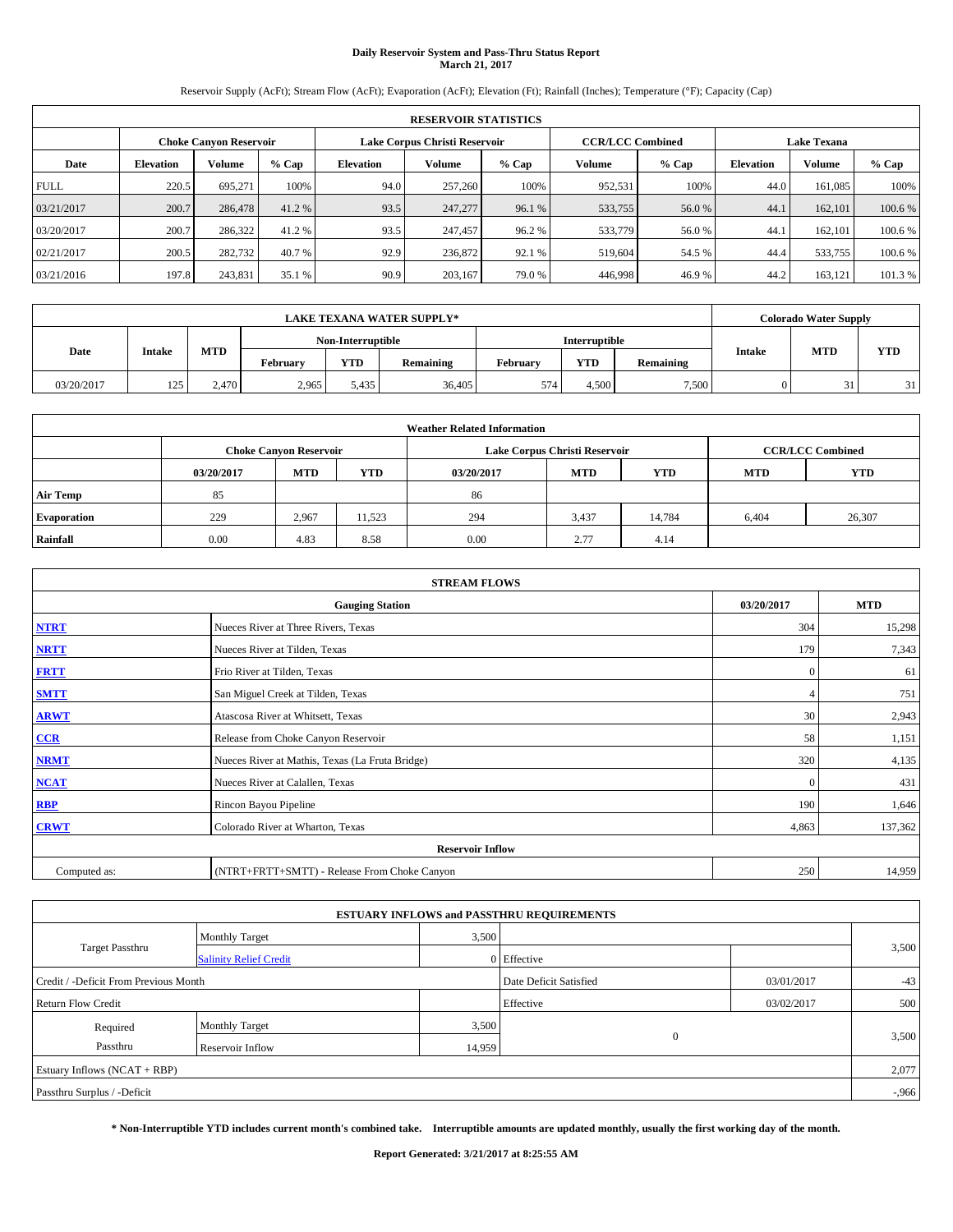## **Daily Reservoir System and Pass-Thru Status Report March 22, 2017**

Reservoir Supply (AcFt); Stream Flow (AcFt); Evaporation (AcFt); Elevation (Ft); Rainfall (Inches); Temperature (°F); Capacity (Cap)

|             | <b>RESERVOIR STATISTICS</b>                             |         |         |                  |         |         |                         |         |                    |               |         |  |  |
|-------------|---------------------------------------------------------|---------|---------|------------------|---------|---------|-------------------------|---------|--------------------|---------------|---------|--|--|
|             | Lake Corpus Christi Reservoir<br>Choke Canvon Reservoir |         |         |                  |         |         | <b>CCR/LCC Combined</b> |         | <b>Lake Texana</b> |               |         |  |  |
| Date        | <b>Elevation</b>                                        | Volume  | $%$ Cap | <b>Elevation</b> | Volume  | $%$ Cap | Volume                  | $%$ Cap | <b>Elevation</b>   | <b>Volume</b> | % Cap   |  |  |
| <b>FULL</b> | 220.5                                                   | 695.271 | 100%    | 94.0             | 257,260 | 100%    | 952,531                 | 100%    | 44.0               | 161.085       | 100%    |  |  |
| 03/22/2017  | 200.7                                                   | 286,322 | 41.2 %  | 93.4             | 246,916 | 96.0%   | 533,238                 | 56.0%   | 44.                | 162,101       | 100.6 % |  |  |
| 03/21/2017  | 200.7                                                   | 286,478 | 41.2 %  | 93.5             | 247,277 | 96.1 %  | 533,755                 | 56.0%   | 44.                | 162,101       | 100.6 % |  |  |
| 02/22/2017  | 200.5                                                   | 283,200 | 40.7 %  | 92.9             | 236,515 | 91.9 %  | 519,715                 | 54.6 %  | 44.1               | 533,238       | 100.6 % |  |  |
| 03/22/2016  | 197.8                                                   | 243,131 | 35.0 %  | 90.9             | 202.484 | 78.7%   | 445,615                 | 46.8%   | 44.                | 162,101       | 100.6 % |  |  |

|            | <b>LAKE TEXANA WATER SUPPLY*</b> |            |          |                   |           |          |               |           |               | <b>Colorado Water Supply</b> |            |
|------------|----------------------------------|------------|----------|-------------------|-----------|----------|---------------|-----------|---------------|------------------------------|------------|
|            |                                  |            |          | Non-Interruptible |           |          | Interruptible |           |               |                              |            |
| Date       | <b>Intake</b>                    | <b>MTD</b> | Februarv | <b>YTD</b>        | Remaining | Februarv | <b>YTD</b>    | Remaining | <b>Intake</b> | <b>MTD</b>                   | <b>YTD</b> |
| 03/21/2017 | 125                              | 2.595      | 2,965    | 5,560             | 36,280    | 574      | 4.500         | 7,500     |               |                              | 311        |

|                    | <b>Weather Related Information</b>                                                             |                               |        |      |                               |                         |       |            |  |  |  |  |
|--------------------|------------------------------------------------------------------------------------------------|-------------------------------|--------|------|-------------------------------|-------------------------|-------|------------|--|--|--|--|
|                    |                                                                                                | <b>Choke Canvon Reservoir</b> |        |      | Lake Corpus Christi Reservoir | <b>CCR/LCC Combined</b> |       |            |  |  |  |  |
|                    | <b>YTD</b><br><b>MTD</b><br><b>MTD</b><br><b>YTD</b><br><b>MTD</b><br>03/21/2017<br>03/21/2017 |                               |        |      |                               |                         |       | <b>YTD</b> |  |  |  |  |
| <b>Air Temp</b>    | 84                                                                                             |                               |        | 86   |                               |                         |       |            |  |  |  |  |
| <b>Evaporation</b> | 256                                                                                            | 3,223                         | 11.779 | 294  | 3,731                         | 15.078                  | 6,954 | 26,857     |  |  |  |  |
| Rainfall           | 0.00                                                                                           | 4.83                          | 8.58   | 0.00 | 2.77                          | 4.14                    |       |            |  |  |  |  |

| <b>STREAM FLOWS</b> |                                                 |              |         |  |  |  |  |  |  |  |
|---------------------|-------------------------------------------------|--------------|---------|--|--|--|--|--|--|--|
|                     | <b>Gauging Station</b>                          |              |         |  |  |  |  |  |  |  |
| <b>NTRT</b>         | Nueces River at Three Rivers, Texas             |              |         |  |  |  |  |  |  |  |
| <b>NRTT</b>         | Nueces River at Tilden, Texas                   | 137          | 7,479   |  |  |  |  |  |  |  |
| <b>FRTT</b>         | Frio River at Tilden, Texas                     | $\mathbf{0}$ | 61      |  |  |  |  |  |  |  |
| <b>SMTT</b>         | San Miguel Creek at Tilden, Texas               | 3            | 754     |  |  |  |  |  |  |  |
| <b>ARWT</b>         | Atascosa River at Whitsett, Texas               | 26           | 2,968   |  |  |  |  |  |  |  |
| CCR                 | Release from Choke Canyon Reservoir             | 58           | 1,209   |  |  |  |  |  |  |  |
| <b>NRMT</b>         | Nueces River at Mathis, Texas (La Fruta Bridge) | 320          | 4,454   |  |  |  |  |  |  |  |
| <b>NCAT</b>         | Nueces River at Calallen, Texas                 | $\mathbf{0}$ | 431     |  |  |  |  |  |  |  |
| RBP                 | Rincon Bayou Pipeline                           | 190          | 1,837   |  |  |  |  |  |  |  |
| <b>CRWT</b>         | Colorado River at Wharton, Texas                | 4,010        | 141,372 |  |  |  |  |  |  |  |
|                     | <b>Reservoir Inflow</b>                         |              |         |  |  |  |  |  |  |  |
| Computed as:        | (NTRT+FRTT+SMTT) - Release From Choke Canyon    | 200          | 15,159  |  |  |  |  |  |  |  |

|                                       |                               |                        | <b>ESTUARY INFLOWS and PASSTHRU REQUIREMENTS</b> |       |          |  |
|---------------------------------------|-------------------------------|------------------------|--------------------------------------------------|-------|----------|--|
|                                       | <b>Monthly Target</b>         | 3,500                  |                                                  |       |          |  |
| Target Passthru                       | <b>Salinity Relief Credit</b> |                        | 0 Effective                                      |       | 3,500    |  |
| Credit / -Deficit From Previous Month |                               | Date Deficit Satisfied | 03/01/2017                                       | $-43$ |          |  |
| <b>Return Flow Credit</b>             |                               | Effective              | 03/02/2017                                       | 500   |          |  |
| Required                              | <b>Monthly Target</b>         | 3,500                  |                                                  |       |          |  |
| Passthru                              | Reservoir Inflow              | 15,159                 | $\mathbf{0}$                                     |       | 3,500    |  |
| Estuary Inflows $(NCAT + RBP)$        |                               |                        |                                                  |       | 2,267    |  |
| Passthru Surplus / -Deficit           |                               |                        |                                                  |       | $-0.776$ |  |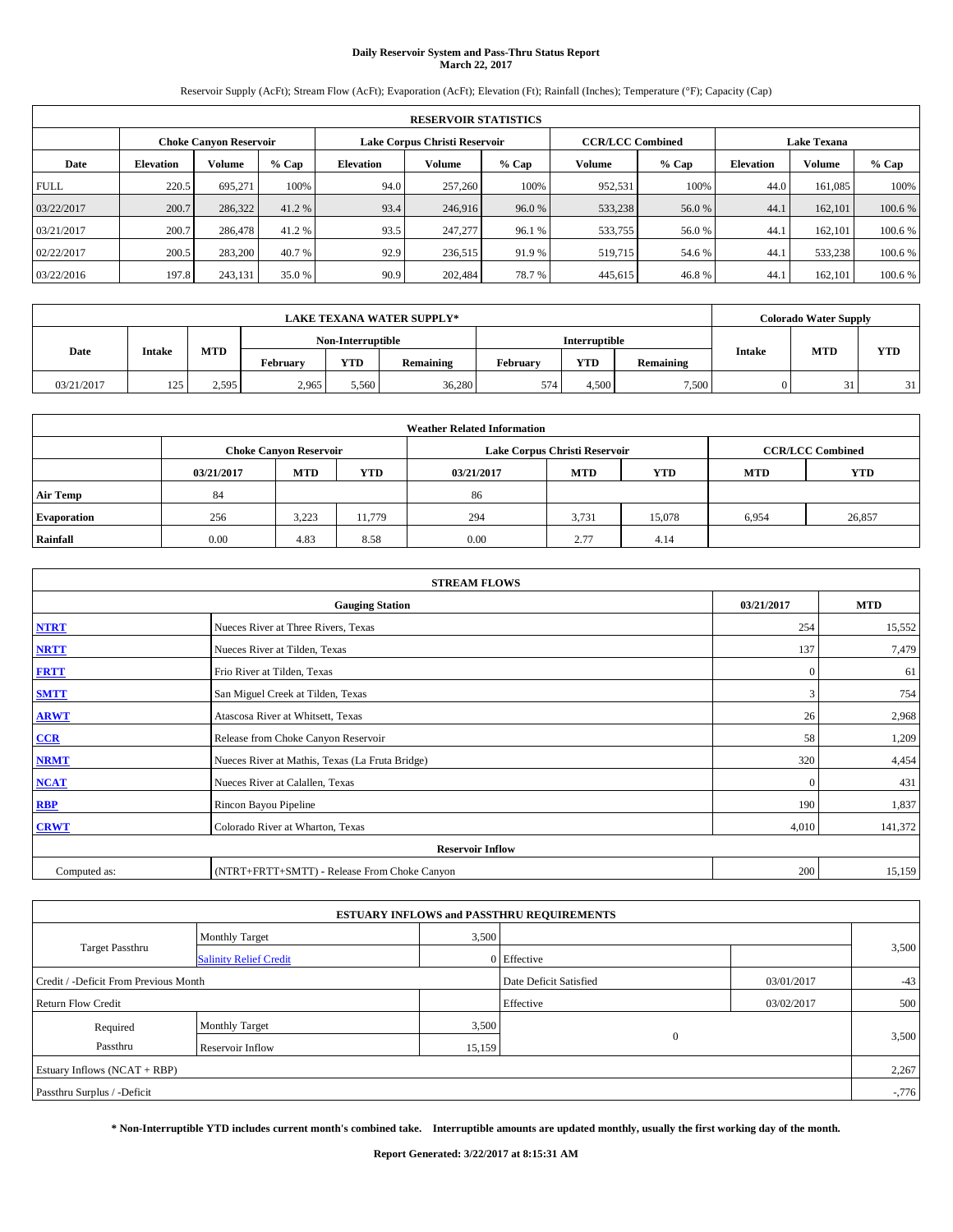## **Daily Reservoir System and Pass-Thru Status Report March 23, 2017**

Reservoir Supply (AcFt); Stream Flow (AcFt); Evaporation (AcFt); Elevation (Ft); Rainfall (Inches); Temperature (°F); Capacity (Cap)

|             | <b>RESERVOIR STATISTICS</b> |                               |         |           |                               |         |                         |         |                  |                    |         |  |
|-------------|-----------------------------|-------------------------------|---------|-----------|-------------------------------|---------|-------------------------|---------|------------------|--------------------|---------|--|
|             |                             | <b>Choke Canyon Reservoir</b> |         |           | Lake Corpus Christi Reservoir |         | <b>CCR/LCC Combined</b> |         |                  | <b>Lake Texana</b> |         |  |
| Date        | <b>Elevation</b>            | Volume                        | $%$ Cap | Elevation | Volume                        | $%$ Cap | Volume                  | $%$ Cap | <b>Elevation</b> | <b>Volume</b>      | % Cap   |  |
| <b>FULL</b> | 220.5                       | 695.271                       | 100%    | 94.0      | 257,260                       | 100%    | 952,531                 | 100%    | 44.0             | 161.085            | 100%    |  |
| 03/23/2017  | 200.6                       | 284,605                       | 40.9 %  | 93.4      | 246,735                       | 95.9 %  | 531,340                 | 55.8%   | 44.1             | 162,101            | 100.6%  |  |
| 03/22/2017  | 200.7                       | 286,322                       | 41.2 %  | 93.4      | 246,916                       | 96.0%   | 533,238                 | 56.0%   | 44.1             | 162,101            | 100.6%  |  |
| 02/23/2017  | 200.5                       | 283,200                       | 40.7 %  | 92.8      | 235.981                       | 91.7 %  | 519,181                 | 54.5 %  | 44.1             | 531.340            | 100.6 % |  |
| 03/23/2016  | 197.7                       | 241,873                       | 34.8 %  | 90.9      | 201,801                       | 78.4%   | 443,674                 | 46.6%   | 44.              | 162,101            | 100.6 % |  |

| <b>LAKE TEXANA WATER SUPPLY*</b> |               |            |                   |            |           |                      | <b>Colorado Water Supply</b> |           |               |            |            |
|----------------------------------|---------------|------------|-------------------|------------|-----------|----------------------|------------------------------|-----------|---------------|------------|------------|
|                                  |               |            | Non-Interruptible |            |           | <b>Interruptible</b> |                              |           |               |            |            |
| Date                             | <b>Intake</b> | <b>MTD</b> | February          | <b>YTD</b> | Remaining | February             | <b>YTD</b>                   | Remaining | <b>Intake</b> | <b>MTD</b> | <b>YTD</b> |
| 03/22/2017                       | 125           | 2.720      | 2,965             | 5.684      | 36,156    | 574                  | 4.500                        | 7,500     |               | 31         | 31         |

| <b>Weather Related Information</b> |            |                               |            |            |                               |                         |            |            |  |  |
|------------------------------------|------------|-------------------------------|------------|------------|-------------------------------|-------------------------|------------|------------|--|--|
|                                    |            | <b>Choke Canyon Reservoir</b> |            |            | Lake Corpus Christi Reservoir | <b>CCR/LCC Combined</b> |            |            |  |  |
|                                    | 03/22/2017 | <b>MTD</b>                    | <b>YTD</b> | 03/22/2017 | <b>MTD</b>                    | <b>YTD</b>              | <b>MTD</b> | <b>YTD</b> |  |  |
| <b>Air Temp</b>                    | 83         |                               |            | 84         |                               |                         |            |            |  |  |
| <b>Evaporation</b>                 | 191        | 3,414                         | 11,970     | 294        | 4,025                         | 15,372                  | 7,439      | 27,342     |  |  |
| Rainfall                           | 0.00       | 4.83                          | 8.58       | 0.00       | 2.77                          | 4.14                    |            |            |  |  |

| <b>STREAM FLOWS</b> |                                                 |              |         |  |  |  |  |  |  |  |
|---------------------|-------------------------------------------------|--------------|---------|--|--|--|--|--|--|--|
|                     | <b>Gauging Station</b>                          |              |         |  |  |  |  |  |  |  |
| <b>NTRT</b>         | Nueces River at Three Rivers, Texas             |              |         |  |  |  |  |  |  |  |
| <b>NRTT</b>         | Nueces River at Tilden, Texas                   | 115          | 7,595   |  |  |  |  |  |  |  |
| <b>FRTT</b>         | Frio River at Tilden, Texas                     | $\mathbf{0}$ | 62      |  |  |  |  |  |  |  |
| <b>SMTT</b>         | San Miguel Creek at Tilden, Texas               | 3            | 757     |  |  |  |  |  |  |  |
| <b>ARWT</b>         | Atascosa River at Whitsett, Texas               | 24           | 2,992   |  |  |  |  |  |  |  |
| CCR                 | Release from Choke Canyon Reservoir             | 58           | 1,266   |  |  |  |  |  |  |  |
| <b>NRMT</b>         | Nueces River at Mathis, Texas (La Fruta Bridge) | 272          | 4,726   |  |  |  |  |  |  |  |
| <b>NCAT</b>         | Nueces River at Calallen, Texas                 | $\Omega$     | 431     |  |  |  |  |  |  |  |
| <b>RBP</b>          | Rincon Bayou Pipeline                           | 188          | 2,025   |  |  |  |  |  |  |  |
| <b>CRWT</b>         | Colorado River at Wharton, Texas                | 4,645        | 146,017 |  |  |  |  |  |  |  |
|                     | <b>Reservoir Inflow</b>                         |              |         |  |  |  |  |  |  |  |
| Computed as:        | (NTRT+FRTT+SMTT) - Release From Choke Canyon    | 166          | 15,325  |  |  |  |  |  |  |  |

|                                       |                               |        | <b>ESTUARY INFLOWS and PASSTHRU REQUIREMENTS</b> |            |       |
|---------------------------------------|-------------------------------|--------|--------------------------------------------------|------------|-------|
|                                       | <b>Monthly Target</b>         | 3,500  |                                                  |            |       |
| Target Passthru                       | <b>Salinity Relief Credit</b> |        | 875 Effective                                    | 08/23/2017 | 2,625 |
| Credit / -Deficit From Previous Month |                               |        | Date Deficit Satisfied                           | 03/01/2017 | $-43$ |
| <b>Return Flow Credit</b>             |                               |        | Effective                                        | 03/02/2017 | 500   |
| Required                              | <b>Monthly Target</b>         | 2,625  |                                                  |            |       |
| Passthru                              | Reservoir Inflow              | 15,325 | $\mathbf{0}$                                     |            | 2,625 |
| Estuary Inflows $(NCAT + RBP)$        |                               |        |                                                  |            | 2,455 |
| Passthru Surplus / -Deficit           |                               |        |                                                  |            | 287   |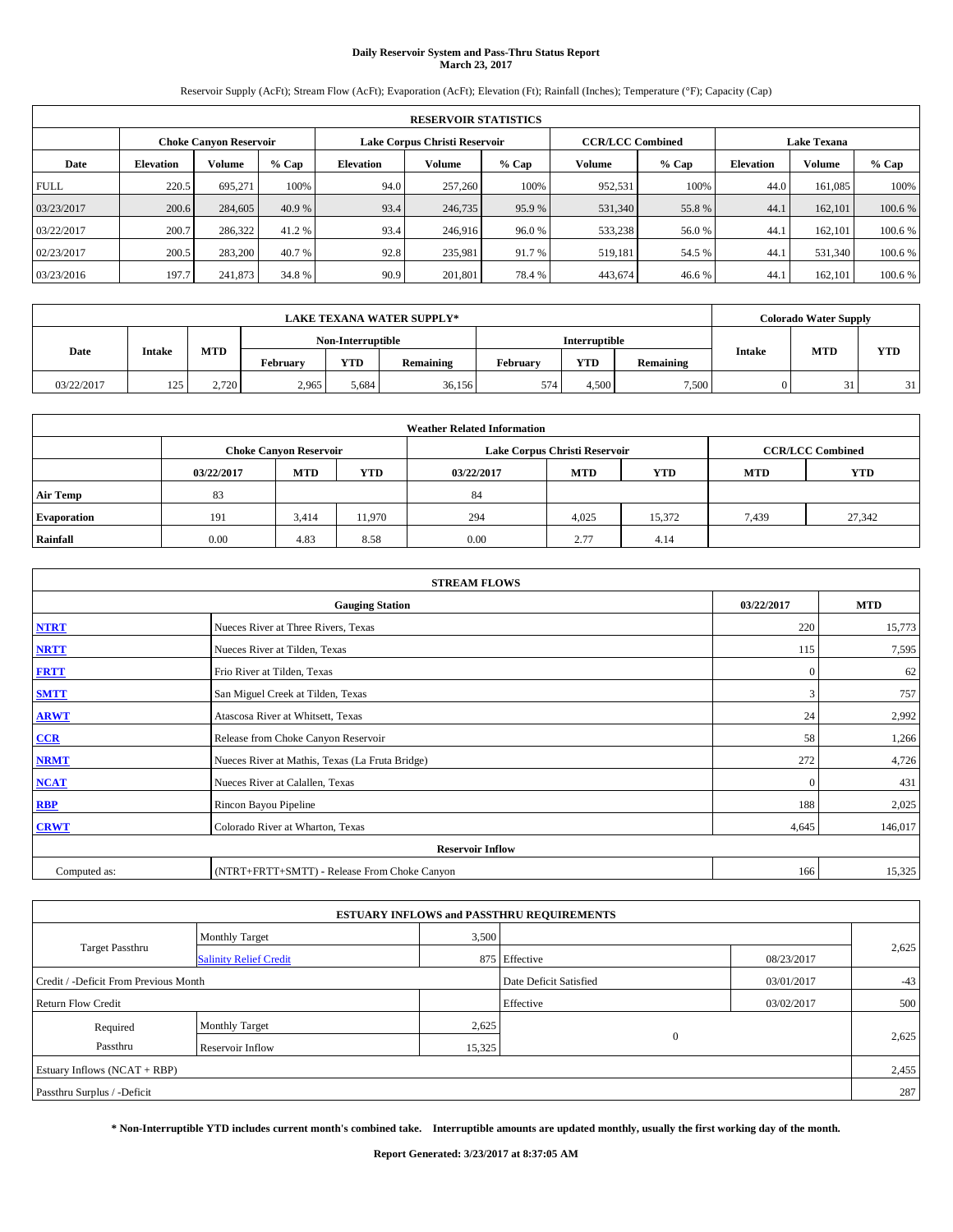# **Daily Reservoir System and Pass-Thru Status Report March 24, 2017**

Reservoir Supply (AcFt); Stream Flow (AcFt); Evaporation (AcFt); Elevation (Ft); Rainfall (Inches); Temperature (°F); Capacity (Cap)

|             | <b>RESERVOIR STATISTICS</b> |                               |         |           |                               |         |                         |         |                  |                    |         |  |
|-------------|-----------------------------|-------------------------------|---------|-----------|-------------------------------|---------|-------------------------|---------|------------------|--------------------|---------|--|
|             |                             | <b>Choke Canyon Reservoir</b> |         |           | Lake Corpus Christi Reservoir |         | <b>CCR/LCC Combined</b> |         |                  | <b>Lake Texana</b> |         |  |
| Date        | <b>Elevation</b>            | Volume                        | $%$ Cap | Elevation | Volume                        | $%$ Cap | Volume                  | $%$ Cap | <b>Elevation</b> | <b>Volume</b>      | % Cap   |  |
| <b>FULL</b> | 220.5                       | 695.271                       | 100%    | 94.0      | 257,260                       | 100%    | 952,531                 | 100%    | 44.0             | 161.085            | 100%    |  |
| 03/24/2017  | 200.5                       | 283,980                       | 40.8 %  | 93.3      | 244,754                       | 95.1 %  | 528,734                 | 55.5 %  | 44.0             | 162,101            | 100.6%  |  |
| 03/23/2017  | 200.6                       | 284,605                       | 40.9 %  | 93.4      | 246,735                       | 95.9%   | 531,340                 | 55.8%   | 44.1             | 162,101            | 100.6%  |  |
| 02/24/2017  | 200.4                       | 281.641                       | 40.5 %  | 92.9      | 236,694                       | 92.0 %  | 518,335                 | 54.4 %  | 44.1             | 528,734            | 100.6 % |  |
| 03/24/2016  | 197.7                       | 241,323                       | 34.7 %  | 91.0      | 204,365                       | 79.4 %  | 445,688                 | 46.8%   | 44.0             | 161,085            | 100.0%  |  |

| <b>LAKE TEXANA WATER SUPPLY*</b> |               |                                           |          |            |           |          | <b>Colorado Water Supply</b> |           |               |            |     |
|----------------------------------|---------------|-------------------------------------------|----------|------------|-----------|----------|------------------------------|-----------|---------------|------------|-----|
|                                  |               | Non-Interruptible<br><b>Interruptible</b> |          |            |           |          |                              |           |               |            |     |
| Date                             | <b>Intake</b> | <b>MTD</b>                                | February | <b>YTD</b> | Remaining | Februarv | <b>YTD</b>                   | Remaining | <b>Intake</b> | <b>MTD</b> | YTD |
| 03/23/2017                       | 125           | 2,844                                     | 2,965    | 5.809      | 36,031    | 574      | 4.500                        | 7,500     |               | 31         | 31  |

| <b>Weather Related Information</b> |            |                               |            |            |                               |                         |            |            |  |  |
|------------------------------------|------------|-------------------------------|------------|------------|-------------------------------|-------------------------|------------|------------|--|--|
|                                    |            | <b>Choke Canvon Reservoir</b> |            |            | Lake Corpus Christi Reservoir | <b>CCR/LCC Combined</b> |            |            |  |  |
|                                    | 03/23/2017 | <b>MTD</b>                    | <b>YTD</b> | 03/23/2017 | <b>MTD</b>                    | <b>YTD</b>              | <b>MTD</b> | <b>YTD</b> |  |  |
| <b>Air Temp</b>                    | 83         |                               |            | 84         |                               |                         |            |            |  |  |
| <b>Evaporation</b>                 | 291        | 3,705                         | 12,261     | 430        | 4,455                         | 15,802                  | 8,160      | 28,063     |  |  |
| Rainfall                           | 0.00       | 4.83                          | 8.58       | 0.00       | 2.77                          | 4.14                    |            |            |  |  |

| <b>STREAM FLOWS</b> |                                                 |              |         |  |  |  |  |  |  |  |
|---------------------|-------------------------------------------------|--------------|---------|--|--|--|--|--|--|--|
|                     | <b>Gauging Station</b>                          |              |         |  |  |  |  |  |  |  |
| <b>NTRT</b>         | Nueces River at Three Rivers, Texas             |              |         |  |  |  |  |  |  |  |
| <b>NRTT</b>         | Nueces River at Tilden, Texas                   | 105          | 7,700   |  |  |  |  |  |  |  |
| <b>FRTT</b>         | Frio River at Tilden, Texas                     | $\mathbf{0}$ | 62      |  |  |  |  |  |  |  |
| <b>SMTT</b>         | San Miguel Creek at Tilden, Texas               |              | 759     |  |  |  |  |  |  |  |
| <b>ARWT</b>         | Atascosa River at Whitsett, Texas               | 22           | 3,014   |  |  |  |  |  |  |  |
| CCR                 | Release from Choke Canyon Reservoir             | 58           | 1,324   |  |  |  |  |  |  |  |
| <b>NRMT</b>         | Nueces River at Mathis, Texas (La Fruta Bridge) | 159          | 4,885   |  |  |  |  |  |  |  |
| <b>NCAT</b>         | Nueces River at Calallen, Texas                 | $\Omega$     | 431     |  |  |  |  |  |  |  |
| <b>RBP</b>          | Rincon Bayou Pipeline                           | 127          | 2,151   |  |  |  |  |  |  |  |
| <b>CRWT</b>         | Colorado River at Wharton, Texas                | 4,843        | 150,860 |  |  |  |  |  |  |  |
|                     | <b>Reservoir Inflow</b>                         |              |         |  |  |  |  |  |  |  |
| Computed as:        | (NTRT+FRTT+SMTT) - Release From Choke Canyon    | 147          | 15,472  |  |  |  |  |  |  |  |

|                                       |                               |        | <b>ESTUARY INFLOWS and PASSTHRU REQUIREMENTS</b> |            |       |  |
|---------------------------------------|-------------------------------|--------|--------------------------------------------------|------------|-------|--|
|                                       | <b>Monthly Target</b>         | 3,500  |                                                  |            |       |  |
| Target Passthru                       | <b>Salinity Relief Credit</b> |        | 875 Effective                                    | 08/22/2017 | 2,625 |  |
| Credit / -Deficit From Previous Month |                               |        | Date Deficit Satisfied                           | 03/01/2017 | $-43$ |  |
| <b>Return Flow Credit</b>             |                               |        | Effective                                        | 03/02/2017 | 500   |  |
| Required                              | <b>Monthly Target</b>         | 2,625  |                                                  |            |       |  |
| Passthru                              | Reservoir Inflow              | 15,472 | $\mathbf{0}$                                     |            | 2,625 |  |
| Estuary Inflows $(NCAT + RBP)$        |                               |        |                                                  |            | 2,582 |  |
| Passthru Surplus / -Deficit           |                               |        |                                                  |            | 414   |  |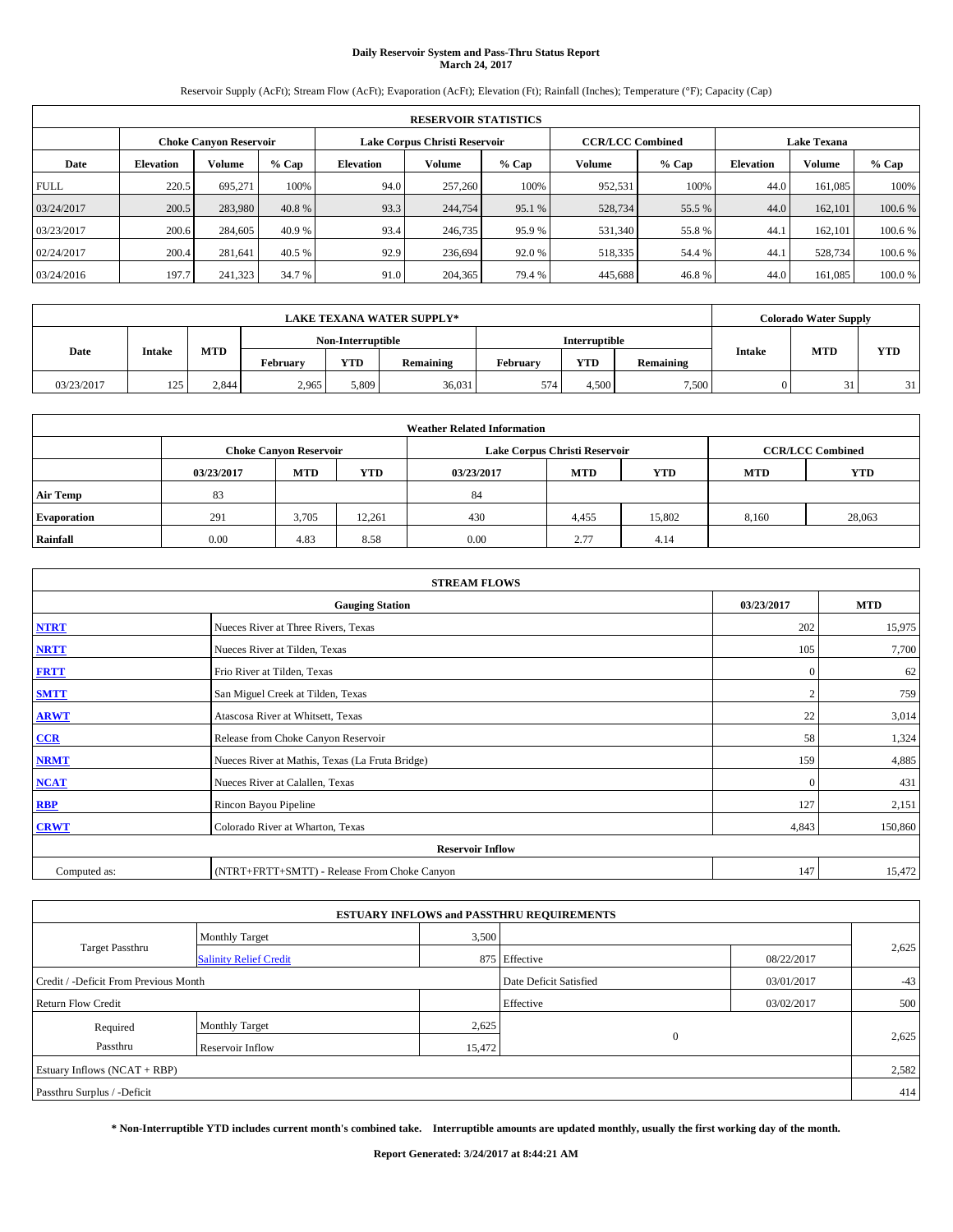# **Daily Reservoir System and Pass-Thru Status Report March 25, 2017**

Reservoir Supply (AcFt); Stream Flow (AcFt); Evaporation (AcFt); Elevation (Ft); Rainfall (Inches); Temperature (°F); Capacity (Cap)

| <b>RESERVOIR STATISTICS</b> |                  |                               |         |           |                               |         |                         |         |                  |                    |         |  |
|-----------------------------|------------------|-------------------------------|---------|-----------|-------------------------------|---------|-------------------------|---------|------------------|--------------------|---------|--|
|                             |                  | <b>Choke Canyon Reservoir</b> |         |           | Lake Corpus Christi Reservoir |         | <b>CCR/LCC Combined</b> |         |                  | <b>Lake Texana</b> |         |  |
| Date                        | <b>Elevation</b> | Volume                        | $%$ Cap | Elevation | Volume                        | $%$ Cap | Volume                  | $%$ Cap | <b>Elevation</b> | <b>Volume</b>      | % Cap   |  |
| <b>FULL</b>                 | 220.5            | 695.271                       | 100%    | 94.0      | 257,260                       | 100%    | 952,531                 | 100%    | 44.0             | 161.085            | 100%    |  |
| 03/25/2017                  | 200.6            | 284,761                       | 41.0 %  | 93.4      | 246,014                       | 95.6 %  | 530,775                 | 55.7 %  | 44.0             | 161.085            | 100.0%  |  |
| 03/24/2017                  | 200.5            | 283,980                       | 40.8 %  | 93.3      | 244,754                       | 95.1 %  | 528,734                 | 55.5 %  | 44.1             | 162,101            | 100.6%  |  |
| 02/25/2017                  | 200.4            | 281,180                       | 40.4 %  | 92.8      | 236,337                       | 91.9 %  | 517.517                 | 54.3 %  | 44.1             | 530,775            | 100.6 % |  |
| 03/25/2016                  | 197.7            | 241,873                       | 34.8 %  | 90.9      | 202,313                       | 78.6%   | 444,186                 | 46.6%   | 44.              | 162,101            | 100.6 % |  |

| <b>LAKE TEXANA WATER SUPPLY*</b> |               |            |          |                   |           |          |                      |           |               | <b>Colorado Water Supply</b> |            |  |
|----------------------------------|---------------|------------|----------|-------------------|-----------|----------|----------------------|-----------|---------------|------------------------------|------------|--|
|                                  |               |            |          | Non-Interruptible |           |          | <b>Interruptible</b> |           |               |                              |            |  |
| Date                             | <b>Intake</b> | <b>MTD</b> | February | <b>YTD</b>        | Remaining | February | <b>YTD</b>           | Remaining | <b>Intake</b> | <b>MTD</b>                   | <b>YTD</b> |  |
| 03/24/2017                       | 122           | 2.967      | 2,965    | 5,932             | 35,908    | 574      | 4.500                | 7,500     |               | 31                           | 31         |  |

| <b>Weather Related Information</b> |            |                               |            |            |                               |                         |       |            |  |  |
|------------------------------------|------------|-------------------------------|------------|------------|-------------------------------|-------------------------|-------|------------|--|--|
|                                    |            | <b>Choke Canvon Reservoir</b> |            |            | Lake Corpus Christi Reservoir | <b>CCR/LCC Combined</b> |       |            |  |  |
|                                    | 03/24/2017 | <b>MTD</b>                    | <b>YTD</b> | 03/24/2017 | <b>MTD</b>                    | <b>YTD</b>              |       | <b>YTD</b> |  |  |
| <b>Air Temp</b>                    | 85         |                               |            | 85         |                               |                         |       |            |  |  |
| <b>Evaporation</b>                 | 164        | 3,869                         | 12.425     | 136        | 4,591                         | 15,938                  | 8,460 | 28,363     |  |  |
| Rainfall                           | 0.00       | 4.83                          | 8.58       | 0.00       | 2.77                          | 4.14                    |       |            |  |  |

| <b>STREAM FLOWS</b> |                                                 |              |            |  |  |  |  |  |  |
|---------------------|-------------------------------------------------|--------------|------------|--|--|--|--|--|--|
|                     | <b>Gauging Station</b>                          | 03/24/2017   | <b>MTD</b> |  |  |  |  |  |  |
| <b>NTRT</b>         | Nueces River at Three Rivers, Texas             | 195          | 16,170     |  |  |  |  |  |  |
| <b>NRTT</b>         | Nueces River at Tilden, Texas                   | 95           | 7,795      |  |  |  |  |  |  |
| <b>FRTT</b>         | Frio River at Tilden, Texas                     | $\mathbf{0}$ | 62         |  |  |  |  |  |  |
| <b>SMTT</b>         | San Miguel Creek at Tilden, Texas               |              | 761        |  |  |  |  |  |  |
| <b>ARWT</b>         | Atascosa River at Whitsett, Texas               |              |            |  |  |  |  |  |  |
| CCR                 | Release from Choke Canyon Reservoir             | 58           | 1,382      |  |  |  |  |  |  |
| <b>NRMT</b>         | Nueces River at Mathis, Texas (La Fruta Bridge) | 125          | 5,010      |  |  |  |  |  |  |
| <b>NCAT</b>         | Nueces River at Calallen, Texas                 |              | 432        |  |  |  |  |  |  |
| <b>RBP</b>          | Rincon Bayou Pipeline                           | $\Omega$     | 2,151      |  |  |  |  |  |  |
| <b>CRWT</b>         | Colorado River at Wharton, Texas                | 4,804        | 155,664    |  |  |  |  |  |  |
|                     | <b>Reservoir Inflow</b>                         |              |            |  |  |  |  |  |  |
| Computed as:        | (NTRT+FRTT+SMTT) - Release From Choke Canyon    |              |            |  |  |  |  |  |  |

|                                       |                               |        | <b>ESTUARY INFLOWS and PASSTHRU REQUIREMENTS</b> |            |       |
|---------------------------------------|-------------------------------|--------|--------------------------------------------------|------------|-------|
|                                       | <b>Monthly Target</b>         | 3,500  |                                                  |            |       |
| Target Passthru                       | <b>Salinity Relief Credit</b> |        | 875 Effective                                    | 08/22/2017 | 2,625 |
| Credit / -Deficit From Previous Month |                               |        | Date Deficit Satisfied                           | 03/01/2017 | $-43$ |
| <b>Return Flow Credit</b>             |                               |        | Effective                                        | 03/02/2017 | 500   |
| Required                              | <b>Monthly Target</b>         | 2,625  |                                                  |            |       |
| Passthru                              | Reservoir Inflow              | 15,611 | $\mathbf{0}$                                     |            | 2,625 |
| Estuary Inflows $(NCAT + RBP)$        |                               |        |                                                  |            | 2,583 |
| Passthru Surplus / -Deficit           |                               |        |                                                  |            | 415   |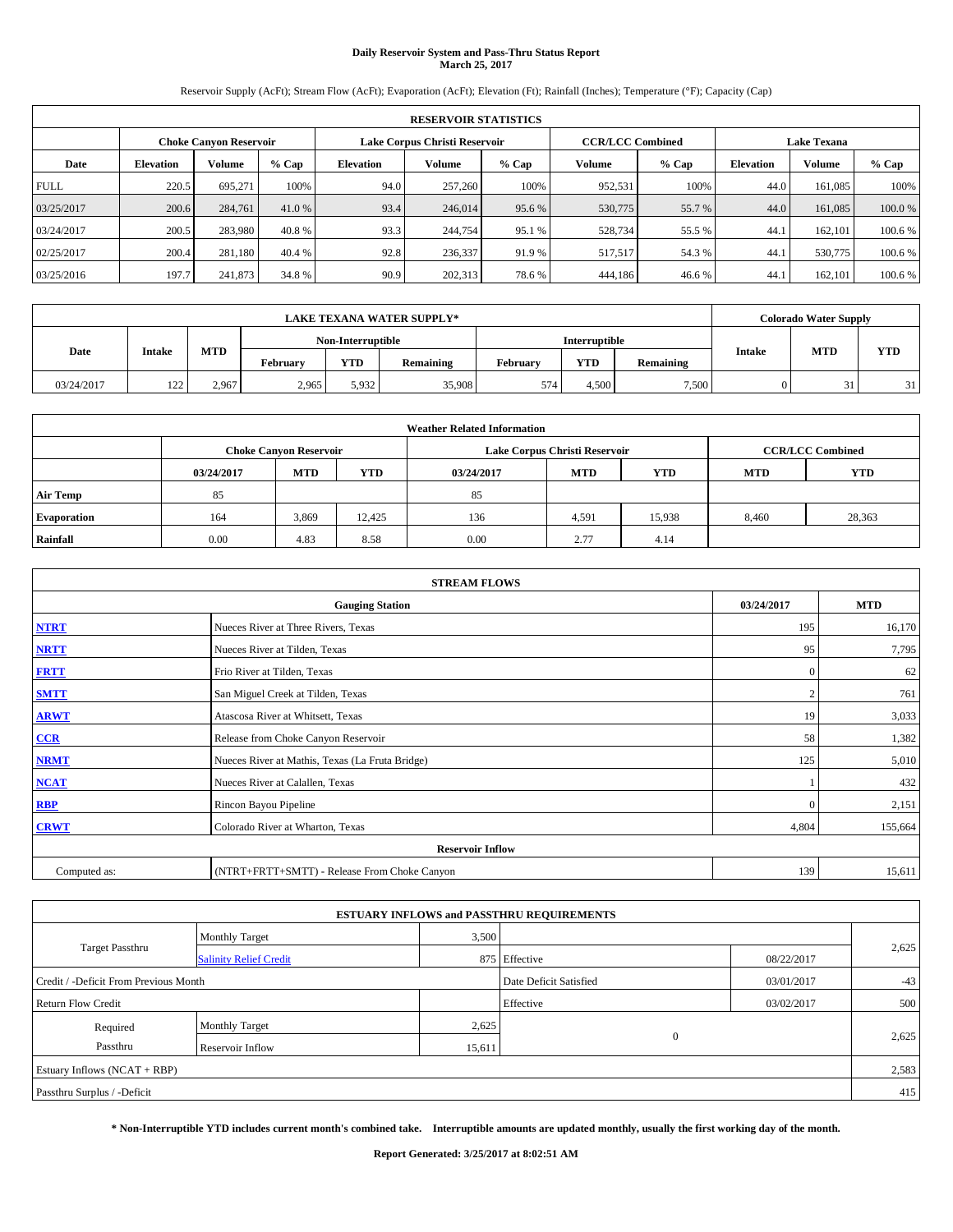# **Daily Reservoir System and Pass-Thru Status Report March 26, 2017**

Reservoir Supply (AcFt); Stream Flow (AcFt); Evaporation (AcFt); Elevation (Ft); Rainfall (Inches); Temperature (°F); Capacity (Cap)

| <b>RESERVOIR STATISTICS</b> |                  |                               |         |           |                               |         |                         |         |                  |                    |         |  |
|-----------------------------|------------------|-------------------------------|---------|-----------|-------------------------------|---------|-------------------------|---------|------------------|--------------------|---------|--|
|                             |                  | <b>Choke Canyon Reservoir</b> |         |           | Lake Corpus Christi Reservoir |         | <b>CCR/LCC Combined</b> |         |                  | <b>Lake Texana</b> |         |  |
| Date                        | <b>Elevation</b> | Volume                        | $%$ Cap | Elevation | Volume                        | $%$ Cap | Volume                  | $%$ Cap | <b>Elevation</b> | <b>Volume</b>      | % Cap   |  |
| <b>FULL</b>                 | 220.5            | 695.271                       | 100%    | 94.0      | 257,260                       | 100%    | 952,531                 | 100%    | 44.0             | 161.085            | 100%    |  |
| 03/26/2017                  | 200.5            | 283,980                       | 40.8 %  | 93.4      | 246,014                       | 95.6 %  | 529,994                 | 55.6 %  | 44.0             | 161,085            | 100.0%  |  |
| 03/25/2017                  | 200.6            | 284,761                       | 41.0 %  | 93.4      | 246,014                       | 95.6 %  | 530,775                 | 55.7 %  | 44.0             | 161.085            | 100.0%  |  |
| 02/26/2017                  | 200.3            | 280,718                       | 40.4 %  | 92.8      | 234,735                       | 91.2%   | 515,453                 | 54.1 %  | 44.1             | 529.994            | 100.6%  |  |
| 03/26/2016                  | 197.7            | 242,291                       | 34.8 %  | 90.9      | 201.460                       | 78.3%   | 443,751                 | 46.6%   | 44.              | 162,101            | 100.6 % |  |

| <b>LAKE TEXANA WATER SUPPLY*</b> |               |            |          |                   |           |          |                      |           |               | <b>Colorado Water Supply</b> |    |            |
|----------------------------------|---------------|------------|----------|-------------------|-----------|----------|----------------------|-----------|---------------|------------------------------|----|------------|
|                                  |               |            |          | Non-Interruptible |           |          | <b>Interruptible</b> |           |               |                              |    |            |
| Date                             | <b>Intake</b> | <b>MTD</b> | February | <b>YTD</b>        | Remaining | February | <b>YTD</b>           | Remaining | <b>Intake</b> | <b>MTD</b>                   |    | <b>YTD</b> |
| 03/25/2017                       | 125           | 3,091      | 2,965    | 6.056             | 35,784    | 574      | 4.500                | 7,500     |               | 31                           | 31 |            |

| <b>Weather Related Information</b> |            |                               |            |            |                               |                         |            |            |  |  |
|------------------------------------|------------|-------------------------------|------------|------------|-------------------------------|-------------------------|------------|------------|--|--|
|                                    |            | <b>Choke Canvon Reservoir</b> |            |            | Lake Corpus Christi Reservoir | <b>CCR/LCC Combined</b> |            |            |  |  |
|                                    | 03/25/2017 | <b>MTD</b>                    | <b>YTD</b> | 03/25/2017 | <b>MTD</b>                    | <b>YTD</b>              | <b>MTD</b> | <b>YTD</b> |  |  |
| <b>Air Temp</b>                    | 83         |                               |            | 83         |                               |                         |            |            |  |  |
| <b>Evaporation</b>                 | 200        | 4,069                         | 12,625     | 189        | 4,780                         | 16.127                  | 8,849      | 28,752     |  |  |
| Rainfall                           | 0.00       | 4.83                          | 8.58       | 0.00       | 2.77                          | 4.14                    |            |            |  |  |

| <b>STREAM FLOWS</b> |                                                 |              |            |  |  |  |  |  |  |
|---------------------|-------------------------------------------------|--------------|------------|--|--|--|--|--|--|
|                     | <b>Gauging Station</b>                          | 03/25/2017   | <b>MTD</b> |  |  |  |  |  |  |
| <b>NTRT</b>         | Nueces River at Three Rivers, Texas             | 173          | 16,343     |  |  |  |  |  |  |
| <b>NRTT</b>         | Nueces River at Tilden, Texas                   | 85           | 7,880      |  |  |  |  |  |  |
| <b>FRTT</b>         | Frio River at Tilden, Texas                     | $\mathbf{0}$ | 62         |  |  |  |  |  |  |
| <b>SMTT</b>         | San Miguel Creek at Tilden, Texas               |              | 763        |  |  |  |  |  |  |
| <b>ARWT</b>         | Atascosa River at Whitsett, Texas               |              |            |  |  |  |  |  |  |
| CCR                 | Release from Choke Canyon Reservoir             | 58           | 1,439      |  |  |  |  |  |  |
| <b>NRMT</b>         | Nueces River at Mathis, Texas (La Fruta Bridge) | 121          | 5,131      |  |  |  |  |  |  |
| <b>NCAT</b>         | Nueces River at Calallen, Texas                 | $\Omega$     | 432        |  |  |  |  |  |  |
| <b>RBP</b>          | Rincon Bayou Pipeline                           | $\Omega$     | 2,151      |  |  |  |  |  |  |
| <b>CRWT</b>         | Colorado River at Wharton, Texas                | 4,804        | 160,467    |  |  |  |  |  |  |
|                     | <b>Reservoir Inflow</b>                         |              |            |  |  |  |  |  |  |
| Computed as:        | (NTRT+FRTT+SMTT) - Release From Choke Canyon    |              |            |  |  |  |  |  |  |

|                                       |                               |        | <b>ESTUARY INFLOWS and PASSTHRU REQUIREMENTS</b> |            |       |  |  |
|---------------------------------------|-------------------------------|--------|--------------------------------------------------|------------|-------|--|--|
|                                       | <b>Monthly Target</b>         | 3,500  |                                                  |            |       |  |  |
| Target Passthru                       | <b>Salinity Relief Credit</b> |        | 875 Effective                                    | 08/22/2017 | 2,625 |  |  |
| Credit / -Deficit From Previous Month |                               |        | Date Deficit Satisfied                           | 03/01/2017 | $-43$ |  |  |
| <b>Return Flow Credit</b>             |                               |        | Effective                                        | 03/02/2017 | 500   |  |  |
| Required                              | <b>Monthly Target</b>         | 2,625  |                                                  |            |       |  |  |
| Passthru                              | Reservoir Inflow              | 15,728 | $\mathbf{0}$                                     |            | 2,625 |  |  |
| Estuary Inflows $(NCAT + RBP)$        |                               |        |                                                  |            | 2,583 |  |  |
| Passthru Surplus / -Deficit           |                               |        |                                                  |            |       |  |  |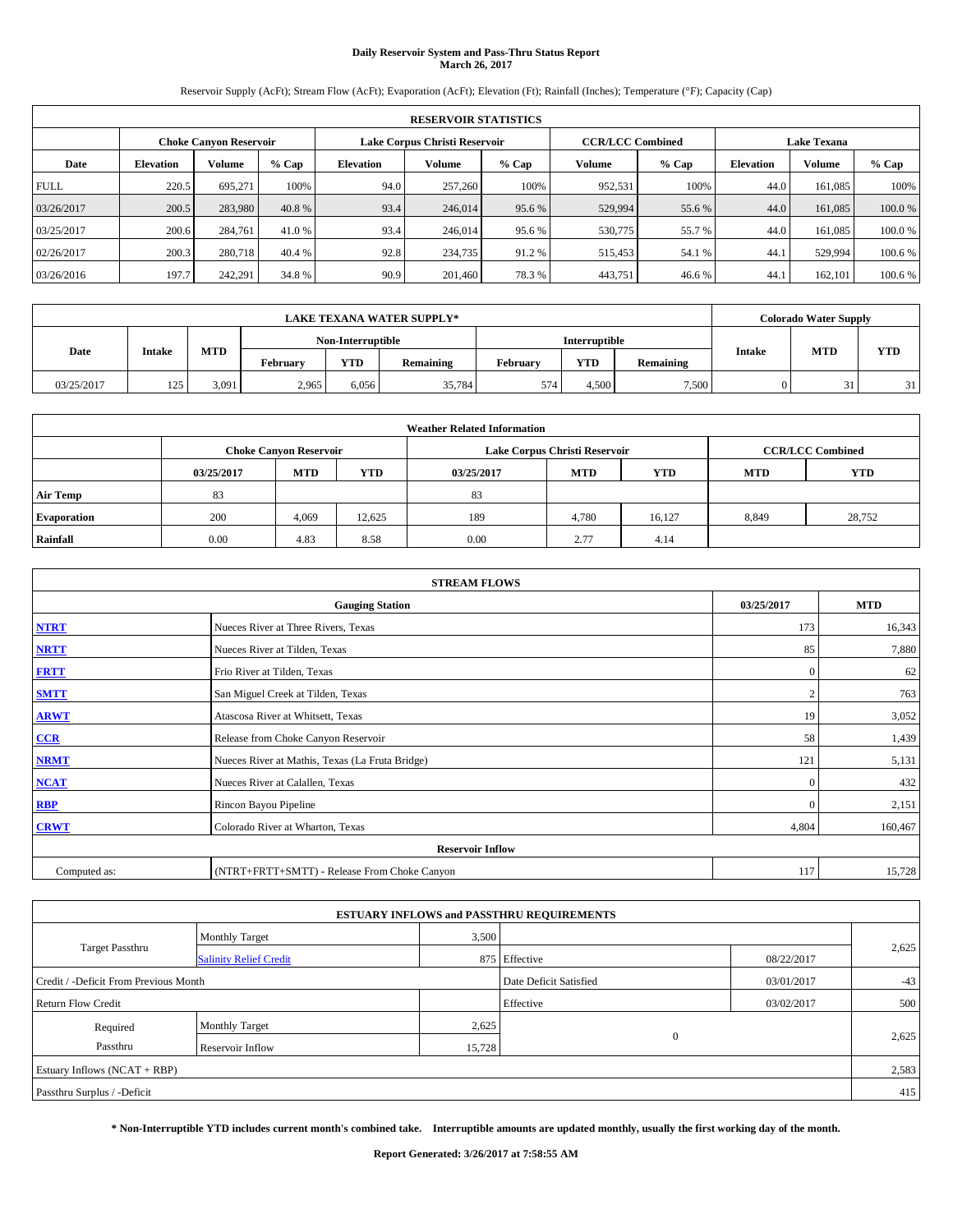# **Daily Reservoir System and Pass-Thru Status Report March 27, 2017**

Reservoir Supply (AcFt); Stream Flow (AcFt); Evaporation (AcFt); Elevation (Ft); Rainfall (Inches); Temperature (°F); Capacity (Cap)

| <b>RESERVOIR STATISTICS</b> |                  |                        |         |                  |                               |         |                         |         |                  |                    |         |  |
|-----------------------------|------------------|------------------------|---------|------------------|-------------------------------|---------|-------------------------|---------|------------------|--------------------|---------|--|
|                             |                  | Choke Canvon Reservoir |         |                  | Lake Corpus Christi Reservoir |         | <b>CCR/LCC Combined</b> |         |                  | <b>Lake Texana</b> |         |  |
| Date                        | <b>Elevation</b> | Volume                 | $%$ Cap | <b>Elevation</b> | Volume                        | $%$ Cap | Volume                  | $%$ Cap | <b>Elevation</b> | <b>Volume</b>      | % Cap   |  |
| <b>FULL</b>                 | 220.5            | 695.271                | 100%    | 94.0             | 257,260                       | 100%    | 952,531                 | 100%    | 44.0             | 161.085            | 100%    |  |
| 03/27/2017                  | 200.6            | 284,449                | 40.9 %  | 93.4             | 246,195                       | 95.7%   | 530,644                 | 55.7 %  | 44.0             | 161,085            | 100.0%  |  |
| 03/26/2017                  | 200.5            | 283,980                | 40.8 %  | 93.4             | 246,014                       | 95.6 %  | 529,994                 | 55.6 %  | 44.0             | 161.085            | 100.0%  |  |
| 02/27/2017                  | 200.3            | 280,718                | 40.4 %  | 92.8             | 234,735                       | 91.2 %  | 515,453                 | 54.1 %  | 44.1             | 530,644            | 100.6 % |  |
| 03/27/2016                  | 197.7            | 241,873                | 34.8 %  | 90.8             | 200,949                       | 78.1 %  | 442,822                 | 46.5 %  | 44.              | 162,101            | 100.6 % |  |

| <b>LAKE TEXANA WATER SUPPLY*</b> |               |            |          |                   |           |          |                      |           |               | <b>Colorado Water Supply</b> |            |  |
|----------------------------------|---------------|------------|----------|-------------------|-----------|----------|----------------------|-----------|---------------|------------------------------|------------|--|
|                                  |               |            |          | Non-Interruptible |           |          | <b>Interruptible</b> |           |               |                              |            |  |
| Date                             | <b>Intake</b> | <b>MTD</b> | February | <b>YTD</b>        | Remaining | February | <b>YTD</b>           | Remaining | <b>Intake</b> | <b>MTD</b>                   | <b>YTD</b> |  |
| 03/26/2017                       | 125           | 3.216      | 2,965    | 6.181             | 35,659    | 574      | 4.500                | 7,500     |               | 31                           | 31         |  |

| <b>Weather Related Information</b> |            |                               |            |            |                               |                         |       |        |  |
|------------------------------------|------------|-------------------------------|------------|------------|-------------------------------|-------------------------|-------|--------|--|
|                                    |            | <b>Choke Canyon Reservoir</b> |            |            | Lake Corpus Christi Reservoir | <b>CCR/LCC Combined</b> |       |        |  |
|                                    | 03/26/2017 | <b>MTD</b>                    | <b>YTD</b> | 03/26/2017 | <b>YTD</b>                    |                         |       |        |  |
| <b>Air Temp</b>                    | 87         |                               |            | 85         |                               |                         |       |        |  |
| <b>Evaporation</b>                 | 264        | 4,333                         | 12,889     | 336        | 5,116                         | 16,463                  | 9,449 | 29,352 |  |
| Rainfall                           | 0.00       | 4.83                          | 8.58       | 0.00       | 2.77                          | 4.14                    |       |        |  |

| <b>STREAM FLOWS</b> |                                                 |              |         |  |  |  |  |  |
|---------------------|-------------------------------------------------|--------------|---------|--|--|--|--|--|
|                     | 03/26/2017                                      | <b>MTD</b>   |         |  |  |  |  |  |
| <b>NTRT</b>         | Nueces River at Three Rivers, Texas             | 165          | 16,507  |  |  |  |  |  |
| <b>NRTT</b>         | Nueces River at Tilden, Texas                   | 77           | 7,958   |  |  |  |  |  |
| <b>FRTT</b>         | Frio River at Tilden, Texas                     | $\mathbf{0}$ | 62      |  |  |  |  |  |
| <b>SMTT</b>         | San Miguel Creek at Tilden, Texas               | 3            | 766     |  |  |  |  |  |
| <b>ARWT</b>         | Atascosa River at Whitsett, Texas               | 18           | 3,069   |  |  |  |  |  |
| $CCR$               | Release from Choke Canyon Reservoir             | 58           | 1,497   |  |  |  |  |  |
| <b>NRMT</b>         | Nueces River at Mathis, Texas (La Fruta Bridge) | 119          | 5,250   |  |  |  |  |  |
| <b>NCAT</b>         | Nueces River at Calallen, Texas                 | $\Omega$     | 432     |  |  |  |  |  |
| RBP                 | Rincon Bayou Pipeline                           | $\mathbf{0}$ | 2,151   |  |  |  |  |  |
| <b>CRWT</b>         | Colorado River at Wharton, Texas                | 4,843        | 165,311 |  |  |  |  |  |
|                     | <b>Reservoir Inflow</b>                         |              |         |  |  |  |  |  |
| Computed as:        | (NTRT+FRTT+SMTT) - Release From Choke Canyon    | 110          | 15,838  |  |  |  |  |  |

|                                       |                               |        | <b>ESTUARY INFLOWS and PASSTHRU REQUIREMENTS</b> |            |       |
|---------------------------------------|-------------------------------|--------|--------------------------------------------------|------------|-------|
|                                       | <b>Monthly Target</b>         | 3,500  |                                                  |            |       |
| Target Passthru                       | <b>Salinity Relief Credit</b> |        | 875 Effective                                    | 08/22/2017 | 2,625 |
| Credit / -Deficit From Previous Month |                               |        | Date Deficit Satisfied                           | 03/01/2017 | $-43$ |
| <b>Return Flow Credit</b>             |                               |        | Effective                                        | 03/02/2017 | 500   |
| Required                              | <b>Monthly Target</b>         | 2,625  |                                                  |            |       |
| Passthru                              | Reservoir Inflow              | 15,838 | $\mathbf{0}$                                     |            | 2,625 |
| Estuary Inflows $(NCAT + RBP)$        |                               |        |                                                  |            | 2,583 |
| Passthru Surplus / -Deficit           |                               |        |                                                  |            | 415   |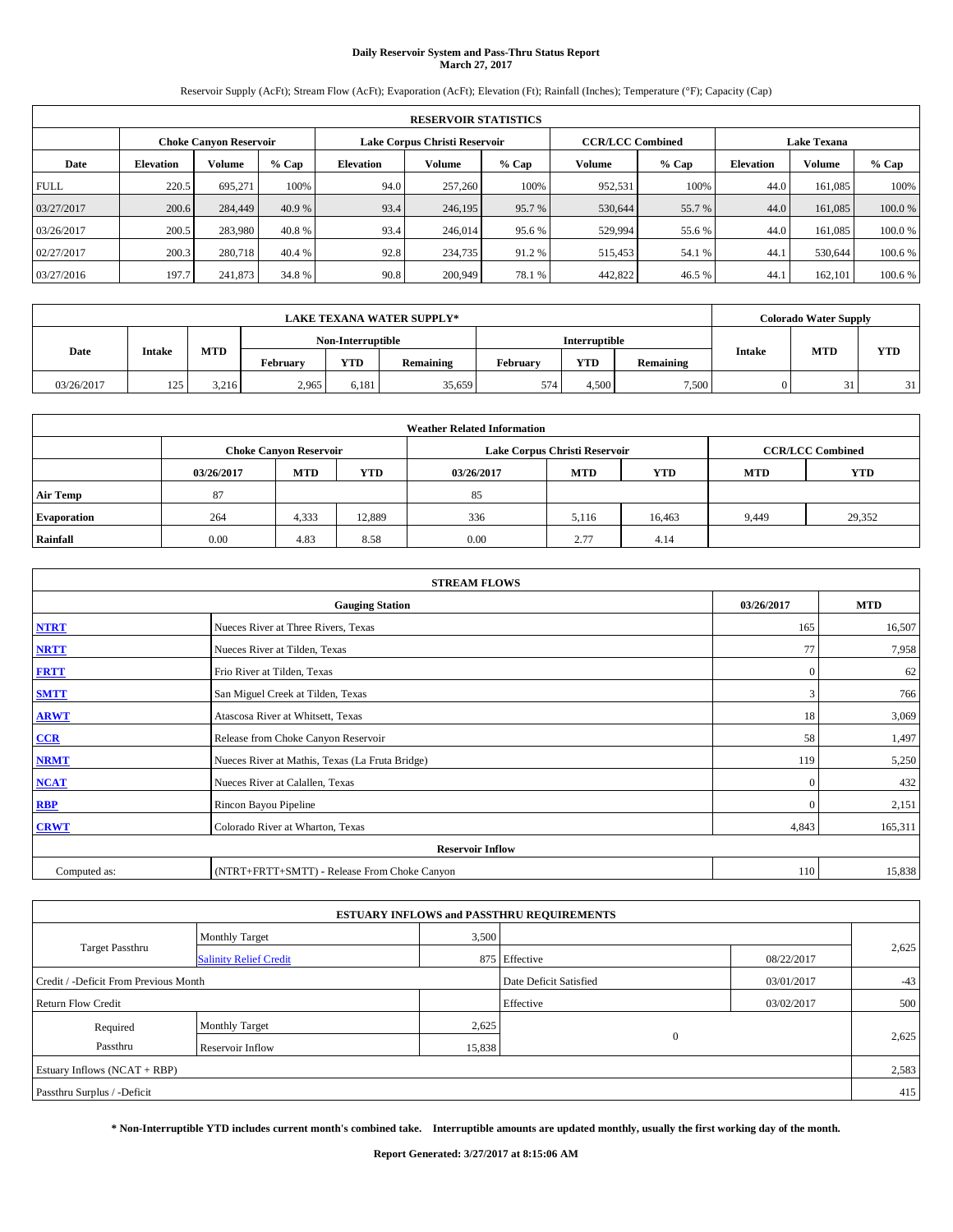# **Daily Reservoir System and Pass-Thru Status Report March 28, 2017**

Reservoir Supply (AcFt); Stream Flow (AcFt); Evaporation (AcFt); Elevation (Ft); Rainfall (Inches); Temperature (°F); Capacity (Cap)

| <b>RESERVOIR STATISTICS</b>                                                        |                  |         |         |                  |         |         |         |         |                  |                    |         |
|------------------------------------------------------------------------------------|------------------|---------|---------|------------------|---------|---------|---------|---------|------------------|--------------------|---------|
| <b>CCR/LCC Combined</b><br>Lake Corpus Christi Reservoir<br>Choke Canvon Reservoir |                  |         |         |                  |         |         |         |         |                  | <b>Lake Texana</b> |         |
| Date                                                                               | <b>Elevation</b> | Volume  | $%$ Cap | <b>Elevation</b> | Volume  | $%$ Cap | Volume  | $%$ Cap | <b>Elevation</b> | <b>Volume</b>      | % Cap   |
| <b>FULL</b>                                                                        | 220.5            | 695.271 | 100%    | 94.0             | 257,260 | 100%    | 952,531 | 100%    | 44.0             | 161.085            | 100%    |
| 03/28/2017                                                                         | 200.5            | 283,200 | 40.7 %  | 93.3             | 245,474 | 95.4 %  | 528,674 | 55.5 %  | 44.0             | 161,085            | 100.0%  |
| 03/27/2017                                                                         | 200.6            | 284,449 | 40.9 %  | 93.4             | 246,195 | 95.7 %  | 530,644 | 55.7 %  | 44.0             | 161.085            | 100.0%  |
| 02/28/2017                                                                         | 200.3            | 280,565 | 40.4 %  | 92.7             | 234,379 | 91.1 %  | 514,944 | 54.1 %  | 44.              | 528,674            | 100.6 % |
| 03/28/2016                                                                         | 197.7            | 241,460 | 34.7 %  | 90.8             | 201,290 | 78.2%   | 442,750 | 46.5 %  | 44.              | 162,101            | 100.6 % |

| <b>LAKE TEXANA WATER SUPPLY*</b> |               |            |          |                   |                  |          |               |           |               | <b>Colorado Water Supply</b> |            |
|----------------------------------|---------------|------------|----------|-------------------|------------------|----------|---------------|-----------|---------------|------------------------------|------------|
|                                  |               |            |          | Non-Interruptible |                  |          | Interruptible |           |               |                              |            |
| Date                             | <b>Intake</b> | <b>MTD</b> | Februarv | <b>YTD</b>        | <b>Remaining</b> | Februarv | <b>YTD</b>    | Remaining | <b>Intake</b> | <b>MTD</b>                   | <b>YTD</b> |
| 03/27/2017                       | 125           | 3.341      | 2,965    | 6,306             | 35,534           | 574      | 4.500         | 7,500     |               |                              | 31         |

| <b>Weather Related Information</b> |            |                               |            |                                                      |                               |                         |       |        |  |  |
|------------------------------------|------------|-------------------------------|------------|------------------------------------------------------|-------------------------------|-------------------------|-------|--------|--|--|
|                                    |            | <b>Choke Canyon Reservoir</b> |            |                                                      | Lake Corpus Christi Reservoir | <b>CCR/LCC Combined</b> |       |        |  |  |
|                                    | 03/27/2017 | <b>MTD</b>                    | <b>YTD</b> | <b>MTD</b><br><b>YTD</b><br><b>MTD</b><br>03/27/2017 |                               |                         |       |        |  |  |
| <b>Air Temp</b>                    | 85         |                               |            | 85                                                   |                               |                         |       |        |  |  |
| <b>Evaporation</b>                 | 182        | 4,515                         | 13,071     | 73                                                   | 5,189                         | 16,536                  | 9,704 | 29,607 |  |  |
| Rainfall                           | 0.00       | 4.83                          | 8.58       | 0.00                                                 | 2.77                          | 4.14                    |       |        |  |  |

| <b>STREAM FLOWS</b> |                                                 |              |         |  |  |  |  |  |
|---------------------|-------------------------------------------------|--------------|---------|--|--|--|--|--|
|                     | 03/27/2017                                      | <b>MTD</b>   |         |  |  |  |  |  |
| <b>NTRT</b>         | Nueces River at Three Rivers, Texas             | 157          | 16,664  |  |  |  |  |  |
| <b>NRTT</b>         | Nueces River at Tilden, Texas                   | 69           | 8,027   |  |  |  |  |  |
| <b>FRTT</b>         | Frio River at Tilden, Texas                     | $\mathbf{0}$ | 62      |  |  |  |  |  |
| <b>SMTT</b>         | San Miguel Creek at Tilden, Texas               | 3            | 768     |  |  |  |  |  |
| <b>ARWT</b>         | Atascosa River at Whitsett, Texas               | 17           | 3,087   |  |  |  |  |  |
| $CCR$               | Release from Choke Canyon Reservoir             | 58           | 1,554   |  |  |  |  |  |
| <b>NRMT</b>         | Nueces River at Mathis, Texas (La Fruta Bridge) | 103          | 5,354   |  |  |  |  |  |
| <b>NCAT</b>         | Nueces River at Calallen, Texas                 | $\Omega$     | 432     |  |  |  |  |  |
| <b>RBP</b>          | Rincon Bayou Pipeline                           | $\Omega$     | 2,151   |  |  |  |  |  |
| <b>CRWT</b>         | Colorado River at Wharton, Texas                | 5,121        | 170,432 |  |  |  |  |  |
|                     | <b>Reservoir Inflow</b>                         |              |         |  |  |  |  |  |
| Computed as:        | (NTRT+FRTT+SMTT) - Release From Choke Canyon    | 102          | 15,940  |  |  |  |  |  |

|                                       |                               |        | <b>ESTUARY INFLOWS and PASSTHRU REQUIREMENTS</b> |            |       |
|---------------------------------------|-------------------------------|--------|--------------------------------------------------|------------|-------|
|                                       | <b>Monthly Target</b>         | 3,500  |                                                  |            |       |
| Target Passthru                       | <b>Salinity Relief Credit</b> |        | 875 Effective                                    | 08/22/2017 | 2,625 |
| Credit / -Deficit From Previous Month |                               |        | Date Deficit Satisfied                           | 03/01/2017 | $-43$ |
| <b>Return Flow Credit</b>             |                               |        | Effective                                        | 03/02/2017 | 500   |
| Required                              | <b>Monthly Target</b>         | 2,625  |                                                  |            |       |
| Passthru                              | Reservoir Inflow              | 15,940 | $\mathbf{0}$                                     |            | 2,625 |
| Estuary Inflows $(NCAT + RBP)$        |                               |        |                                                  |            | 2,583 |
| Passthru Surplus / -Deficit           |                               |        |                                                  |            | 415   |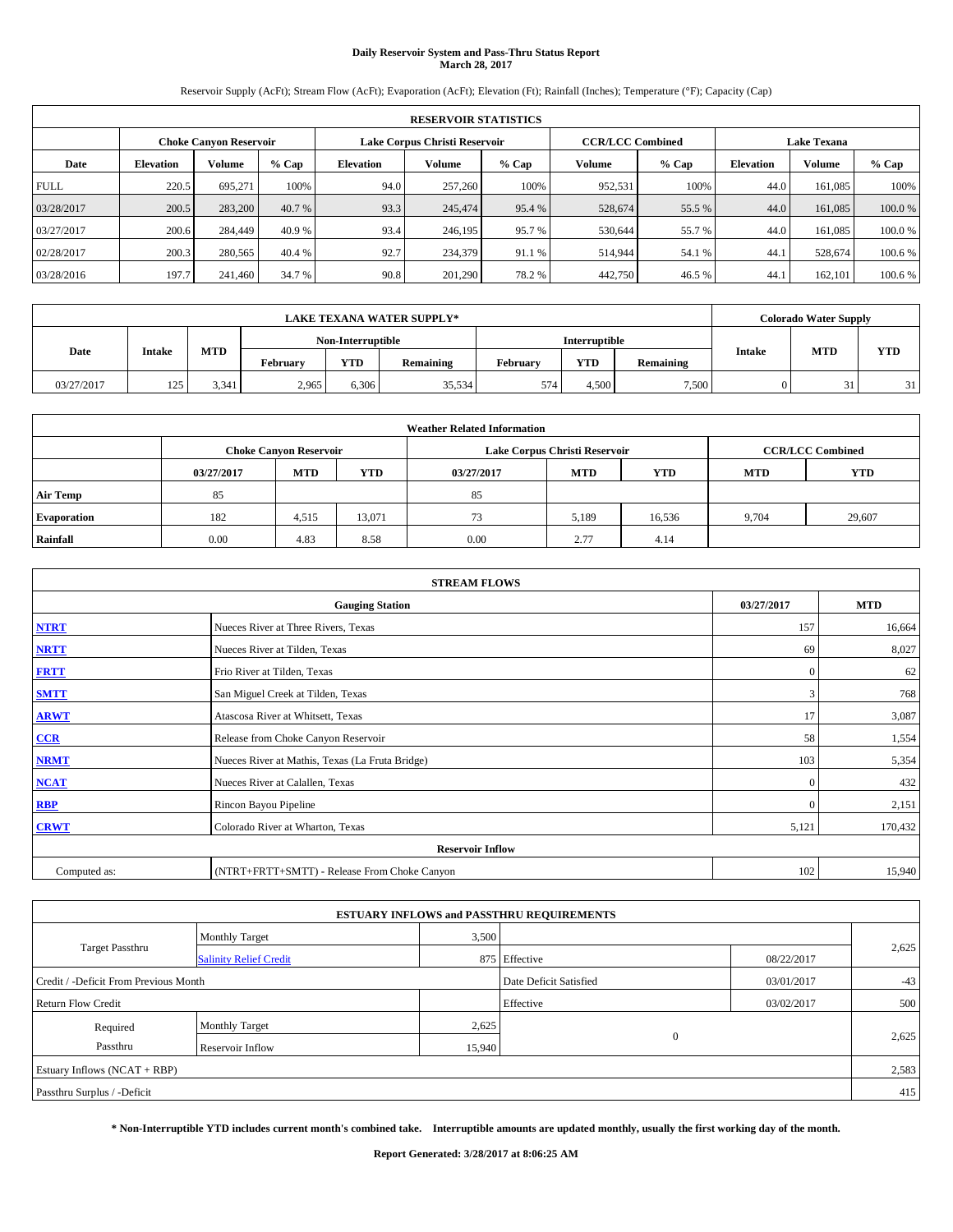# **Daily Reservoir System and Pass-Thru Status Report March 29, 2017**

Reservoir Supply (AcFt); Stream Flow (AcFt); Evaporation (AcFt); Elevation (Ft); Rainfall (Inches); Temperature (°F); Capacity (Cap)

| <b>RESERVOIR STATISTICS</b> |                  |                        |         |                  |                               |         |                         |         |                  |                    |         |
|-----------------------------|------------------|------------------------|---------|------------------|-------------------------------|---------|-------------------------|---------|------------------|--------------------|---------|
|                             |                  | Choke Canvon Reservoir |         |                  | Lake Corpus Christi Reservoir |         | <b>CCR/LCC Combined</b> |         |                  | <b>Lake Texana</b> |         |
| Date                        | <b>Elevation</b> | Volume                 | $%$ Cap | <b>Elevation</b> | Volume                        | $%$ Cap | Volume                  | $%$ Cap | <b>Elevation</b> | <b>Volume</b>      | % Cap   |
| <b>FULL</b>                 | 220.5            | 695.271                | 100%    | 94.0             | 257,260                       | 100%    | 952,531                 | 100%    | 44.0             | 161.085            | 100%    |
| 03/29/2017                  | 200.6            | 284,605                | 40.9 %  | 93.4             | 245,834                       | 95.6%   | 530,439                 | 55.7 %  | 43.9             | 160,156            | 99.4 %  |
| 03/28/2017                  | 200.5            | 283,200                | 40.7 %  | 93.3             | 245,474                       | 95.4 %  | 528,674                 | 55.5 %  | 44.0             | 161.085            | 100.0%  |
| 03/01/2017                  | 200.3            | 280,411                | 40.3 %  | 92.7             | 234,379                       | 91.1 %  | 514,790                 | 54.0 %  | 44.1             | 530,439            | 100.6 % |
| 03/29/2016                  | 197.7            | 241,598                | 34.7 %  | 90.8             | 200,949                       | 78.1 %  | 442,547                 | 46.5 %  | 44.0             | 161.085            | 100.0%  |

| <b>LAKE TEXANA WATER SUPPLY*</b> |               |            |       |                   |           |       |                      |           |               | <b>Colorado Water Supply</b> |            |
|----------------------------------|---------------|------------|-------|-------------------|-----------|-------|----------------------|-----------|---------------|------------------------------|------------|
|                                  |               |            |       | Non-Interruptible |           |       | <b>Interruptible</b> |           |               |                              |            |
| Date                             | <b>Intake</b> | <b>MTD</b> | March | <b>YTD</b>        | Remaining | March | <b>YTD</b>           | Remaining | <b>Intake</b> | <b>MTD</b>                   | <b>YTD</b> |
| 03/28/2017                       | 125           | 3.466      | 2,965 | 6,431             | 35,409    | 574   | 4,500                | 7.500     |               |                              | 21         |

| <b>Weather Related Information</b> |            |                               |            |            |                                        |                         |        |        |  |  |
|------------------------------------|------------|-------------------------------|------------|------------|----------------------------------------|-------------------------|--------|--------|--|--|
|                                    |            | <b>Choke Canyon Reservoir</b> |            |            | Lake Corpus Christi Reservoir          | <b>CCR/LCC Combined</b> |        |        |  |  |
|                                    | 03/28/2017 | <b>MTD</b>                    | <b>YTD</b> | 03/28/2017 | <b>MTD</b><br><b>YTD</b><br><b>MTD</b> |                         |        |        |  |  |
| <b>Air Temp</b>                    | 86         |                               |            | 86         |                                        |                         |        |        |  |  |
| <b>Evaporation</b>                 | 264        | 4,779                         | 13,335     | 126        | 5,315                                  | 16,662                  | 10.094 | 29,997 |  |  |
| Rainfall                           | 0.04       | 4.87                          | 8.62       | 0.03       | 2.80                                   | 4.17                    |        |        |  |  |

| <b>STREAM FLOWS</b> |                                                 |              |         |  |  |  |  |  |
|---------------------|-------------------------------------------------|--------------|---------|--|--|--|--|--|
|                     | 03/28/2017                                      | <b>MTD</b>   |         |  |  |  |  |  |
| <b>NTRT</b>         | Nueces River at Three Rivers, Texas             | 147          | 16,811  |  |  |  |  |  |
| <b>NRTT</b>         | Nueces River at Tilden, Texas                   | 64           | 8,091   |  |  |  |  |  |
| <b>FRTT</b>         | Frio River at Tilden, Texas                     | $\mathbf{0}$ | 62      |  |  |  |  |  |
| <b>SMTT</b>         | San Miguel Creek at Tilden, Texas               |              | 770     |  |  |  |  |  |
| <b>ARWT</b>         | Atascosa River at Whitsett, Texas               | 18           | 3,104   |  |  |  |  |  |
| $CCR$               | Release from Choke Canyon Reservoir             | 58           | 1,612   |  |  |  |  |  |
| <b>NRMT</b>         | Nueces River at Mathis, Texas (La Fruta Bridge) | 83           | 5,437   |  |  |  |  |  |
| <b>NCAT</b>         | Nueces River at Calallen, Texas                 | $\mathbf{0}$ | 432     |  |  |  |  |  |
| RBP                 | Rincon Bayou Pipeline                           | $\Omega$     | 2,151   |  |  |  |  |  |
| <b>CRWT</b>         | Colorado River at Wharton, Texas                | 4,804        | 175,236 |  |  |  |  |  |
|                     | <b>Reservoir Inflow</b>                         |              |         |  |  |  |  |  |
| Computed as:        | (NTRT+FRTT+SMTT) - Release From Choke Canyon    | 92           | 16,032  |  |  |  |  |  |

|                                       |                               |                        | <b>ESTUARY INFLOWS and PASSTHRU REQUIREMENTS</b> |            |       |
|---------------------------------------|-------------------------------|------------------------|--------------------------------------------------|------------|-------|
|                                       | <b>Monthly Target</b>         | 3,500                  |                                                  |            |       |
| Target Passthru                       | <b>Salinity Relief Credit</b> |                        | 875 Effective                                    | 08/22/2017 | 2,625 |
| Credit / -Deficit From Previous Month |                               | Date Deficit Satisfied | 03/01/2017                                       | $-43$      |       |
| <b>Return Flow Credit</b>             |                               |                        | Effective                                        | 03/02/2017 | 500   |
| Required                              | <b>Monthly Target</b>         | 2,625                  |                                                  |            |       |
| Passthru                              | Reservoir Inflow              | 16,032                 | $\mathbf{0}$                                     |            | 2,625 |
| Estuary Inflows $(NCAT + RBP)$        |                               |                        |                                                  |            | 2,583 |
| Passthru Surplus / -Deficit           |                               |                        |                                                  |            | 415   |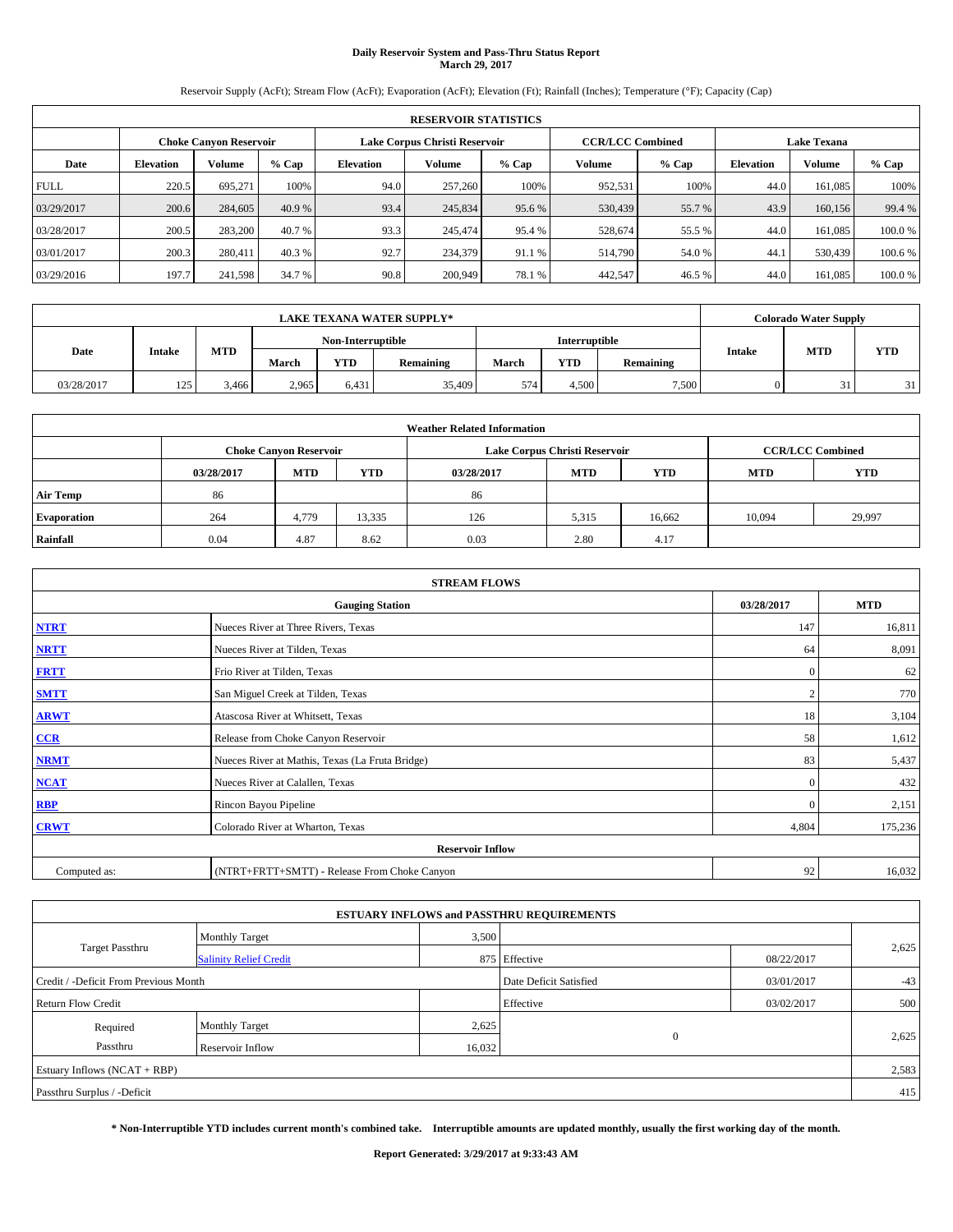# **Daily Reservoir System and Pass-Thru Status Report March 30, 2017**

Reservoir Supply (AcFt); Stream Flow (AcFt); Evaporation (AcFt); Elevation (Ft); Rainfall (Inches); Temperature (°F); Capacity (Cap)

|             | <b>RESERVOIR STATISTICS</b> |                        |         |                               |         |         |                         |         |                    |               |         |  |
|-------------|-----------------------------|------------------------|---------|-------------------------------|---------|---------|-------------------------|---------|--------------------|---------------|---------|--|
|             |                             | Choke Canvon Reservoir |         | Lake Corpus Christi Reservoir |         |         | <b>CCR/LCC Combined</b> |         | <b>Lake Texana</b> |               |         |  |
| Date        | <b>Elevation</b>            | Volume                 | $%$ Cap | <b>Elevation</b>              | Volume  | $%$ Cap | Volume                  | $%$ Cap | <b>Elevation</b>   | <b>Volume</b> | % Cap   |  |
| <b>FULL</b> | 220.5                       | 695.271                | 100%    | 94.0                          | 257,260 | 100%    | 952,531                 | 100%    | 44.0               | 161.085       | 100%    |  |
| 03/30/2017  | 200.5                       | 283,200                | 40.7 %  | 93.4                          | 246,195 | 95.7%   | 529,395                 | 55.6 %  | 43.9               | 160,156       | 99.4 %  |  |
| 03/29/2017  | 200.6                       | 284,605                | 40.9 %  | 93.4                          | 245,834 | 95.6 %  | 530,439                 | 55.7 %  | 43.9               | 160,156       | 99.4 %  |  |
| 03/02/2017  | 200.3                       | 280,411                | 40.3 %  | 92.8                          | 234,735 | 91.2 %  | 515,146                 | 54.1 %  | 44.                | 529.395       | 100.6 % |  |
| 03/30/2016  | 197.6                       | 240,221                | 34.6 %  | 90.8                          | 200,437 | 77.9 %  | 440,658                 | 46.3%   | 44.0               | 161.085       | 100.0%  |  |

| <b>LAKE TEXANA WATER SUPPLY*</b> |               |            |                   |       |           |                      | <b>Colorado Water Supply</b> |           |               |            |            |
|----------------------------------|---------------|------------|-------------------|-------|-----------|----------------------|------------------------------|-----------|---------------|------------|------------|
|                                  |               |            | Non-Interruptible |       |           | <b>Interruptible</b> |                              |           |               |            |            |
| Date                             | <b>Intake</b> | <b>MTD</b> | March             | YTD   | Remaining | March                | <b>YTD</b>                   | Remaining | <b>Intake</b> | <b>MTD</b> | <b>YTD</b> |
| 03/29/2017                       | 125           | 3,591      | 2,965             | 6.556 | 35,284    | 574                  | 4.500                        | 7.500     |               |            | 21         |

|                    | <b>Weather Related Information</b> |                               |            |            |                               |                         |            |            |  |  |  |
|--------------------|------------------------------------|-------------------------------|------------|------------|-------------------------------|-------------------------|------------|------------|--|--|--|
|                    |                                    | <b>Choke Canyon Reservoir</b> |            |            | Lake Corpus Christi Reservoir | <b>CCR/LCC Combined</b> |            |            |  |  |  |
|                    | 03/29/2017                         | <b>MTD</b>                    | <b>YTD</b> | 03/29/2017 | <b>MTD</b>                    | <b>YTD</b>              | <b>MTD</b> | <b>YTD</b> |  |  |  |
| <b>Air Temp</b>    | 85                                 |                               |            | 84         |                               |                         |            |            |  |  |  |
| <b>Evaporation</b> | 309                                | 5,088                         | 13,644     | 504        | 5,819                         | 17.166                  | 10.907     | 30,810     |  |  |  |
| Rainfall           | 0.00                               | 4.87                          | 8.62       | 0.00       | 2.80                          | 4.17                    |            |            |  |  |  |

| <b>STREAM FLOWS</b> |                                                 |              |         |  |  |  |  |  |  |
|---------------------|-------------------------------------------------|--------------|---------|--|--|--|--|--|--|
|                     | <b>Gauging Station</b>                          |              |         |  |  |  |  |  |  |
| <b>NTRT</b>         | Nueces River at Three Rivers, Texas             | 141          | 16,952  |  |  |  |  |  |  |
| <b>NRTT</b>         | Nueces River at Tilden, Texas                   | 60           | 8,150   |  |  |  |  |  |  |
| <b>FRTT</b>         | Frio River at Tilden, Texas                     | $\mathbf{0}$ | 62      |  |  |  |  |  |  |
| <b>SMTT</b>         | San Miguel Creek at Tilden, Texas               | 3            | 773     |  |  |  |  |  |  |
| <b>ARWT</b>         | Atascosa River at Whitsett, Texas               | 19           | 3,123   |  |  |  |  |  |  |
| $CCR$               | Release from Choke Canyon Reservoir             | 58           | 1,669   |  |  |  |  |  |  |
| <b>NRMT</b>         | Nueces River at Mathis, Texas (La Fruta Bridge) | 95           | 5,532   |  |  |  |  |  |  |
| <b>NCAT</b>         | Nueces River at Calallen, Texas                 | $\mathbf{0}$ | 432     |  |  |  |  |  |  |
| RBP                 | Rincon Bayou Pipeline                           | $\Omega$     | 2,151   |  |  |  |  |  |  |
| <b>CRWT</b>         | Colorado River at Wharton, Texas                | 4,883        | 180,119 |  |  |  |  |  |  |
|                     | <b>Reservoir Inflow</b>                         |              |         |  |  |  |  |  |  |
| Computed as:        | (NTRT+FRTT+SMTT) - Release From Choke Canyon    |              |         |  |  |  |  |  |  |

|                                       |                               |                        | <b>ESTUARY INFLOWS and PASSTHRU REQUIREMENTS</b> |            |       |
|---------------------------------------|-------------------------------|------------------------|--------------------------------------------------|------------|-------|
|                                       | <b>Monthly Target</b>         | 3,500                  |                                                  |            |       |
| Target Passthru                       | <b>Salinity Relief Credit</b> |                        | 875 Effective                                    | 08/22/2017 | 2,625 |
| Credit / -Deficit From Previous Month |                               | Date Deficit Satisfied | 03/01/2017                                       | $-43$      |       |
| <b>Return Flow Credit</b>             |                               |                        | Effective                                        | 03/02/2017 | 500   |
| Required                              | <b>Monthly Target</b>         | 2,625                  |                                                  |            |       |
| Passthru                              | Reservoir Inflow              | 16,118                 | $\mathbf{0}$                                     |            | 2,625 |
| Estuary Inflows $(NCAT + RBP)$        |                               |                        |                                                  |            | 2,583 |
| Passthru Surplus / -Deficit           |                               |                        |                                                  |            | 415   |